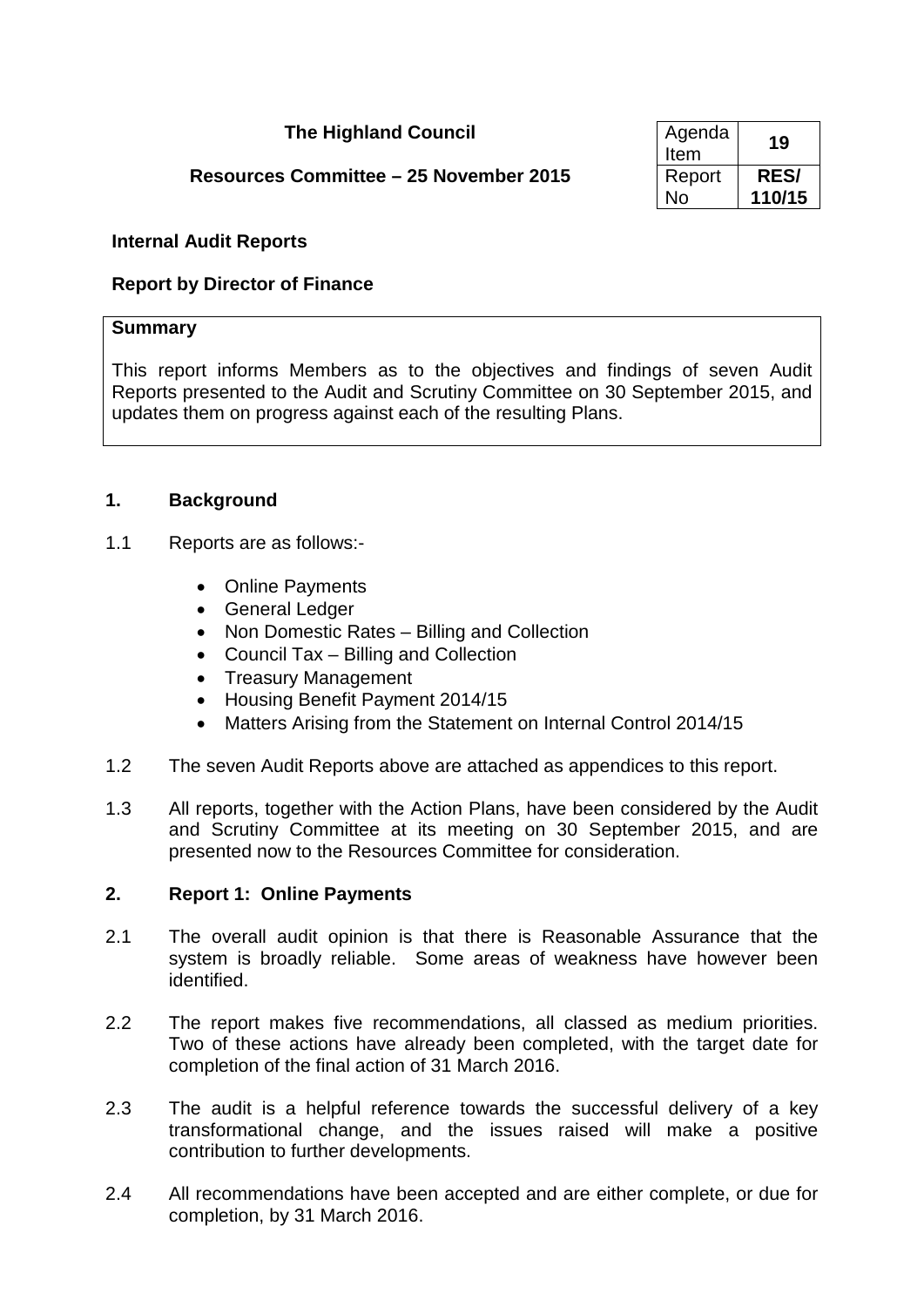### **3. Report 2: General Ledger**

- 3.1 The overall audit opinion is that there is Substantial Assurance that there are effective systems and controls in place to ensure the completeness and accuracy of the data held.
- 3.2 The report does however highlight some areas where further improvement could be made. There are five recommendations; three are classed as medium priority and two low priority.
- 3.3 All recommendations have been fully implemented.

# **4. Report 3: Non Domestic Rates – Billing and Collection**

- 4.1 The overall audit opinion is that there is Substantial Assurance that the system is operating satisfactorily with appropriate controls in place for the billing and collection of sums due.
- 4.2 The report does make recommendations to ensure that ongoing reliefs remain valid, and improvements to the system are made in relation to access controls. There are four recommendations, all classed as medium priorities.
- 4.3 All recommendations have been accepted and are either complete, or due for completion, by 30 November. One recommendation, relating to the pursuit of arrears, is an ongoing activity.

# **5. Report 4: Council Tax – Billing and Collection**

- 5.1 The overall audit opinion is that there is Substantial Assurance that the system is operating satisfactorily with appropriate controls in place for the billing and collection of sums due.
- 5.2 The report makes one recommendation to review the refunds policy with a change to the process of endorsing and authorising refunds.
- 5.3 This recommendation has been completed.

# **6. Report 5: Treasury Management**

- 6.1 The overall audit opinion is that there is Substantial Assurance that there is sound governance in place and that the procedures followed provide assurance that transactions are necessary and accurate.
- 6.2 The report makes two recommendations; one is classed as medium priority and one low priority.
- 6.3 The medium priority recommendation, relating to updating the Policy Statement will be actioned by 29 February 2016, following a report to the next meeting of this Committee. The other (low priority) recommendation is complete.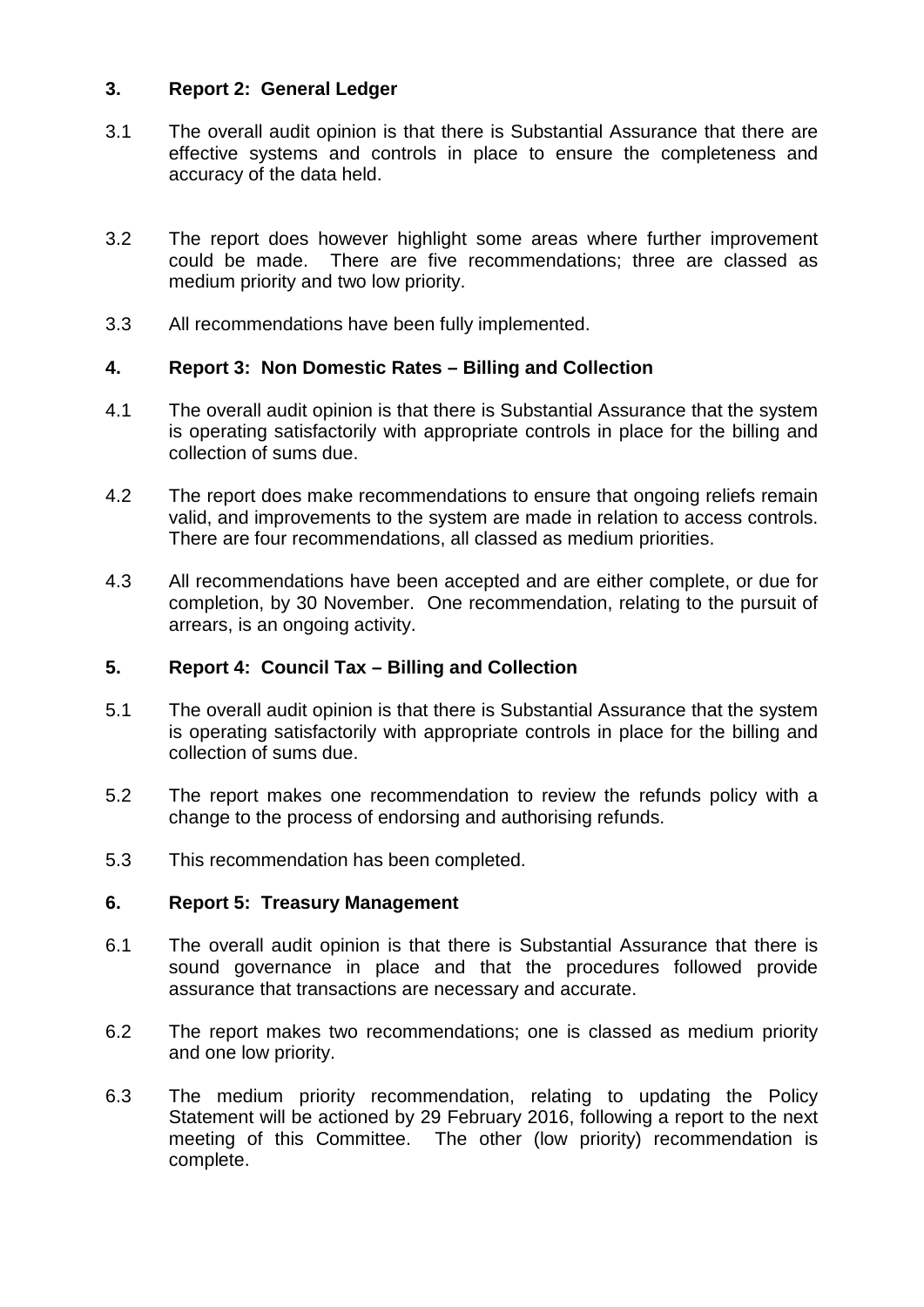### **7. Report 6: Housing Benefit Payments 2014/15**

- 7.1 The overall audit opinion is that there is Substantial Assurance that the system for processing Housing Benefits is operating as expected and is considered reliable.
- 7.2 The report identified two issues where recommendations were made; one classed as medium priority relates to processing errors and has been addressed through sharing the experience with staff. The other (low priority) recommendation is due for completion by 31 January 2016.

### **8. Report 7: Matters Arising from the Statement on Internal Control 2014/15**

- 8.1 This report is an important factor in consideration of the Annual Governance Statement that is included as part of the Council's Annual Accounts.
- 8.2 The overall audit opinion is that there is Substantial Assurance that the Council's systems of internal control are generally reliable.
- 8.3 The report makes three recommendations where compliance with established policies and procedures could be strengthened. Two are assessed as medium priority, and one as low grade priority.
- 8.4 All recommendations have been fully implemented.

### **9. Implications**

- 9.1 There are no specific Resource, Legal, Equalities, Climate Change/Carbon Clever, Risk, Rural or Gaelic Implications arising from this report.
- 9.2 Internal Audit reports are an essential part of strong governance and financial management. The recommendations contained in the reports further enhance existing practices.

### **Recommendation**

Members are asked to consider the findings of the Audit Reports and note the actions being taken to implement the recommendations.

Designation: Director of Finance

Date: 11 November 2015

Author: Derek Yule

Background Papers: None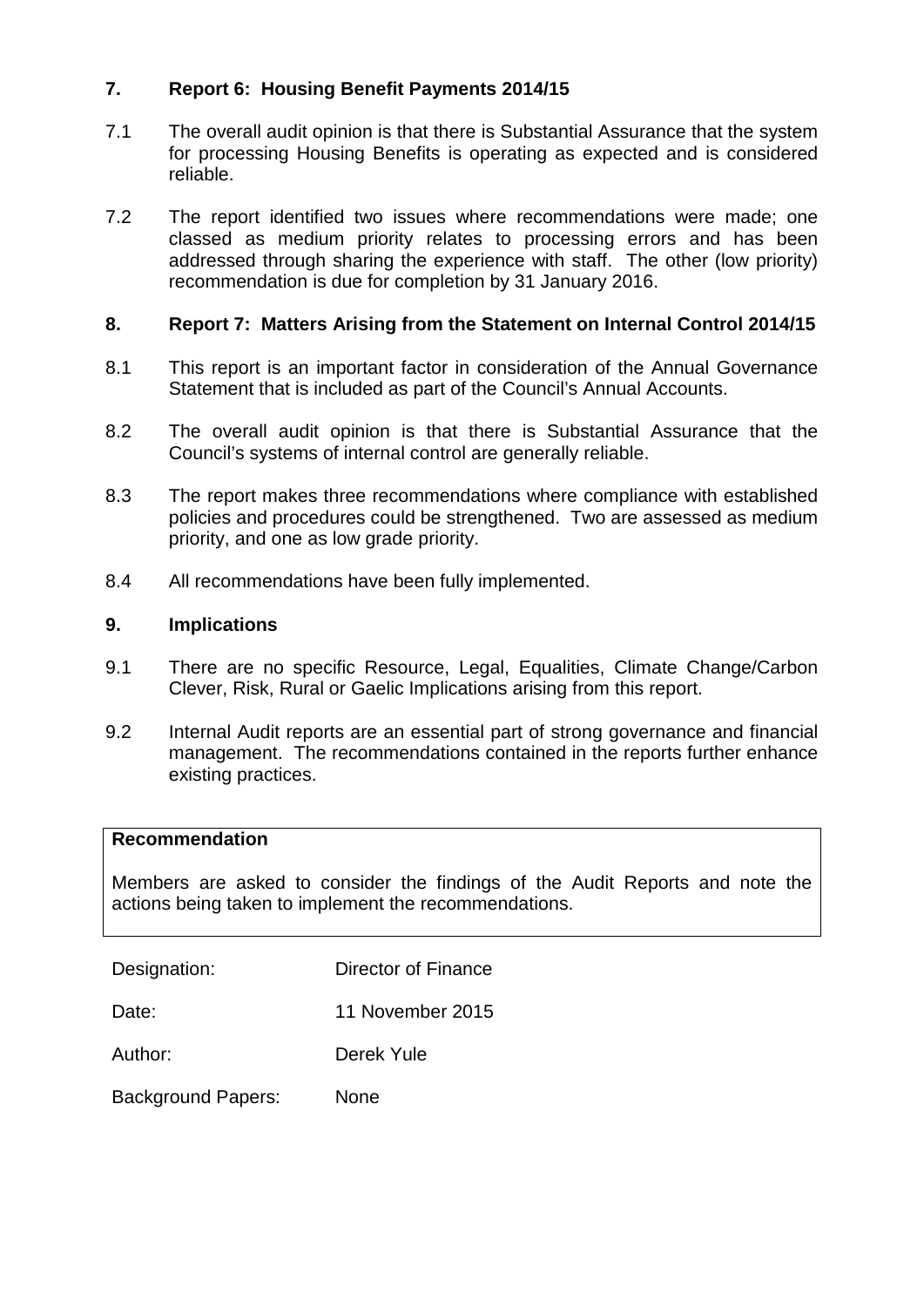<span id="page-3-0"></span>

# **INTERNAL AUDIT FINAL REPORT**

# FINANCE & CORPORATE DEVELOPMENT SERVICES

# ONLINE PAYMENTS REVIEW

Assistant Computer Auditor **Director of Finance**<br> **Internal Audit** Depute Chief Execu Finance Service

#### **AUTHOR DISTRIBUTION**

Depute Chief Executive and Director of Corporate Development

Head of Revenues [for info] Head of Digital Transformation [for info] ICT Operations Manager [for info] ICT Re-Provision Manager [for info] Revenues Manager [for info] Project Manager, Corporate Improvement Programme [for info] Programme Manager, Corporate Improvement Programme [for info] Digital Services Manager [for info] Audit Scotland [for info]

**DRAFT DATE:** 05 Aug 2015 **REF:** HCA16/012 **FINAL DATE:** 22 September 2015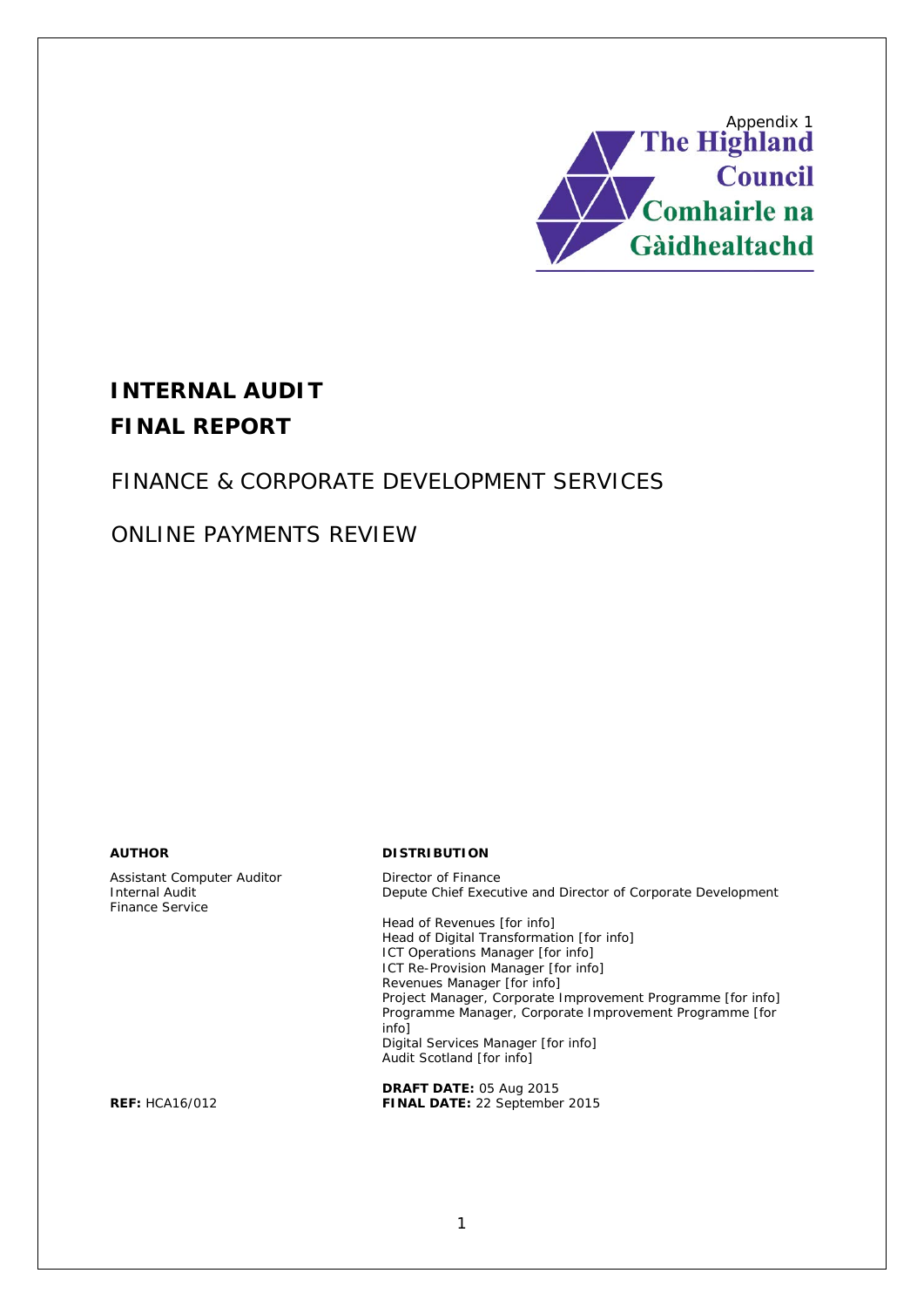# **Contents**

| $\mathbf 1$ .  |                                                 |   |
|----------------|-------------------------------------------------|---|
| 2.             |                                                 |   |
| 3 <sub>1</sub> |                                                 |   |
| 4.             |                                                 |   |
| 4.1            | <b>SECURITY AND THIRD PARTIES</b>               | 4 |
| 4.2            | <b>CONTROLS FOR WEB TRANSACTIONS</b>            | 4 |
| 4.3            | <b>CUSTOMER SERVICES FOR ONLINE PAYMENTS</b>    | 6 |
| 4.4            | REPORTING AND RECONCILIATION OF ONLINE PAYMENTS | 6 |
| 5.             |                                                 |   |
| 6.             |                                                 |   |
| $\mathbf{7}$ . |                                                 |   |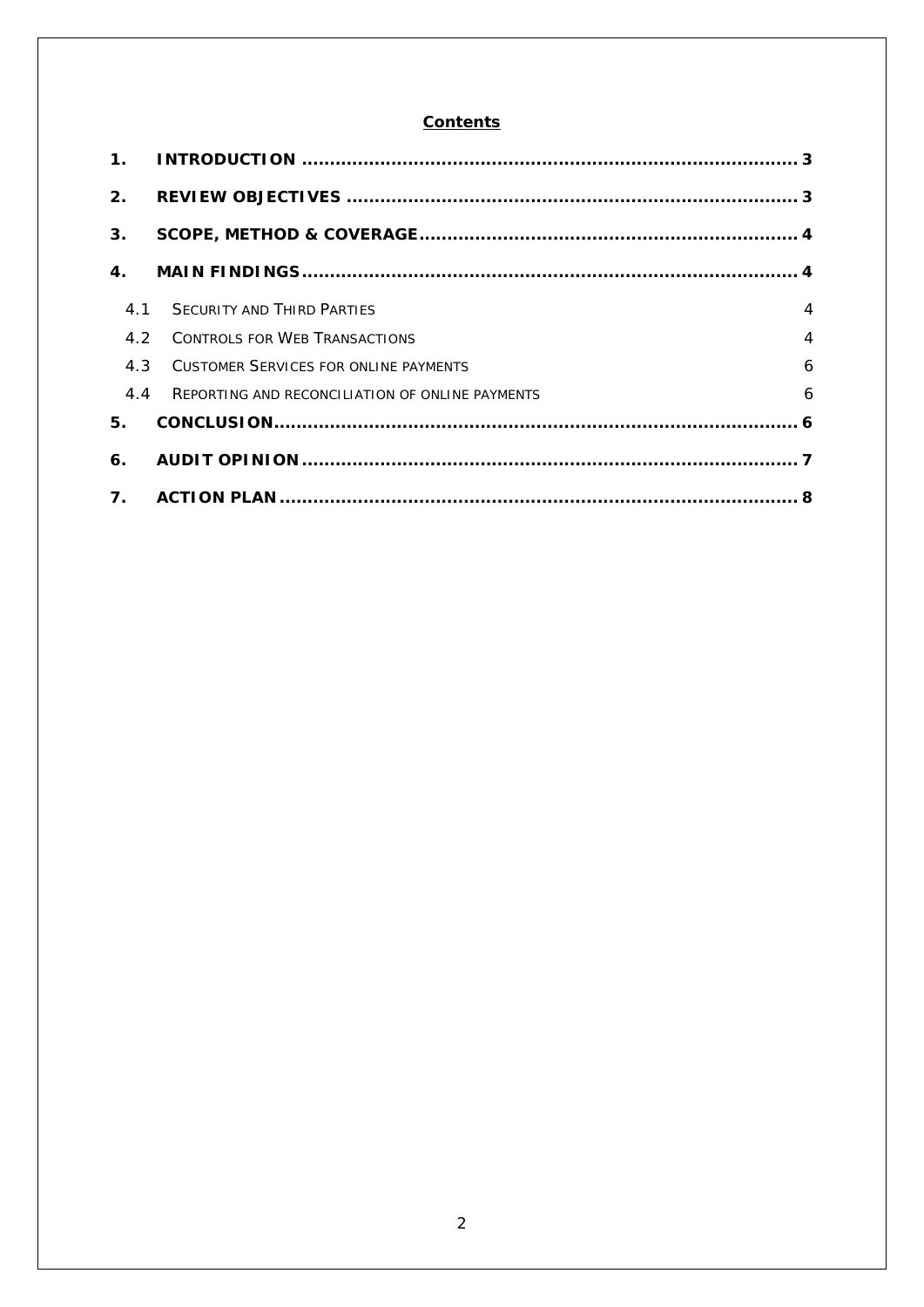#### **1. INTRODUCTION**

This audit reviewed management of online payments made to the Council. The online forms on the Council's website for capturing customer payments are currently planned for upgrade with a new software solution to provide a more user-friendly process for customers' using mobile devices. This work is being managed within the new Payments Project under the Corporate Improvement Programme [CIP] Digital First which includes a number of initiatives to develop and encourage increased use of online services. The programme has projected targets for increased transactions online by April 2017 to improve service delivery and to provide financial savings in line with the vision defined in Scotland's Digital Strategy, Scottish Digital Future - Delivery of Public Services. Progress of the replacement forms for online payments is included in this review.

Customers logging onto the Council website to make payments online are directed towards a secure bureau service site managed under a third party arrangement. This is designed to secure and protect customers' payment card data details in line with the Payment Card Industry Security Standards Council [PCI-DSS] requirements.

Payments submitted via this secure bureau service are reported in the Council's income management system and daily reconciliations are completed by the Revenues Team to ensure all income is accounted for and agrees with the income figures reported in bank statements. The Team also clears the income suspense account.

Excluded from the scope of this review are online payments made not directly through the Council's own website but via another collection process then forwarded through a gateway portal. These include

- Planning fees collected through the national e-planning site
- Payments through Highlife Highland
- Payments collected by Council Service Centre agents and processed through the Customer Relationship Management system's link to the Axis Paye.net portal

Also excluded are online forms for customer services other than payments, such as reporting items and making general enquiries.

The review was carried out as part of the 2014-2015 audit work plan.

#### **2. REVIEW OBJECTIVES**

The objectives of the review were to ensure that:

- (i) The agreed terms with third party providers of online payments for the Council provide for security and service support are in line with Council business requirements
- (ii) Adequate controls are in place to manage risks for web based financial transactions
- (iii) Council customers are provided with security assurance for making online payments and a helpline for managing queries
- (iv) Payment data is reported and reconciled timeously within Council income streams and accounts.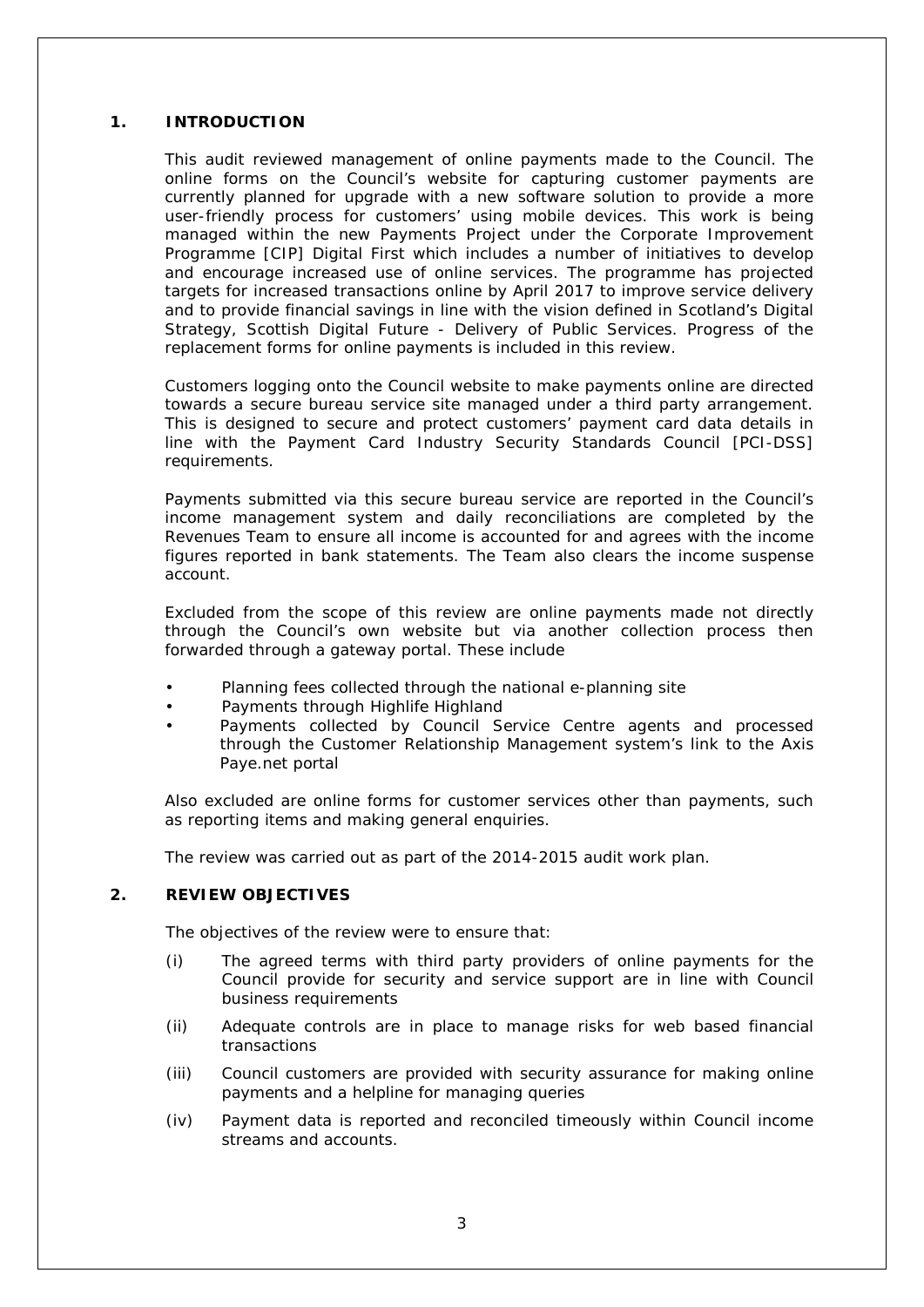#### **3. SCOPE, METHOD & COVERAGE**

The audit examined usage of online payments by the Council's customers, processing by the Finance Revenues Team and service level agreements with third party suppliers, including security accreditations and documentation provided for the Digital First Programme. This programme replaced the Customer Contact Transformation [CCT] with a focus on Digital Inclusion and the Digital First agenda.

The review referred to standards and best practice including PCI-DSS standards, Standards of Digital by Default Service and project management methodology.

Interviews with officers included the CIP Digital First Project Manager, Finance Service Revenues Manager and ICT Services Project Officers.

#### **4. MAIN FINDINGS**

The main findings of the review, referenced to the above review objectives, are as follows:

#### **4.1 Security and Third Parties**

The first objective was achieved in all of the areas reviewed. Capita, the third party provider of the secure Payments Managed Service and online forms for making payments has accredited certification for managing credit and debit card transactions securely in line with PCI-DSS and provides the application for the current online payment forms. There is also an agreed Service Description with ICT Services provider, Fujitsu Services, setting out service deliverables, service support and agreed volumes in place, utilising the third party's 24 hour internet payments managed service for Income Receipting and Payments.

The planned new online forms supplier, Firmstep, has provided ISO27001 certification valid to 20/03/2017 for the Information Security Management System that supports software as a service provision and protects customer information. This supplier plans to use a third party to host its infrastructure and has provided security policy and controls documentation for this in advance.

In the event of website failure, or planned maintenance outages, a Council holding page owned by supplier, Jadu, can be loaded for business continuity. This provides alternative telephone numbers for contacting the Council by phone including the Council's Service Centre.

#### **4.2 Controls for Web Transactions**

The second objective was partially achieved in the areas reviewed. The Digital First Project Manager attended ICT Development Board meetings where vulnerability and penetration testing items have been discussed. Therefore, there is an awareness of good practice requirements to carry out penetration testing on applications that have web facing interfaces and manage sensitive personal data.

However, the following issues are raised in respect of the project work to replace the online payment forms for improved web based financial transactions as this has experienced delays and increased costs.

4.2.1 The CIP Programme Manager reported a shortfall in savings status against targets for Digital First at Resources Committee in Feb 2015 with progress at 'Amber' status. Project delays were reported as being partly due to delays in technology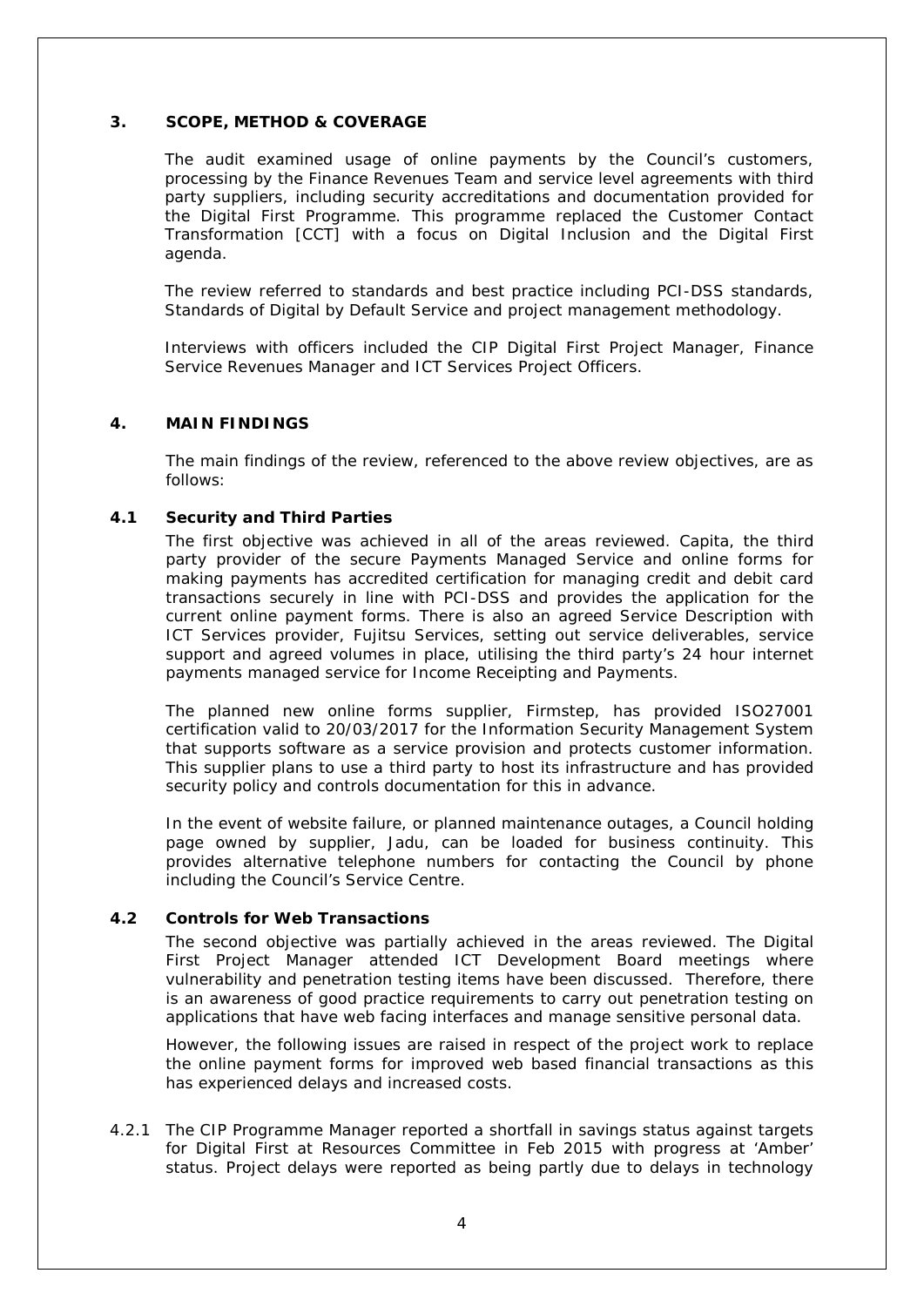delivery issues which impacted on the Council's targets to achieve savings, estimated at £55,000 of the total target of £155,000. The remaining £100,000 related to Customer Services Review which was deferred by agreement at full Council.

This followed the previous Customer Contact Transformation [CCT] Project, which reported 'Amber' status through delays with the functionality of the online forms solution and installation of integration software in 2014. An alternative solution was then sourced.

The Lessons Learned report for the first online forms project recommended consideration of the different methodologies used for engaging with supplier for ICT work for the best outcome – for example fixed price, request for service, or a time and materials quote.

ICT Services reported that the Request for Service [RFS] process with the current ICT contractor for new services has no defined Service Level Agreement to manage time taken following the acceptance of a quote. There is no financial penalty attached to completion of an RFS. There is also no direct access by Council project management officers to contractors' resources to manage any gaps towards project completion.

4.2.2 The workshop held for the first project to develop standalone online forms in January 2014, which later transformed in the Digital First Programme in 2015, was not attended by Finance Service representatives at the start, even although online payments were included in this project specification for improving forms to be more mobile friendly. The Digital First Project Manager reported that Finance Service officers have been consulted on the latest CIP project developments.

There is potential risk of non-compliance to payment card standards and the Council's Financial Regulations if new online forms for making payments are progressed without continuous Finance Service input.

4.2.3 Online forms for making payments are found under the Council webpage - Popular Tasks 'Pay for a service'. The link to the Scottish 'myaccount' service on the Council website under the Customer Services page – 'Your online account' which went live in April 2015 did not have the facility for customers to pay for services online during the review period.

The new software solution for re-writing current online forms had still to be tested during this review, therefore, evidence of procedures for producing them were not available.

The additional requirement for in-house customisation of the new forms by Fujitsu Services to give customers access to view their balances prior to paying Council Tax and rent creates new risks. These include continued responsibility for managing the customised product and maintenance costs, continued reliance on the code provider, plus potential issues with patch management and security. Risks of customisation include reduced reliability of patch management controls; increased Council responsibility as updates or patch for that software published by the manufacturer will not take into account modifications that have been made; dependence on provider of bespoke work for updates; these may increase costs.

4.2.4 No evidence was found of ICT Services having completed a risk assessment needed to ascertain risks and requirements for penetration testing of the Council's new online payment forms. ICT Governance had approved corporate procedures and responsibilities for vulnerability and penetration testing for applications in February 2015, but no risk assessment work specifically for the Council's online payment forms was found.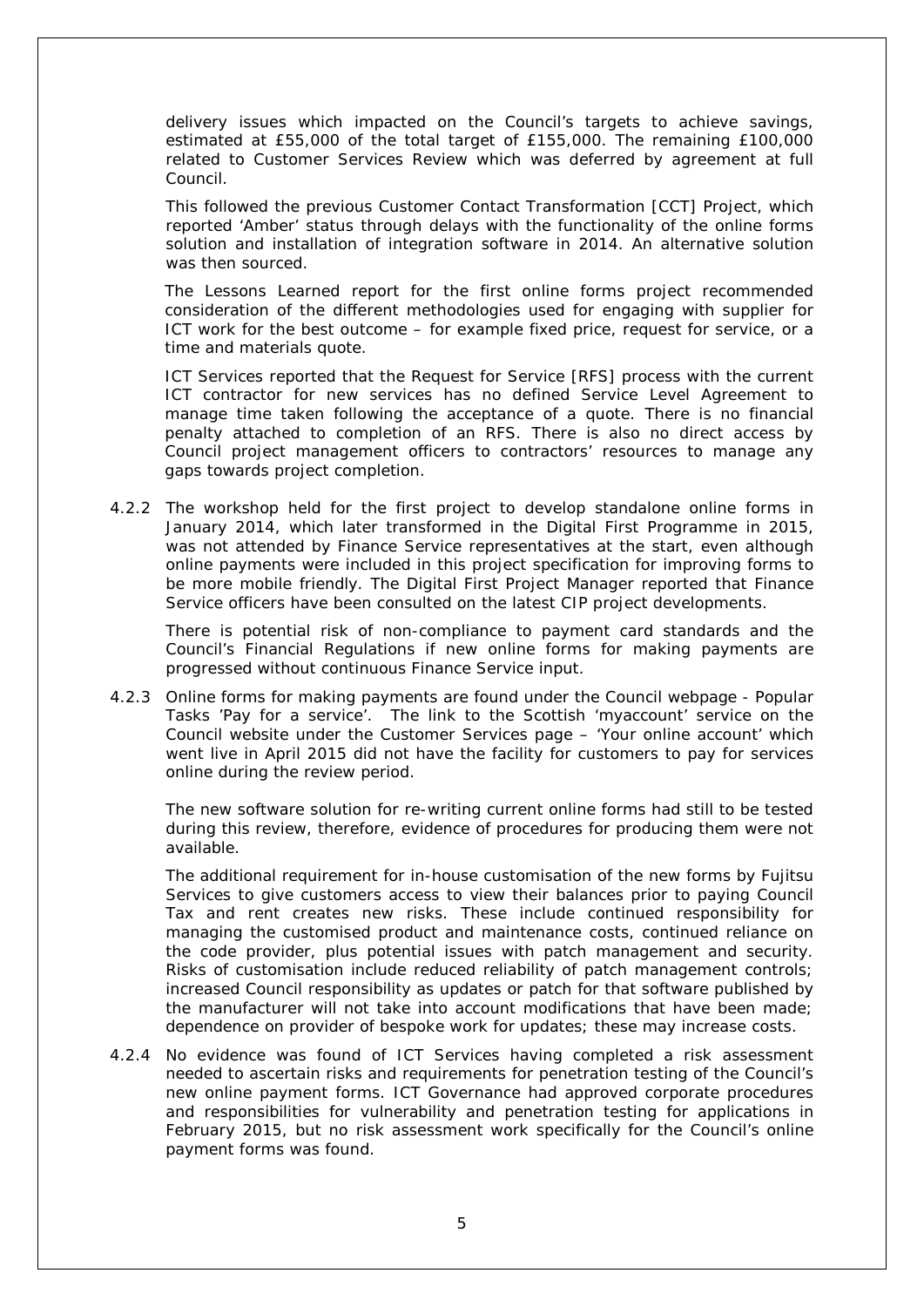#### **4.3 Customer Services for online payments**

The third objective was achieved in all of the areas reviewed. Customers are advised of terms and conditions at the start, with expected payment deduction times for customer accounts and surcharge fees if they use a credit card to pay bills. Customers can pay part or all of an invoice online and refunds can be provided where an overpayment has been made. There are contact details for queries in the event of customers requiring assistance - a contact postal address, a phone number and email address. The Council Service Centre provides a helpline for managing queries by phone. Security of card payment data submitted online includes encryption protection during transfer by the provider of secure online payments services on behalf of the Council. This provider is certified by Visa and MasterCard as a Payment Card Industry Data Security Standard (PCI DSS) payment processor.

The Council's Customer Services Assessment Report for Customer Service Excellence in July 2014 found the increased number of services that can be paid on line for Council Services and the fuller range of payment options for other services was welcomed by the public.

#### **4.4 Reporting and reconciliation of online payments**

The fourth objective was mostly achieved in the areas reviewed. Daily reconciliation procedures for internet payments were carried out by Revenues Team; the two stage reconciliation process matched batch totals across systems and also against daily banking figures. A check on the Axis income error suspense account at year end March 2015 found that the account was cleared with a nil balance.

4.4.1 However, the procedures notes for managing income payments and clearing Axis income error suspense account were not updated for the new Financial Management Information System [FMIS] by the Revenues Team. It is understood that the Team's priority was to work towards go-live of this new system in April 2015 and that internal management processes were evolving before these notes could be completed. The risk of potential loss of knowledge resulting from this is offset through a number of officers being aware of the processes currently being undertaken, in Revenues Team, Finance Systems Administration Team and ICT provider Fujitsu Services.

#### **5. CONCLUSION**

The review found volumes of income processed averaged at over £0.6m income per month during 2014-15. Customers utilised the online payment facility on the Council's website most during 2014 – 2105 for one off payments for Council Tax and rents. These income figures illustrate the proportion of customers who take advantage of the flexibility of ways to pay the Council, choosing to make single payments, compared to signing up to regular instalment options for these recurring invoices. This underlines the importance of building flexibility into the payments strategy. Improving provision of digital options for services also supports moves towards the wider national digital agenda.

Procedures were found to be in place for areas tested in two of the four review objectives. Five recommendations are made, all at medium priority grade based on the findings above. Two of these actions have already been completed. The target date for implementation of the final action is 31/03/16.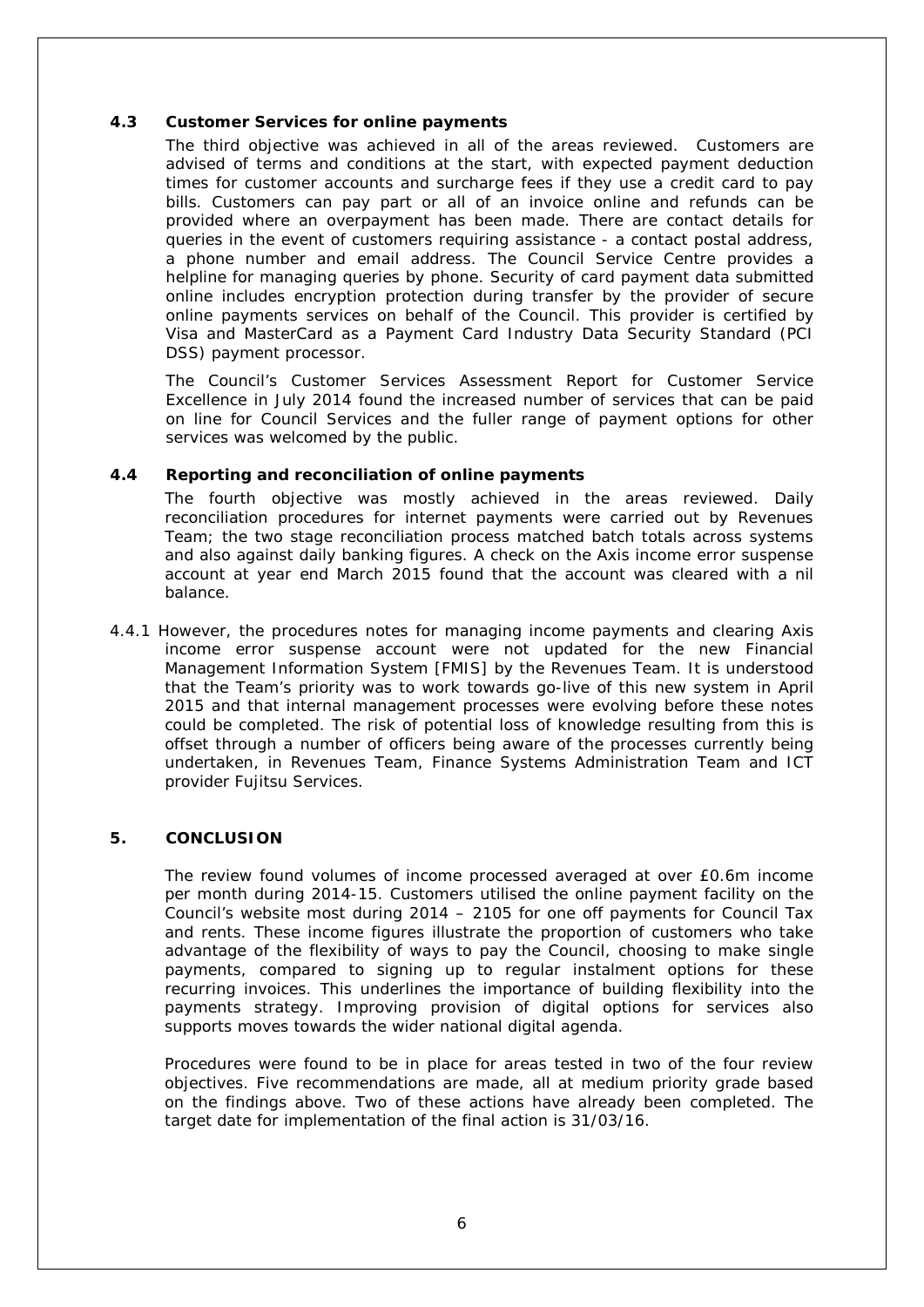#### **6. AUDIT OPINION**

The opinion is based upon, and limited to, the work performed in respect of the subject under review. Internal Audit cannot provide total assurance that control weaknesses or irregularities do not exist. It is the opinion that **Reasonable Assurance** can be given in that whilst the system is broadly reliable, areas of weakness have been identified which put some of the system objectives at risk, and/ or there is evidence that the level of non-compliance with some of the controls may put some of the system objectives at risk.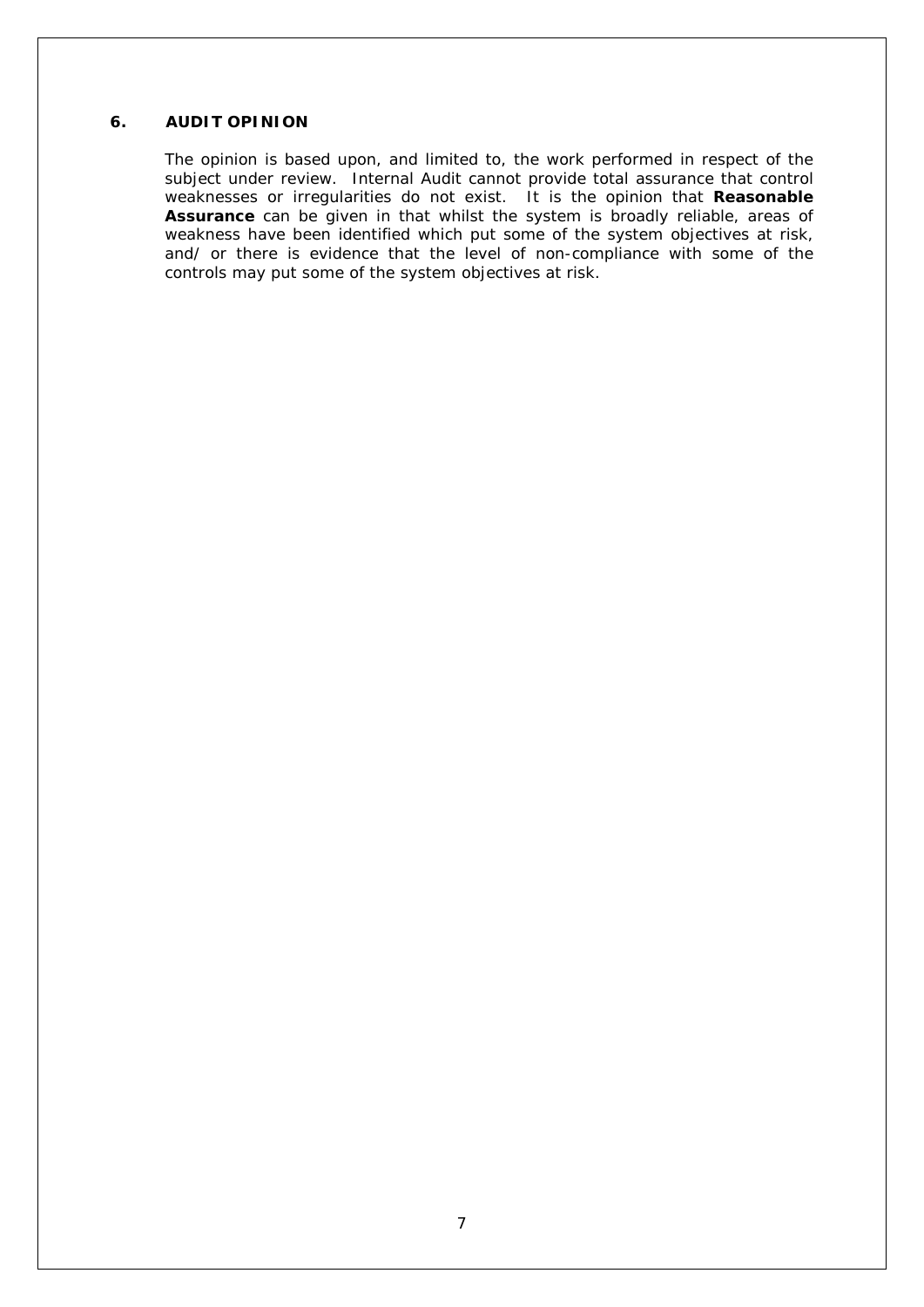#### **7. ACTION PLAN**

The Action Plan contains 5 recommendations as follows:

| <b>Description</b>                                                                              | Priority | <b>Number</b> |
|-------------------------------------------------------------------------------------------------|----------|---------------|
| Major issues that managers need to address as a matter of urgency.                              | High     |               |
| Important issues that managers should address and will benefit the Organisation if implemented. | Medium   | ь.            |
| Minor issues that are not critical but managers should address.                                 | Low      |               |
| <b>Total recommendations</b>                                                                    |          |               |

| <b>REPORT</b> |              |                                                                                                                                                                                                                                                                                                                                                                                                                                                                         |                                                                                                                                                                                                                                                                                                                                                                                                                                                                                                                                                                                                                                                                                                                                                                                             |                                                                                                                                                                   | <b>IMPLEMENTATION</b>                                                                 |                                  |
|---------------|--------------|-------------------------------------------------------------------------------------------------------------------------------------------------------------------------------------------------------------------------------------------------------------------------------------------------------------------------------------------------------------------------------------------------------------------------------------------------------------------------|---------------------------------------------------------------------------------------------------------------------------------------------------------------------------------------------------------------------------------------------------------------------------------------------------------------------------------------------------------------------------------------------------------------------------------------------------------------------------------------------------------------------------------------------------------------------------------------------------------------------------------------------------------------------------------------------------------------------------------------------------------------------------------------------|-------------------------------------------------------------------------------------------------------------------------------------------------------------------|---------------------------------------------------------------------------------------|----------------------------------|
|               |              |                                                                                                                                                                                                                                                                                                                                                                                                                                                                         |                                                                                                                                                                                                                                                                                                                                                                                                                                                                                                                                                                                                                                                                                                                                                                                             | <b>AGREED</b><br><b>MANAGEMENT</b>                                                                                                                                | <b>RESPONSIBLE</b>                                                                    | <b>TARGET</b>                    |
| REF.          | <b>GRADE</b> | <b>FINDING</b>                                                                                                                                                                                                                                                                                                                                                                                                                                                          | <b>RECOMMENDATION</b>                                                                                                                                                                                                                                                                                                                                                                                                                                                                                                                                                                                                                                                                                                                                                                       | <b>ACTION</b>                                                                                                                                                     | <b>OFFICER</b>                                                                        | <b>DATE</b>                      |
| 4.2.1         | Medium       | Digital First progress and costs:<br>Corporate Improvement Programme's<br>[CIP] Project Manager reported<br>increased costs against the budget and<br>progress at 'Amber' status in respect of<br>the project work to replace the online<br>payment forms for improved web<br>based financial transactions.<br>Project delays were reported as partly<br>through delays in technology delivery<br>issues which impacted on the Council's<br>targets to achieve savings. | A) To ensure understanding and<br>management of risk from any<br>further delays which impact on the<br>council's targets to achieve savings,<br>the Digital First Project Manager<br>should continue to update the ICT<br>Governance Board and Committee if<br>any further changes occur as soon<br>as they become apparent, in line<br>with good project management<br>B)<br>'Lessons learned'<br>The<br>and<br>recommendations from the<br>first<br>Customer<br>Contact<br>project<br>Transformation should be applied to<br>the new Digital First Projects. For<br>example, when engaging<br>with<br>contractors, consideration should be<br>made as to whether a fixed price<br>project, RFS or time and materials<br>quote is the best method to use to<br>achieve the required result | provided to<br>A) Update<br>Development<br>ICT.<br>Board<br>B) Lessons<br>learned<br>applied and will be<br>reviewed at end of<br>project<br><b>ICT</b><br>future | Digital<br>First<br>Project Manager<br>Digital<br>First<br>Project Manager<br>ICT Re- | 30/09/15<br>30/09/15<br>31/03/16 |
|               |              |                                                                                                                                                                                                                                                                                                                                                                                                                                                                         | C) For future contracted out ICT<br>project work, if an RFS has to be                                                                                                                                                                                                                                                                                                                                                                                                                                                                                                                                                                                                                                                                                                                       | C)For<br>contracts, consideration                                                                                                                                 | provision                                                                             |                                  |
|               |              |                                                                                                                                                                                                                                                                                                                                                                                                                                                                         | for contractors, where   will be given to a suitable<br>raised                                                                                                                                                                                                                                                                                                                                                                                                                                                                                                                                                                                                                                                                                                                              |                                                                                                                                                                   | Manager                                                                               |                                  |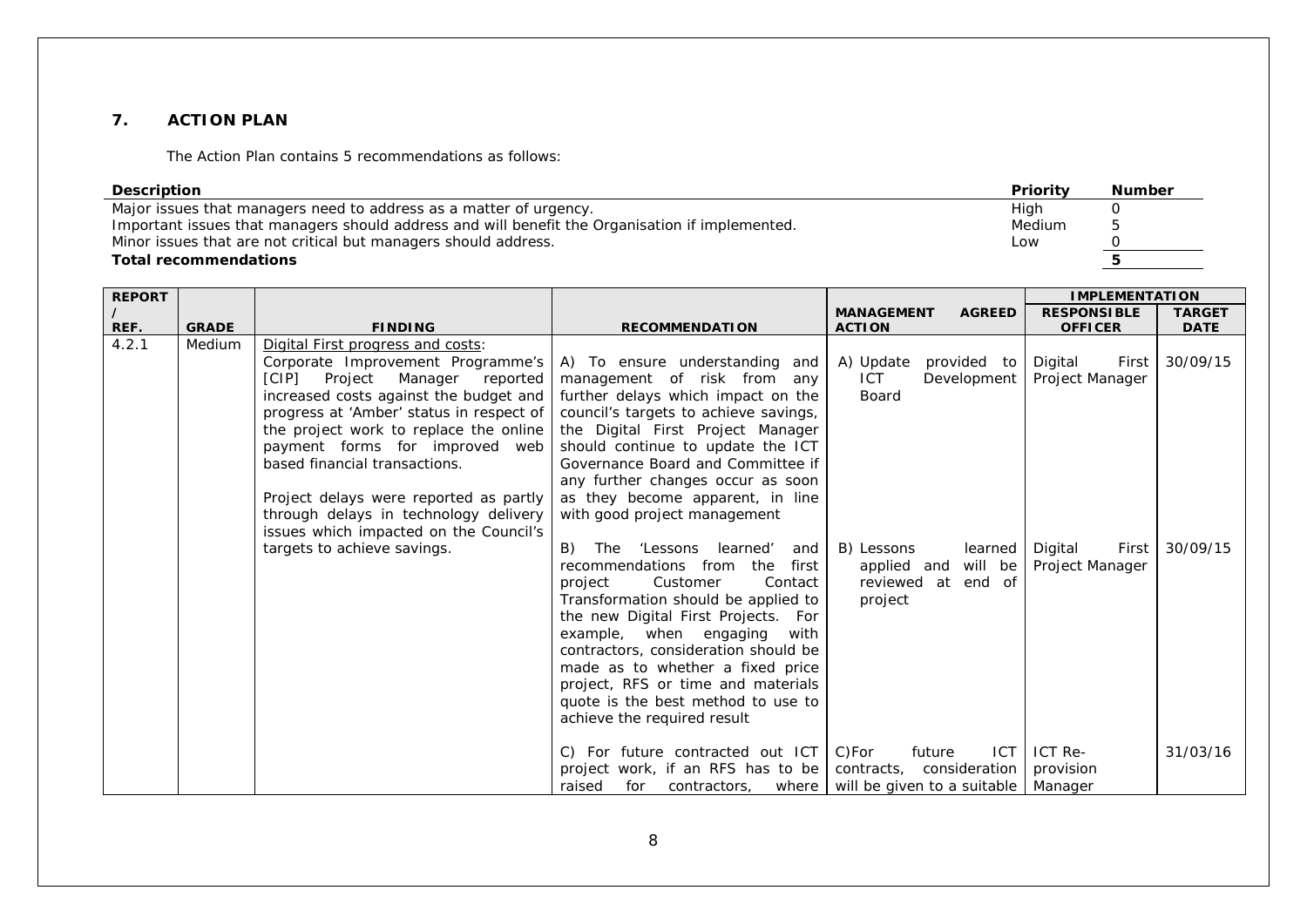| <b>REPORT</b> |              |                                                                                                                                                                                                                                                                                                                                                                                      |                                                                                                                                                                                                                                                                                                                                                                                                                                                                                                                                                                                                                                                                                                                                                                                  |                                                                                                                                                                                                                                                                                                                                                                                                                | <b>IMPLEMENTATION</b>                                             |                         |
|---------------|--------------|--------------------------------------------------------------------------------------------------------------------------------------------------------------------------------------------------------------------------------------------------------------------------------------------------------------------------------------------------------------------------------------|----------------------------------------------------------------------------------------------------------------------------------------------------------------------------------------------------------------------------------------------------------------------------------------------------------------------------------------------------------------------------------------------------------------------------------------------------------------------------------------------------------------------------------------------------------------------------------------------------------------------------------------------------------------------------------------------------------------------------------------------------------------------------------|----------------------------------------------------------------------------------------------------------------------------------------------------------------------------------------------------------------------------------------------------------------------------------------------------------------------------------------------------------------------------------------------------------------|-------------------------------------------------------------------|-------------------------|
| $\prime$      |              |                                                                                                                                                                                                                                                                                                                                                                                      |                                                                                                                                                                                                                                                                                                                                                                                                                                                                                                                                                                                                                                                                                                                                                                                  | <b>MANAGEMENT</b><br><b>AGREED</b>                                                                                                                                                                                                                                                                                                                                                                             | <b>RESPONSIBLE</b>                                                | <b>TARGET</b>           |
| REF.          | <b>GRADE</b> | <b>FINDING</b>                                                                                                                                                                                                                                                                                                                                                                       | <b>RECOMMENDATION</b><br>possible it would be helpful to<br>Service<br>incorporate<br>Level<br>Agreement [SLA] detail such as<br>timetable and expected quality<br>standard of work expected, design<br>and technical input requirements,<br>service credits or financial penalties<br>for not meeting completion time /<br>quality standards set.  This should<br>be considered for post ICT re-<br>provision<br>D)Post ICT re-provision, for future<br>contracted out ICT project work<br>with smaller budgets where the size<br>of the RFS cannot absorb contracted<br>out project management costs,<br>consideration should be made to<br>request that Council ICT Project<br>Managers be given access to the<br>suppliers' resources as required to<br>complete the project | <b>ACTION</b><br><b>RFS</b><br>SLA to<br>cover<br>performance<br>D) ICT project guidance<br>amended to<br>will be<br>Council<br>suggest<br>that<br>project<br>managers<br>consider the buying in<br>contractor<br>technical<br>resources on a day rate<br>where<br>possible<br>and<br>appropriate. This may be<br>of particular use for small<br>technical work packages<br>within Council-run ICT<br>projects | <b>OFFICER</b><br><b>ICT Operations</b><br>Manager                | <b>DATE</b><br>31/03/16 |
| 4.2.2         | Medium       | Finance involvement and Online Forms<br>Project<br>Finance Service officers were not<br>included in the January 2014 workshop<br>held for the CCT Project for Online<br>Forms which later became part of<br>Digital First Programme. In 2015 the<br>CIP Project Manager reported that<br>there was regular contact between CIP<br>and the Revenues Manager regarding<br>online forms | Finance Service expertise<br>should<br>always be included in development<br>of new processes for payments<br>including online forms                                                                                                                                                                                                                                                                                                                                                                                                                                                                                                                                                                                                                                              | Implemented. Revenues<br>Manager has regular<br>updates from CIP Team<br>and attends necessary<br>review meetings                                                                                                                                                                                                                                                                                              | Digital<br>First<br>Project Manager<br>and<br>Revenues<br>Manager | 30/09/15<br>Complete    |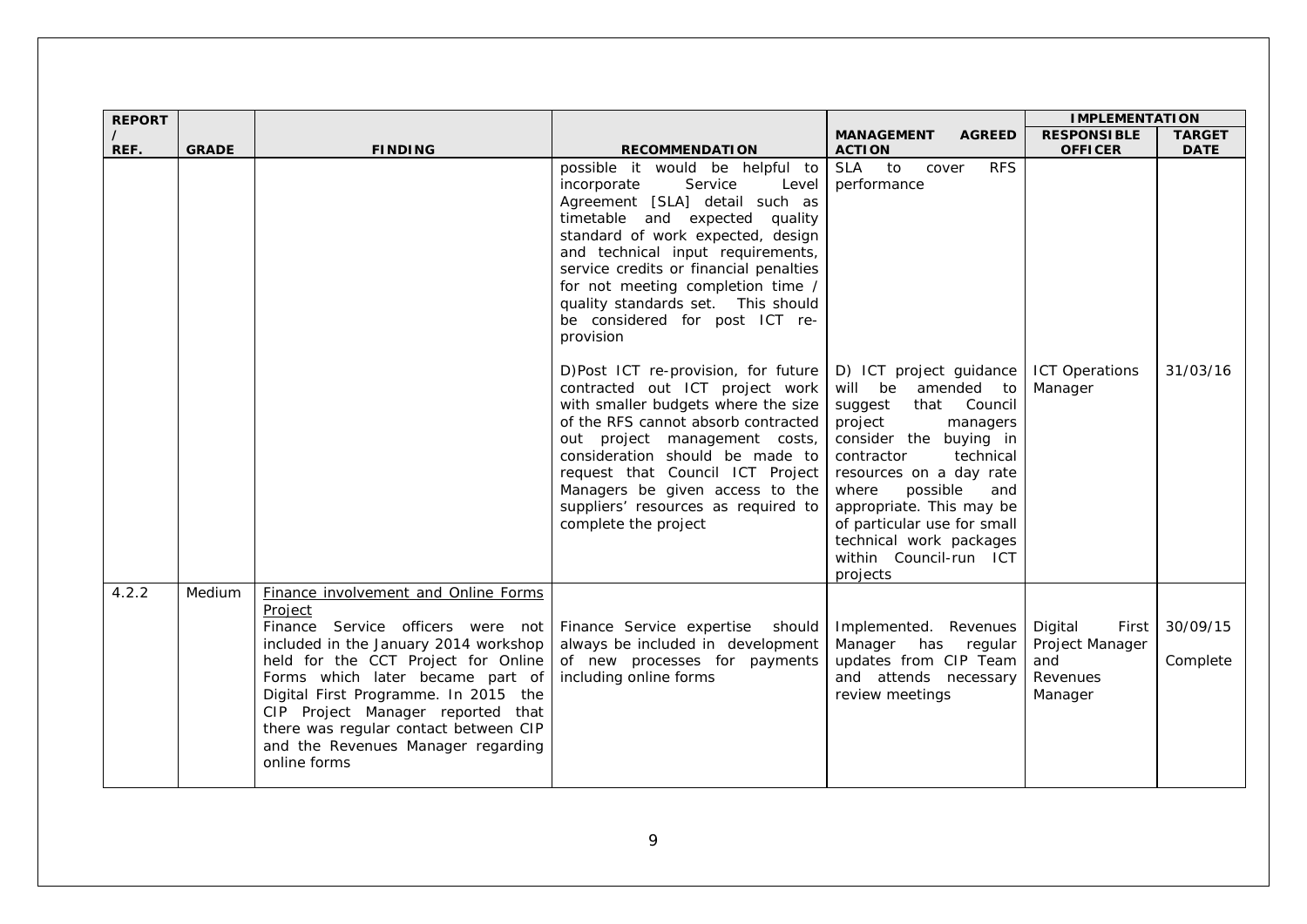<span id="page-12-0"></span>

| <b>REPORT</b> |              |                                                                                                                                                                                                                                                                                                                                                                                                                                                                                                                                                                                                                                                                                                                                                                                                                                      |                                                                                                                                                                                                                                                                                                                                                                                                                                                                                                                                                                                                                                                          |                                                                                                                                                                                                                                                                                               | <b>IMPLEMENTATION</b>                                                      |                      |
|---------------|--------------|--------------------------------------------------------------------------------------------------------------------------------------------------------------------------------------------------------------------------------------------------------------------------------------------------------------------------------------------------------------------------------------------------------------------------------------------------------------------------------------------------------------------------------------------------------------------------------------------------------------------------------------------------------------------------------------------------------------------------------------------------------------------------------------------------------------------------------------|----------------------------------------------------------------------------------------------------------------------------------------------------------------------------------------------------------------------------------------------------------------------------------------------------------------------------------------------------------------------------------------------------------------------------------------------------------------------------------------------------------------------------------------------------------------------------------------------------------------------------------------------------------|-----------------------------------------------------------------------------------------------------------------------------------------------------------------------------------------------------------------------------------------------------------------------------------------------|----------------------------------------------------------------------------|----------------------|
|               |              |                                                                                                                                                                                                                                                                                                                                                                                                                                                                                                                                                                                                                                                                                                                                                                                                                                      |                                                                                                                                                                                                                                                                                                                                                                                                                                                                                                                                                                                                                                                          | <b>MANAGEMENT</b><br><b>AGREED</b>                                                                                                                                                                                                                                                            | <b>RESPONSIBLE</b>                                                         | <b>TARGET</b>        |
| REF.          | <b>GRADE</b> | <b>FINDING</b>                                                                                                                                                                                                                                                                                                                                                                                                                                                                                                                                                                                                                                                                                                                                                                                                                       | <b>RECOMMENDATION</b>                                                                                                                                                                                                                                                                                                                                                                                                                                                                                                                                                                                                                                    | <b>ACTION</b>                                                                                                                                                                                                                                                                                 | <b>OFFICER</b>                                                             | <b>DATE</b>          |
| 4.2.3         | Medium       | In-house development of online forms<br>A) Current online forms for making<br>payments are on the webpage 'Popular<br>Tasks' Pay for a service. New online<br>form software was being used to<br>develop new online forms by CIP, with<br>Fujitsu Services contracted to carry out<br>additional customisation to provide<br>detail of account balances for rents<br>alongside the standard forms. This is<br>not currently available online but can<br>be provided at Service Points where<br>customers have face to face contact<br>with Council officers with access to<br>systems such as Council Tax and<br>Housing. The add-in is intended to<br>provide information to customers on<br>what they are due to pay and will also<br>assist Council Service centre agents<br>when they respond to phone enquiries<br>and payments | A)<br>To<br>risks<br>manage<br>of<br>customisation, such<br>as reduced<br>reliability of patch management<br>control,<br>increased<br>Council<br>modifications,<br>responsibility<br>for<br>dependence on provider of bespoke<br>work for updates and potential<br>continuous<br>increased<br>costs,<br>monitoring and reporting should be<br>made to the Project Board as in<br>4.2.1 above.<br>The Standards of Digital by Default<br>Service <sup>1</sup> should be referred to for<br>Digital First project development,<br>including<br>the<br>criteria<br>for<br>understanding user needs when<br>designing and producing new digital<br>processes | A) Risks and issues are<br>discussed<br>at<br>every<br>meeting of the Digital<br>First Project Board<br>Incorporated into forms<br>design standards                                                                                                                                           | Digital<br>First<br>Project Manager                                        | 30/09/15             |
|               |              | B) No procedure notes have been<br>written for reference on how the forms<br>have been set up as this work is not<br>complete                                                                                                                                                                                                                                                                                                                                                                                                                                                                                                                                                                                                                                                                                                        | B) As the online forms are refined<br>and completed, procedure notes for<br>reference on these should be<br>maintained to reduce reliance on<br>key individuals<br>Confirmation of security of<br>C)<br>integration<br>Firmstep<br>payment<br>project would assist in providing<br>assurance                                                                                                                                                                                                                                                                                                                                                             | B) Documentation for<br>produced<br>forms<br>is<br>automatically<br>by<br>the<br>software.<br>All<br>project<br>members<br>and<br>team<br>Digital Services staff are<br>proficient in interpreting<br>this documentation<br>C) Firmstep have been<br>emailed<br>to<br>request<br>confirmation | Digital<br>First<br>Project Manager<br>Digital<br>First<br>Project Manager | 30/09/15<br>30/09/15 |
|               |              |                                                                                                                                                                                                                                                                                                                                                                                                                                                                                                                                                                                                                                                                                                                                                                                                                                      |                                                                                                                                                                                                                                                                                                                                                                                                                                                                                                                                                                                                                                                          |                                                                                                                                                                                                                                                                                               |                                                                            |                      |

<sup>&</sup>lt;sup>1</sup> Digital by Default Service Standards are found at [www.gov.uk/service-manual/digital-by-default](http://www.gov.uk/service-manual/digital-by-default) version date June 2015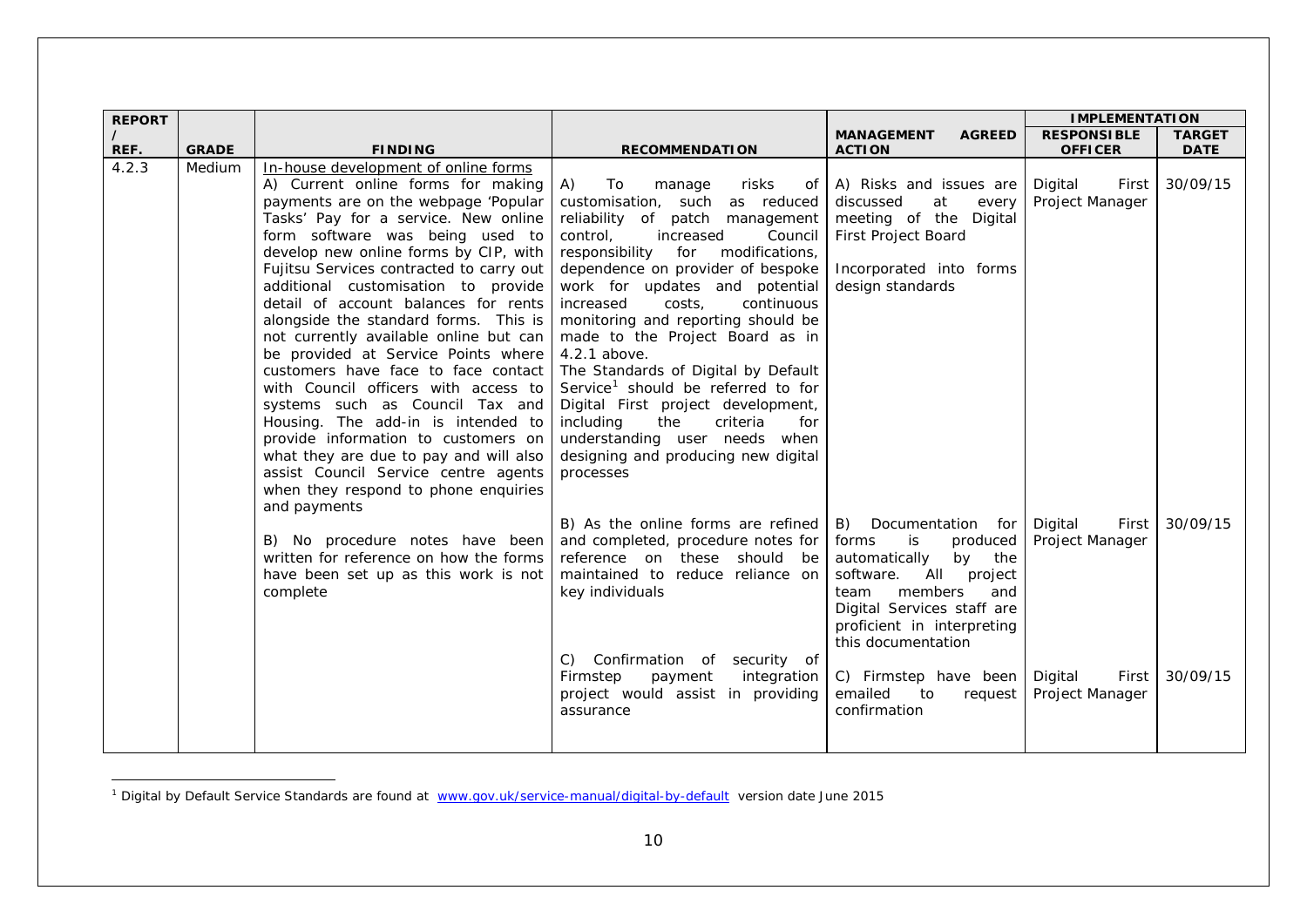| <b>REPORT</b>    |              |                                                                                                                                                                                                                                                                                                                                                                                                                                                                                                                                    |                                                                                                                                                                                                                                                                                                                                                                                                                                                                                                                                                                                                                                                                                                                                          |                                                                                                                                                                                                                                                                             | <b>IMPLEMENTATION</b>                |                         |
|------------------|--------------|------------------------------------------------------------------------------------------------------------------------------------------------------------------------------------------------------------------------------------------------------------------------------------------------------------------------------------------------------------------------------------------------------------------------------------------------------------------------------------------------------------------------------------|------------------------------------------------------------------------------------------------------------------------------------------------------------------------------------------------------------------------------------------------------------------------------------------------------------------------------------------------------------------------------------------------------------------------------------------------------------------------------------------------------------------------------------------------------------------------------------------------------------------------------------------------------------------------------------------------------------------------------------------|-----------------------------------------------------------------------------------------------------------------------------------------------------------------------------------------------------------------------------------------------------------------------------|--------------------------------------|-------------------------|
| $\prime$<br>REF. | <b>GRADE</b> | <b>FINDING</b>                                                                                                                                                                                                                                                                                                                                                                                                                                                                                                                     |                                                                                                                                                                                                                                                                                                                                                                                                                                                                                                                                                                                                                                                                                                                                          | <b>AGREED</b><br><b>MANAGEMENT</b>                                                                                                                                                                                                                                          | <b>RESPONSIBLE</b><br><b>OFFICER</b> | <b>TARGET</b>           |
| 4.2.4            | Medium       | Website security, vulnerability and<br>penetration testing:<br>No evidence was found of ICT Services   The CIP Project Manager and ICT   ICT Services will follow<br>having completed a risk assessment to<br>ascertain the risks and requirements<br>for penetration testing of the new<br>online forms<br>ICT Governance has approved in<br>procedures<br>principle<br>and<br>responsibilities for Vulnerability and<br>Penetration Testing for Applications<br>and some assurance has been provided<br>for the Firmstep product | <b>RECOMMENDATION</b><br>Services should continue to be<br>aware of the potential requirement<br>for vulnerability and penetration<br>testing as best practice and act on<br>this as required as new forms are<br>developed<br>Government cyber security guidance<br>and top tips <sup>2</sup> should be considered.<br>These include -<br>assessing<br>risks<br>to<br>the<br>organisation's information assets<br>from a cyber-attack should be a<br>regular agenda item for the Board<br>continuous<br>vulnerability<br>assessment and remediation, to<br>acquire, assess and take action on<br>new information in order to identify<br>vulnerabilities,<br>remediate<br>and<br>minimise any<br>opportunity<br>for<br>potential attack | <b>ACTION</b><br>the policy agreed at the<br>ICT Development Board<br>in February 2015 to carry<br>out a risk assessment of<br>the system. This risk<br>assessment<br>will<br>determine whether any<br>further vulnerability<br>or<br>penetration testing<br>is<br>required | ICT Operations<br>Manager            | <b>DATE</b><br>31/10/15 |
| 4.4.1            | Medium       | Axis<br>error<br>suspense<br>account<br>procedures:<br>The internal procedures notes for<br>managing income payments<br>and<br>clearing the Axis income system error<br>suspense code have not been updated<br>for the new FMIS system by the<br>Revenues Team.                                                                                                                                                                                                                                                                    | The procedures notes for managing<br>income in Axis error suspense<br>should be updated to incorporate<br>the new FMIS system processes as<br>these are defined                                                                                                                                                                                                                                                                                                                                                                                                                                                                                                                                                                          | Procedures now in place                                                                                                                                                                                                                                                     | Revenues<br>Manager                  | 31/08/15<br>Complete    |

<sup>&</sup>lt;sup>2</sup> Cyber Security guidance updated 2015 at [www.gov.uk/government/uploads/system/uploads/attachment\\_data/file/395716/10\\_steps\\_ten\\_critical\\_areas.pdf](http://www.gov.uk/government/uploads/system/uploads/attachment_data/file/395716/10_steps_ten_critical_areas.pdf)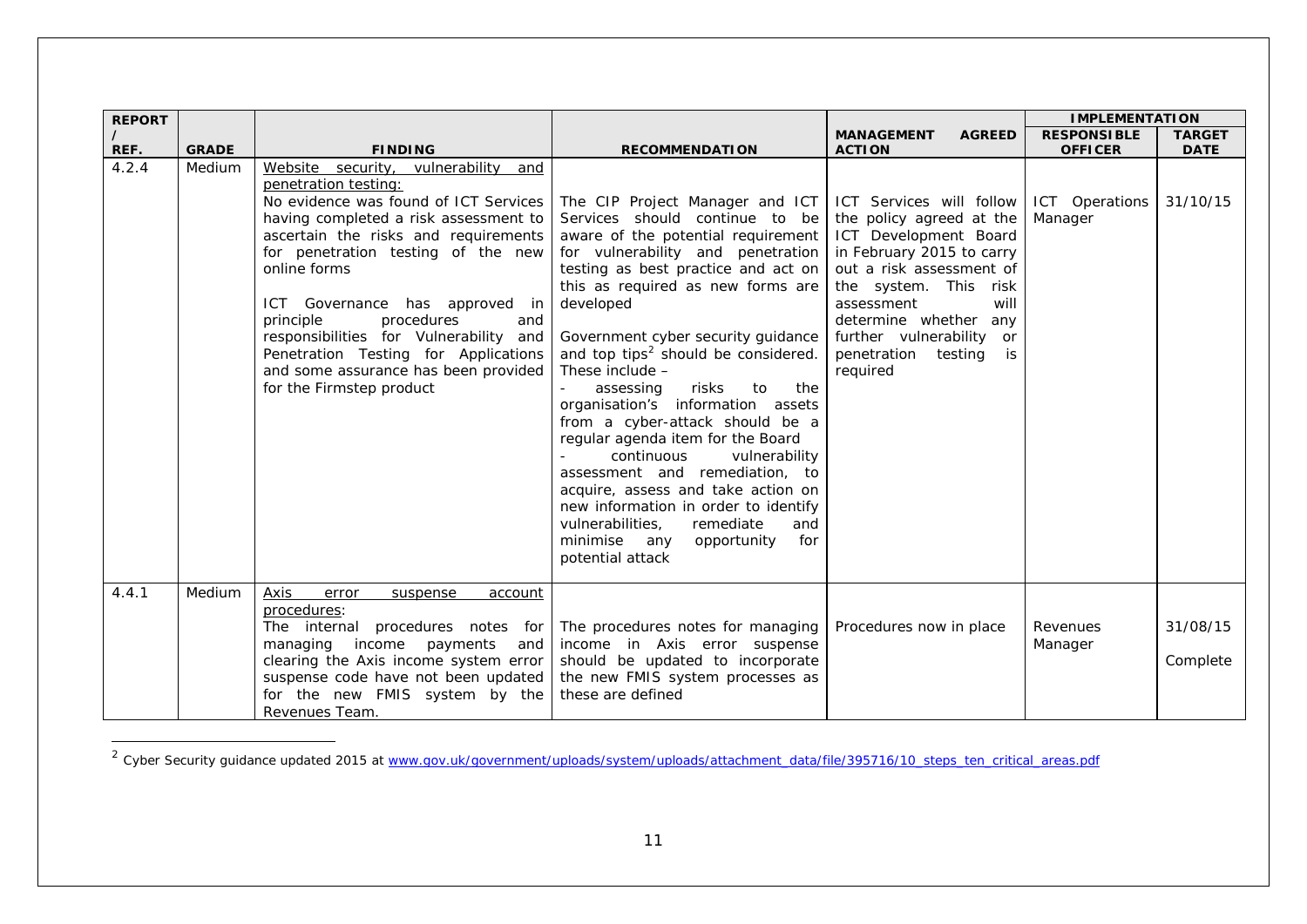| <b>REPORT</b> |              |                                                                                                                                                                                                                                                               |                       |                   |               | <b>IMPLEMENTATION</b> |               |
|---------------|--------------|---------------------------------------------------------------------------------------------------------------------------------------------------------------------------------------------------------------------------------------------------------------|-----------------------|-------------------|---------------|-----------------------|---------------|
|               |              |                                                                                                                                                                                                                                                               |                       | <b>MANAGEMENT</b> | <b>AGREED</b> | <b>RESPONSIBLE</b>    | <b>TARGET</b> |
| REF.          | <b>GRADE</b> | <b>FINDING</b>                                                                                                                                                                                                                                                | <b>RECOMMENDATION</b> | <b>ACTION</b>     |               | <b>OFFICER</b>        | <b>DATE</b>   |
|               |              | It is understood that the Team's<br>priority was working towards go-live of<br>the new FMIS and that processes are<br>still evolving in July 2015. Therefore,<br>the final agreed process<br>and<br>responsibilities have still to be defined<br>and recorded |                       |                   |               |                       |               |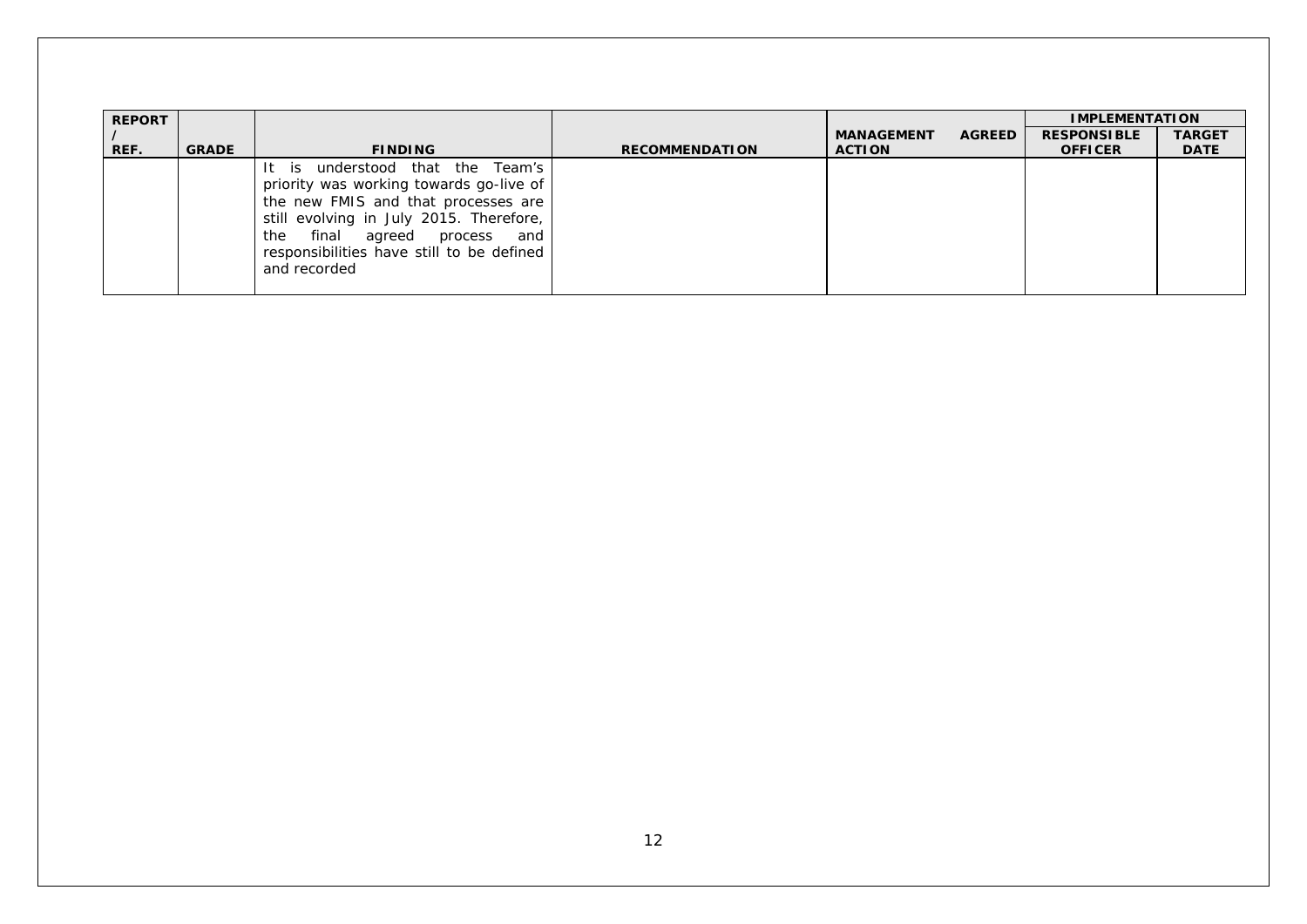

# **INTERNAL AUDIT FINAL REPORT**

FINANCE SERVICE

GENERAL LEDGER

Yvonne Holmes Internal Audit Finance Service

#### **AUTHOR DISTRIBUTION**

Director of Finance Head of Corporate Finance, Finance Service Head of Revenues and Business Support, Finance Service Service Finance Manager (Accounts & Central Services), Finance Service Finance Systems & Change Manager, Finance Service Audit Scotland **DRAFT DATE:** 17/06/15<br>**FINAL DATE:** 13/07/15

**REF: HDA02/001.bf**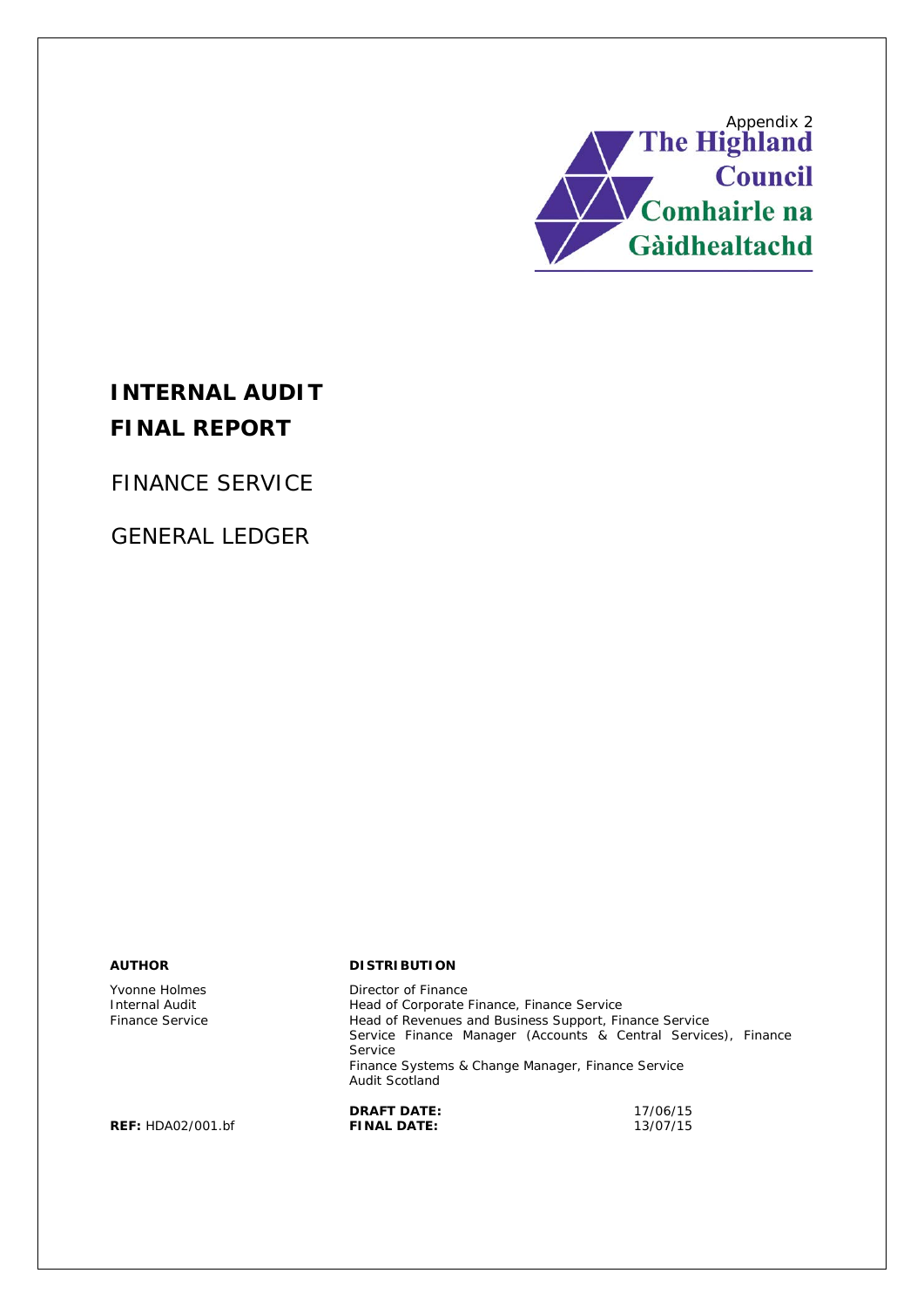#### **Contents**

| 2.                        |  |
|---------------------------|--|
| 3 <sub>1</sub>            |  |
| $\overline{\mathbf{4}}$ . |  |
| 5.                        |  |
| 6.                        |  |
| 7.                        |  |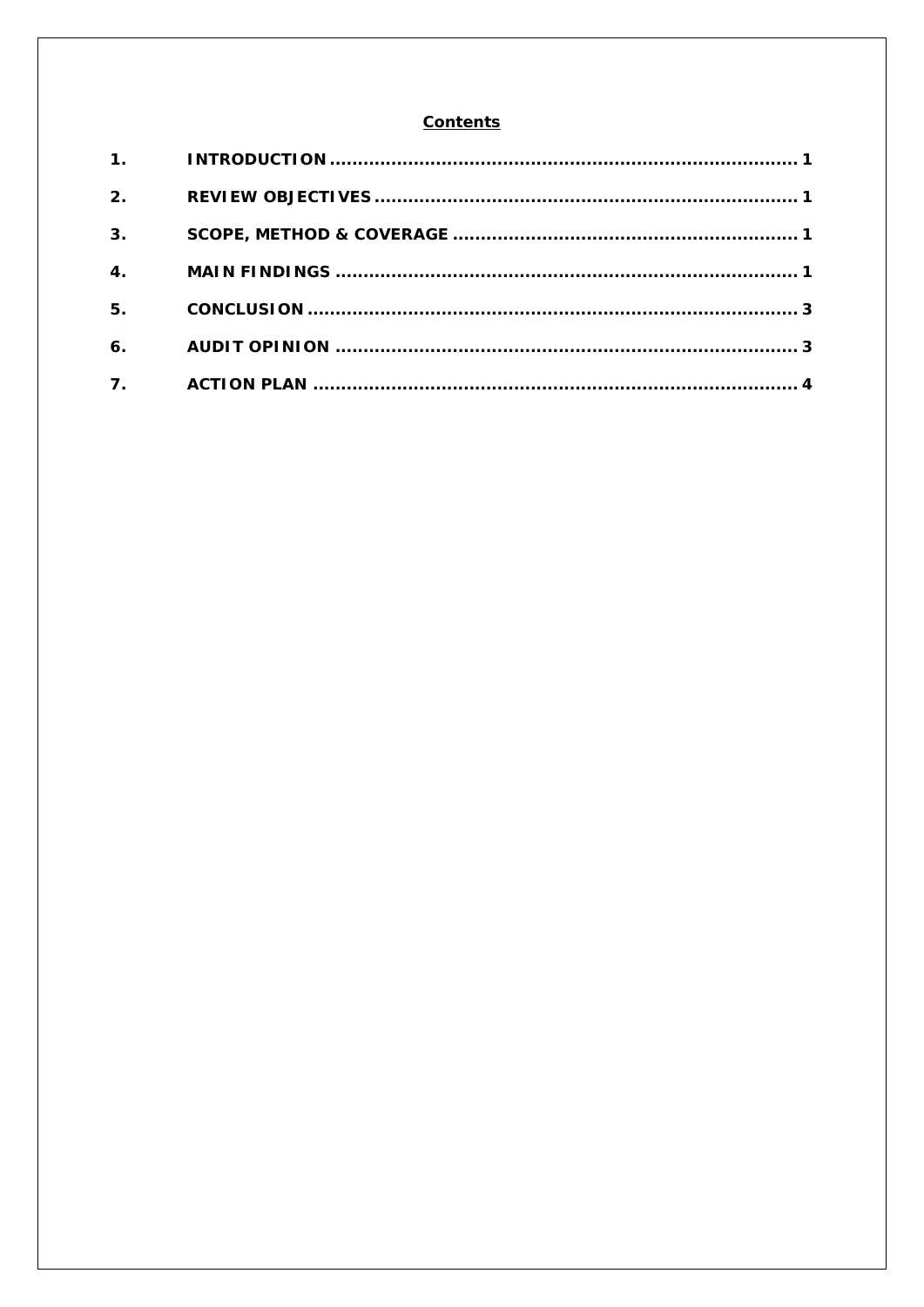#### **1. INTRODUCTION**

The purpose of this report is to record the findings of a recently completed audit review of the Highland Council's General Ledger system. All financial transactions are recorded on the General Ledger and the annual statement of accounts is derived from the data held within it.

#### **2. REVIEW OBJECTIVES**

The objectives of the review were to ensure that:

- (i) There is an adequate control framework over access to and operation of the General Ledger.
- (ii) Controls are in place to ensure the structure of the chart of accounts cannot be modified without the correct authorisation.
- (iii) Data is input to the General Ledger from subsidiary ledgers in a consistent and timely manner and is complete, accurate and valid.
- (iv) Amendments made to the data held within the General Ledger (i.e. journals) are complete, accurate and valid.
- (v) Outputs from the system are complete, accurate and valid and are produced in a consistent and appropriate format in a timely manner.

#### **3. SCOPE, METHOD & COVERAGE**

The audit reviewed the systems and controls in place to ensure the completeness and accuracy of the General Ledger and tested their effectiveness in areas of system access, changes to the chart of accounts, system interfaces and reconciliations, journal entries and outputs from the system. Transactions in respect of the financial year 2014/15 were sampled.

The audit was undertaken as part of the 2014/15 audit plan and external audit will look to place reliance on the work carried out.

#### **4. MAIN FINDINGS**

The main findings of the review, referenced to the above review objectives, are as follows:

- 4.1 This objective was partially achieved. Out of a sample of 30 active Oracle General Ledger users, access and authorisation rights were found to be appropriate in terms of the duties performed and post held. The number of users with administration/ super-user access rights was reasonable and is restricted to the Principal Accountant (Accounts & Central Services) and users from the Finance Systems Administration Team (FSAT) and Fujitsu. As per Section 6 of the ICT User and Network Access Control Policy, access rights are reviewed annually by Service Finance Managers.
- 4.1.1 Where read-only access was required i.e. Internal and External Audit, 7 out of 12 users had additional access rights which would allow them to make changes to data held within the General Ledger. However, there was no evidence found to demonstrate that these users had made any changes to the General Ledger.
- 4.1.2 Out of a sample of 30 Council leavers, General Ledger access had been terminated in all but 2 cases. A 'Finance System Deletion Form' should be completed by line managers and submitted to FSAT for every Council leaver. On receipt of the form, FSAT carry out the necessary checks and terminate access to systems as necessary. As a secondary check, FSAT review a monthly report of Council leavers and terminate access to systems as necessary. In the 2 cases where access had not been terminated, both officers had left the Council in March 2015 but the relevant form had not been submitted to FSAT by the line manager.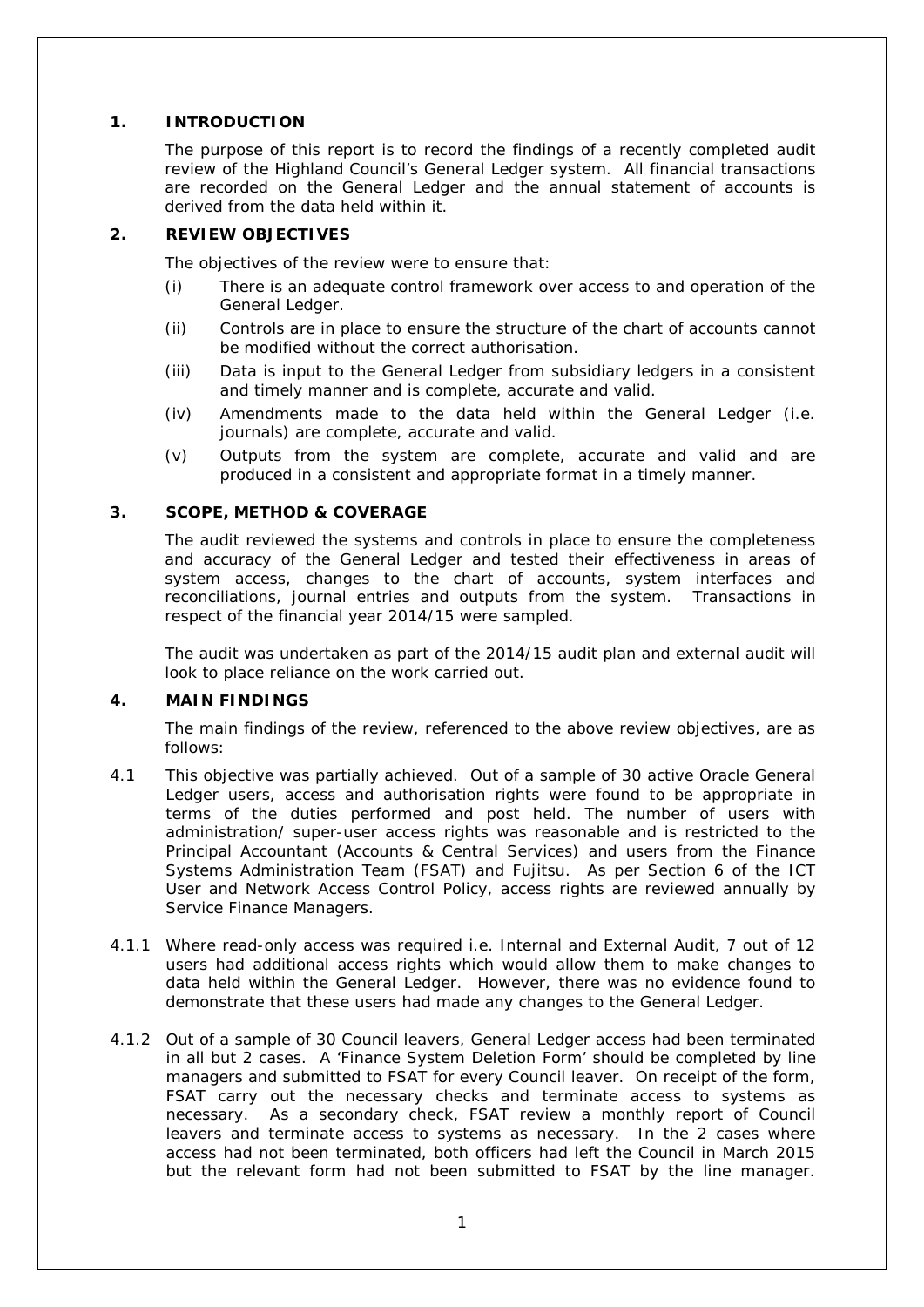Access would have been terminated following the monthly check by FSAT but this was not done for the period March 2015 due to the change of Council financial system from Oracle to Integra.

- 4.2 This objective was partially achieved. FSAT are responsible for carrying out changes to the chart of accounts and should only do so on receipt of a standard request form which has been authorised by a Service Finance Manager or 'Deputy'.
- 4.2.1 A sample of 16 amendments to the chart of accounts was examined. A request form, authorised by either a Service Finance Manager or Principal Accountant, had been submitted to FSAT in 14 cases. In the remaining 2 cases the form had been submitted by an Accountant or a Principal Accounting Technician, who were considered to be appropriate authorisers by FSAT, and therefore the changes were accepted. The forms also incorrectly stated that they had been authorised by the Service Finance Manager. As the form was submitted and effectively authorised by the same officer, there was no secondary check done to ensure that this change was valid or appropriate.
- 4.3 This objective was substantially achieved. A sample of 16 monthly payroll uploads to the General Ledger were tested and in all cases they had been carried out in line with the prescribed timetable. For each upload, supporting documentary evidence was retained by FSAT and details were recorded on a control sheet accurately.

A number of reconciliations are carried out by the Central Services Finance Team to ensure that the data input into the General Ledger from subsidiary ledgers is accurate and a control spreadsheet is maintained to evidence this.

4.3.1 4 reconciliations were selected for review and all had been performed in accordance with the prescribed timetable, were supported by appropriate documentary evidence and had been electronically signed off by an appropriate officer. However, the control spreadsheet had not been updated in 1 instance to reflect that the reconciliation had been checked and signed off. A daily Accounts Payable reconciliation was re-performed and the results confirmed that it had been performed correctly and all key figures could be verified to the supporting information.

Suspense accounts are reviewed and cleared either monthly, quarterly or annually, either as part of the reconciliation process mentioned above or by the Principal Accountant (Accounting & Central Services) as part of the year-end closedown process. All suspense accounts were clear at end of financial year 2014/15.

4.4 This objective was substantially achieved. A sample of 30 processed journals was reviewed and all had been raised by an appropriate officer, (either a member of the Service Finance Team or an Administrative Assistant with a requirement to raise journals as part of their duties). All had been raised for a valid reason and supporting evidence had been retained where applicable.

Out of a sample of 30 active Oracle users with access rights to create journal entries within the General Ledger, 21 no longer had a requirement to do so in the course of carrying out their duties. However, as part of the move to Integra at the start of financial year 2015/16, access to create journals has been restricted to Finance Service Teams and a small number of trusted individuals with a known requirement to raise journals. Therefore the number of users with access to create journal entries has been greatly reduced and is now far more restricted. As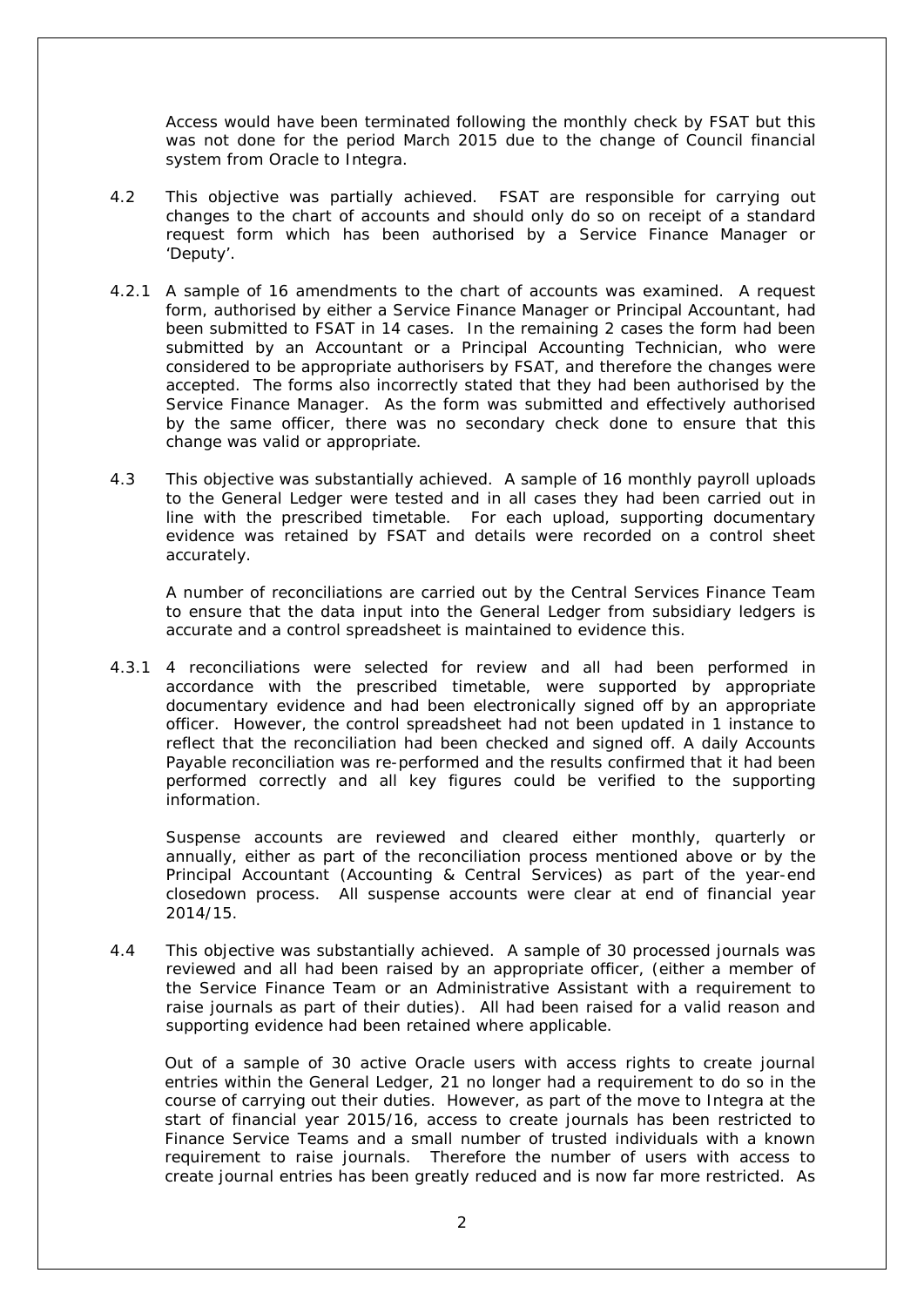part of the annual review of access rights carried out by Service Finance Managers (as per Section 6 of the ICT User and Network Access Control Policy), access rights to create journal entries will be revalidated and removed if necessary.

- 4.5 This objective was substantially achieved. Exception reports are produced on a monthly basis by the Central Services Finance Team and distributed to an appropriate officer within the relevant Service for review. A control spreadsheet is maintained to evidence this.
- 4.5.1 However, not all of the monthly exception reports produced were listed on the control spreadsheet and therefore assurance could not be given that all relevant reports had been run.

It was confirmed that all opening General Ledger balances for the financial year 2014/15 had been agreed to the closing balances for 2013/14 and were therefore stated correctly in the ledger at 1 April 2014.

#### **5. CONCLUSION**

Overall there are effective systems and controls in place to ensure the completeness and accuracy of data held within the General Ledger but there are some areas where controls could be further improved. There is a robust process in place for making changes to the chart of accounts but there is a lack of clarity regarding who should authorise such changes. Once this has been confirmed with all relevant parties, changes should only be accepted when authorised appropriately. Whilst reconciliations are completed regularly and exception reports are run monthly, accurate and up to date control spreadsheets should be maintained to evidence this.

There are a total of 5 recommendations in this report; 3 are classified medium and 2 as low priority grades. 2 of the low grade and 2 of the medium grade recommendations have been completed with the remaining medium grade recommendation due to be implemented by 31/07/15.

#### **6. AUDIT OPINION**

The opinion is based upon, and limited to, the work performed in respect of the subject under review. Internal Audit cannot provide total assurance that control weaknesses or irregularities do not exist. It is the opinion that **Substantial Assurance** can be given in that while there is generally a sound system, there are minor areas of weakness which put some of the system objectives at risk, and/ or there is evidence that the level of non-compliance with some of the controls may put some of the system objectives at risk.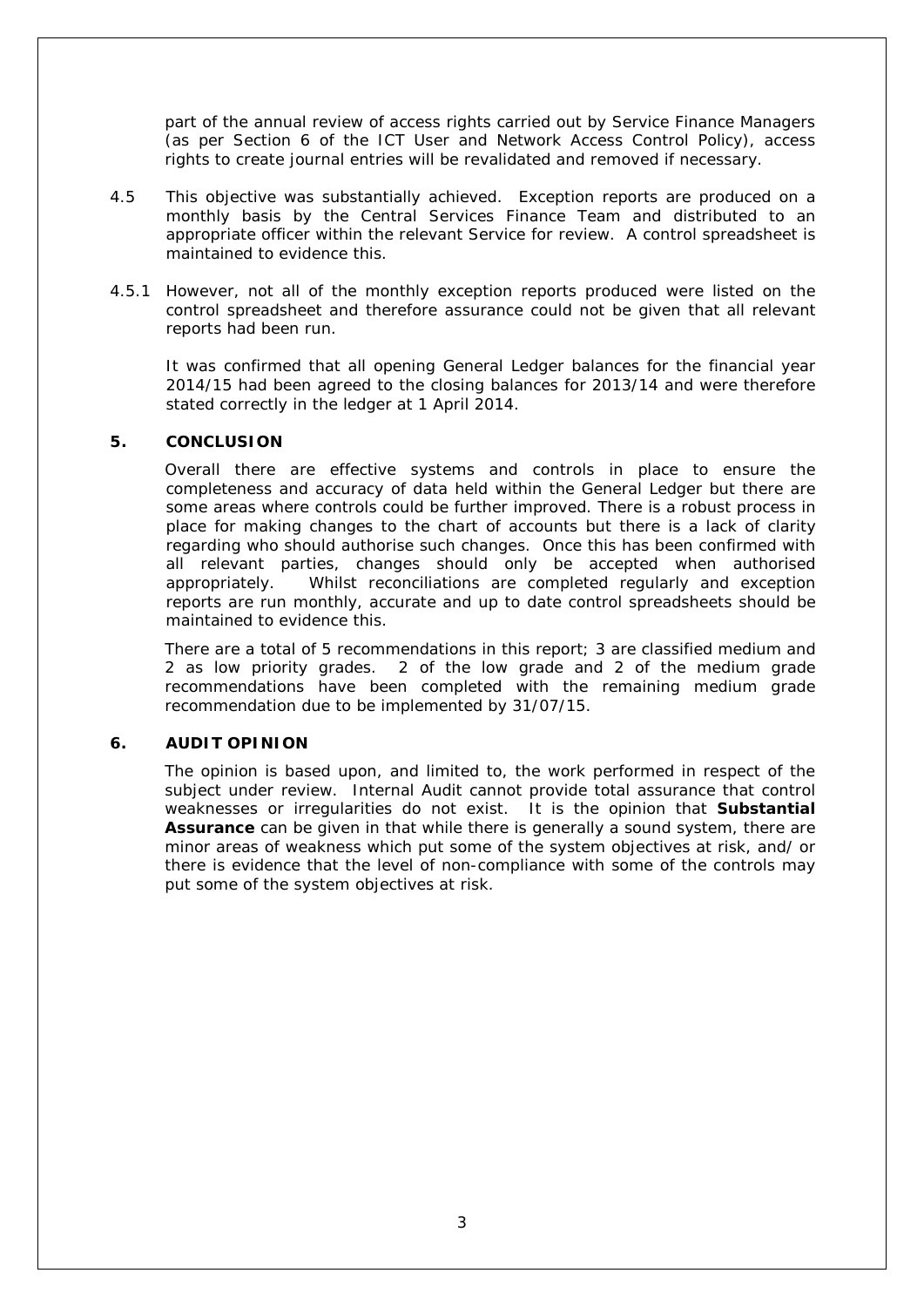#### **7. ACTION PLAN**

The Action Plan contains **5** recommendations as follows:

| <b>Description</b>                                                                              | Priority | <b>Number</b> |
|-------------------------------------------------------------------------------------------------|----------|---------------|
| Major issues that managers need to address as a matter of urgency.                              | High     |               |
| Important issues that managers should address and will benefit the Organisation if implemented. | Medium   | ు             |
| Minor issues that are not critical but managers should address.                                 | Low      |               |
| <b>Total recommendations</b>                                                                    |          |               |

|               |              |                                     |                                         |                            | <b>IMPLEMENTATION</b> |               |
|---------------|--------------|-------------------------------------|-----------------------------------------|----------------------------|-----------------------|---------------|
| <b>REPORT</b> |              |                                     |                                         | <b>MANAGEMENT AGREED</b>   | <b>RESPONSIBLE</b>    | <b>TARGET</b> |
| REF.          | <b>GRADE</b> | <b>FINDING</b>                      | <b>RECOMMENDATION</b>                   | <b>ACTION</b>              | <b>OFFICER</b>        | <b>DATE</b>   |
| 4.1.1         | Low          | Where generic (read-only) access    | Access rights for those with a          | Integra checked and all    | Finance Systems       | Complete      |
|               |              | was required to the General Ledger, | requirement for read-only access        | audit users are enquiry    | Change<br>&           |               |
|               |              | out of 12 users had additional      | (Internal and External<br>Audit)        | only with the exception    | Manager               |               |
|               |              | access rights which would allow     | should be checked on Integra and        | of appropriate budget      |                       |               |
|               |              | them to make changes to data held   | amended accordingly.                    | holders in Internal Audit. |                       |               |
|               |              | i.e. create journal entries.        |                                         |                            |                       |               |
| 4.1.2         | Low          | Out of a sample of 30 Council       | All<br>line<br>should<br>managers<br>be | E-mail issued to council   | Systems<br>Finance    | Complete      |
|               |              | leavers, General Ledger access had  | reminded of the need to submit a        | managers from FSAT to      | Change<br>&           |               |
|               |              | been terminated in all but 2 cases. | 'Finance User Deletion Form' to         | remind them of the         | Manager               |               |
|               |              | This was because 'Finance Systems   | FSAT in a timely manner for all         | requirement to complete    |                       |               |
|               |              | User Deletion Forms' had not been   | leavers.                                | form for all leavers.      |                       |               |
|               |              | submitted by line managers to       |                                         |                            |                       |               |
|               |              | FSAT. A secondary monthly check     |                                         |                            |                       |               |
|               |              | carried out by FSAT of all leavers  |                                         |                            |                       |               |
|               |              | would normally have picked this up  |                                         |                            |                       |               |
|               |              | but the check was not carried out   |                                         |                            |                       |               |
|               |              | for the month of March 2015 due to  |                                         |                            |                       |               |
|               |              | the move from Oracle to Integra.    |                                         |                            |                       |               |
| 4.2.1         | Medium       | In 2 out of the 16 changes to the   | Chart of accounts changes should        | Form to be amended and     | Service<br>Finance    | 31/07/15      |
|               |              | chart of accounts sampled, the      | only be accepted following receipt      | instruction to be issued   | Manager               |               |
|               |              | form had<br>not<br>been<br>request  | of a request form authorised by a       | to all finance managers    | (Accounts<br>&        |               |
|               |              | authorised by the Service Finance   | Service<br>Finance<br>Manager or        | to remind them of the      | Central Services)     |               |
|               |              | the<br>Manager<br>Principal<br>or   | Principal Accountant. This should       | procedure.                 |                       |               |
|               |              | Accountant.                         | be stated clearly on the request        |                            |                       |               |
|               |              |                                     | all Service Finance<br>and<br>form      |                            |                       |               |
|               |              |                                     | Teams should be informed.               |                            |                       |               |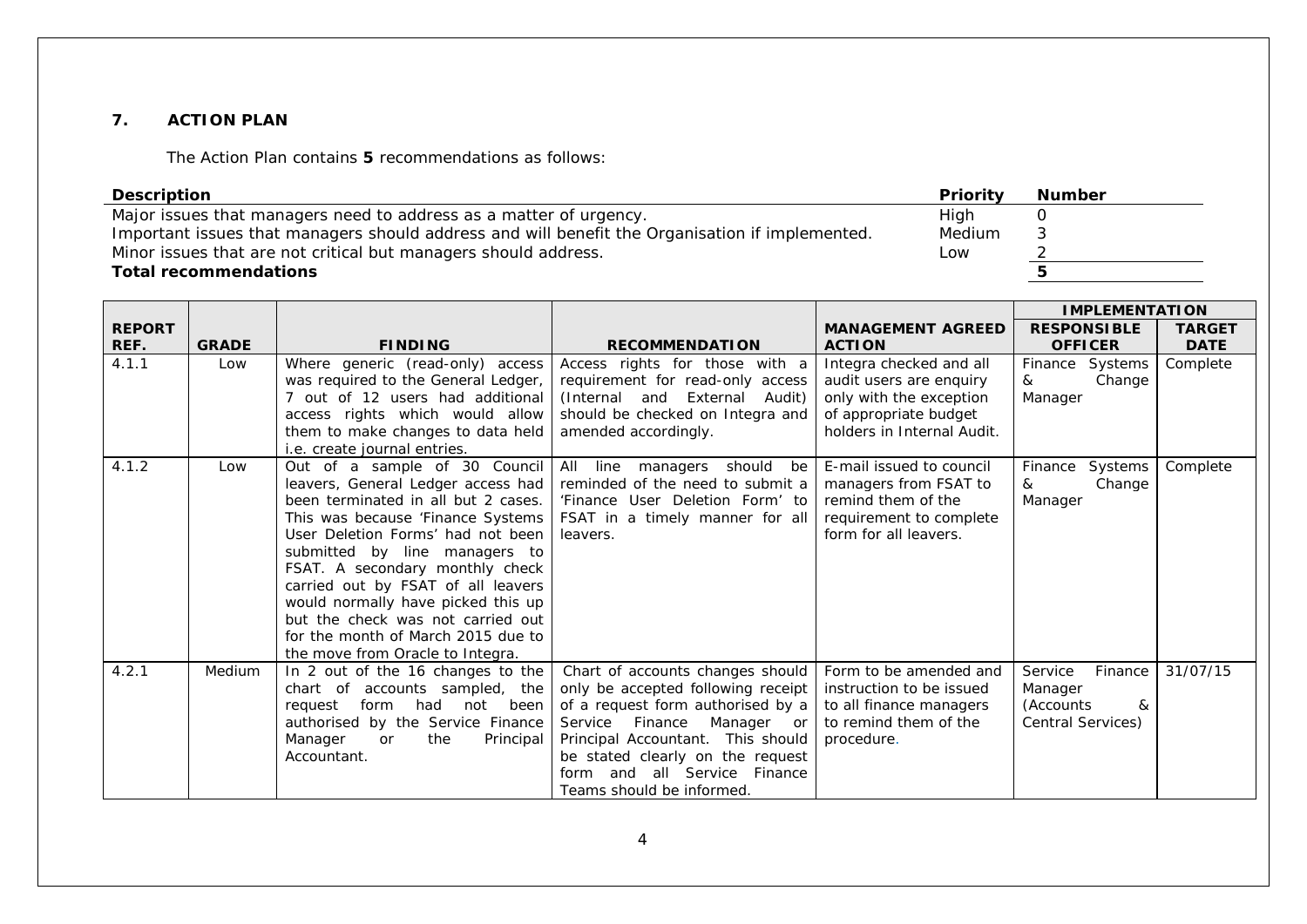|               |              |                                          |                                              |                            | <b>IMPLEMENTATION</b>    |               |
|---------------|--------------|------------------------------------------|----------------------------------------------|----------------------------|--------------------------|---------------|
| <b>REPORT</b> |              |                                          |                                              | <b>MANAGEMENT AGREED</b>   | <b>RESPONSIBLE</b>       | <b>TARGET</b> |
| REF.          | <b>GRADE</b> | <b>FINDING</b>                           | <b>RECOMMENDATION</b>                        | <b>ACTION</b>              | <b>OFFICER</b>           | <b>DATE</b>   |
| 4.3.1         | Medium       | The reconciliation control sheet for     | <b>The</b><br>officers<br>for<br>responsible | Finance Team (Accounts     | Service<br>Finance       | Complete      |
|               |              | 2014/15<br>found<br>to<br>be<br>was      | undertaking reconciliations should           | & Central Services) to be  | Manager                  |               |
|               |              | incomplete and was not up-to-date.       | reminded<br>keep<br>the<br>be<br>to          | reminded to keep the       | &<br>(Accounts)          |               |
|               |              |                                          | reconciliations control sheet up to          | reconciliations control    | Central Services)        |               |
|               |              |                                          | date.                                        | sheet up to date.          |                          |               |
| 4.5.1         | Medium       | The exception report control sheet       | All exception reports run should             | Finance Team (Accounts     | Service<br>Finance       | Complete      |
|               |              | 2014/15 was found to be<br>for           | be recorded on<br>the<br>control             | & Central Services) to be  | Manager                  |               |
|               |              | incomplete as it did not list all of the | spreadsheet. It should be stored             | reminded to record all     | &<br>(Accounts)          |               |
|               |              | exception reports which are run.         | on a shared drive and updated by             | reconciliations on control | <b>Central Services)</b> |               |
|               |              |                                          | all officers responsible for running         | sheet and control sheet    |                          |               |
|               |              |                                          | exception reports.                           | to be saved on shared      |                          |               |
|               |              |                                          |                                              | drive.                     |                          |               |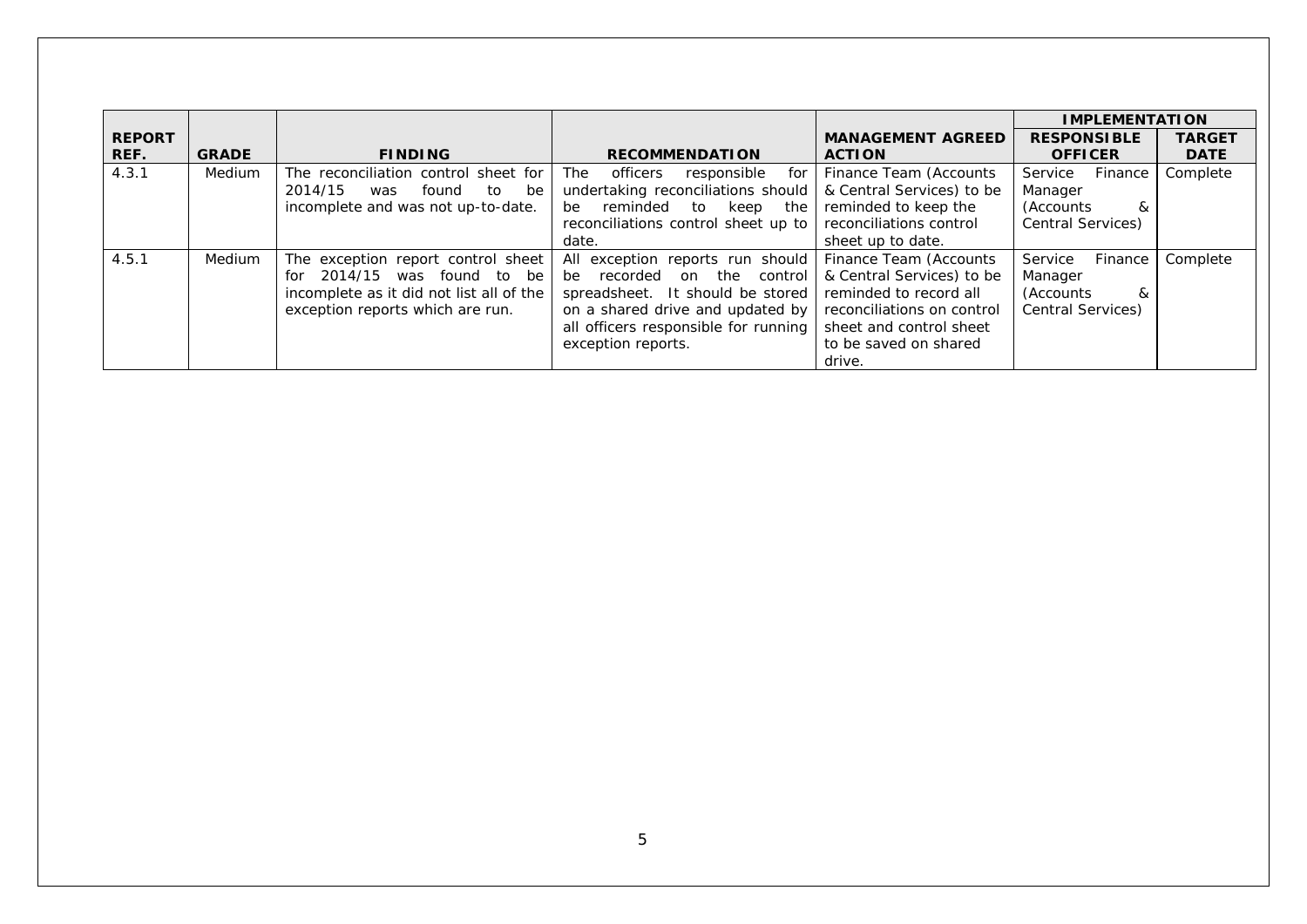

**CONFIDENTIAL**

# **INTERNAL AUDIT FINAL REPORT**

FINANCE SERVICE

NON DOMESTIC RATES – BILLING AND COLLECTION

Martin Golembiewski Internal Audit Finance Service

#### **AUTHOR DISTRIBUTION**

Director of Finance Head of Revenues and Business Support, Finance Service Revenues Manager, Finance Service Benefits & Welfare Manager, Finance Service Finance Systems & Change Manager, Finance Service Audit Scotland

**DRAFT DATE:** 15/06/15 **REF:** HDB02/001 **FINAL DATE:** 24/06/15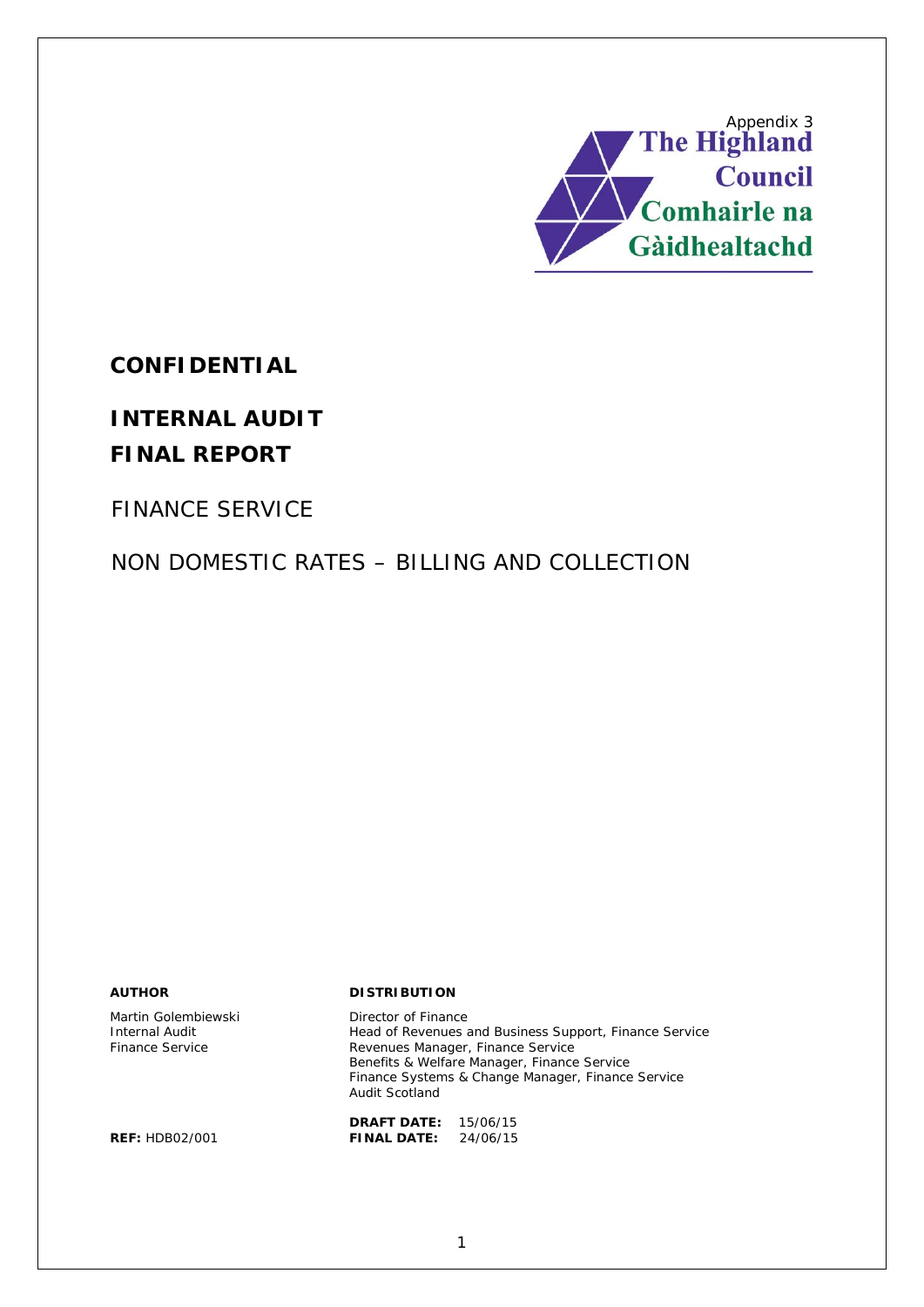### **Contents**

| 2.               |  |
|------------------|--|
| 3.               |  |
| $\overline{4}$ . |  |
| 5.               |  |
| 6.               |  |
| 7.               |  |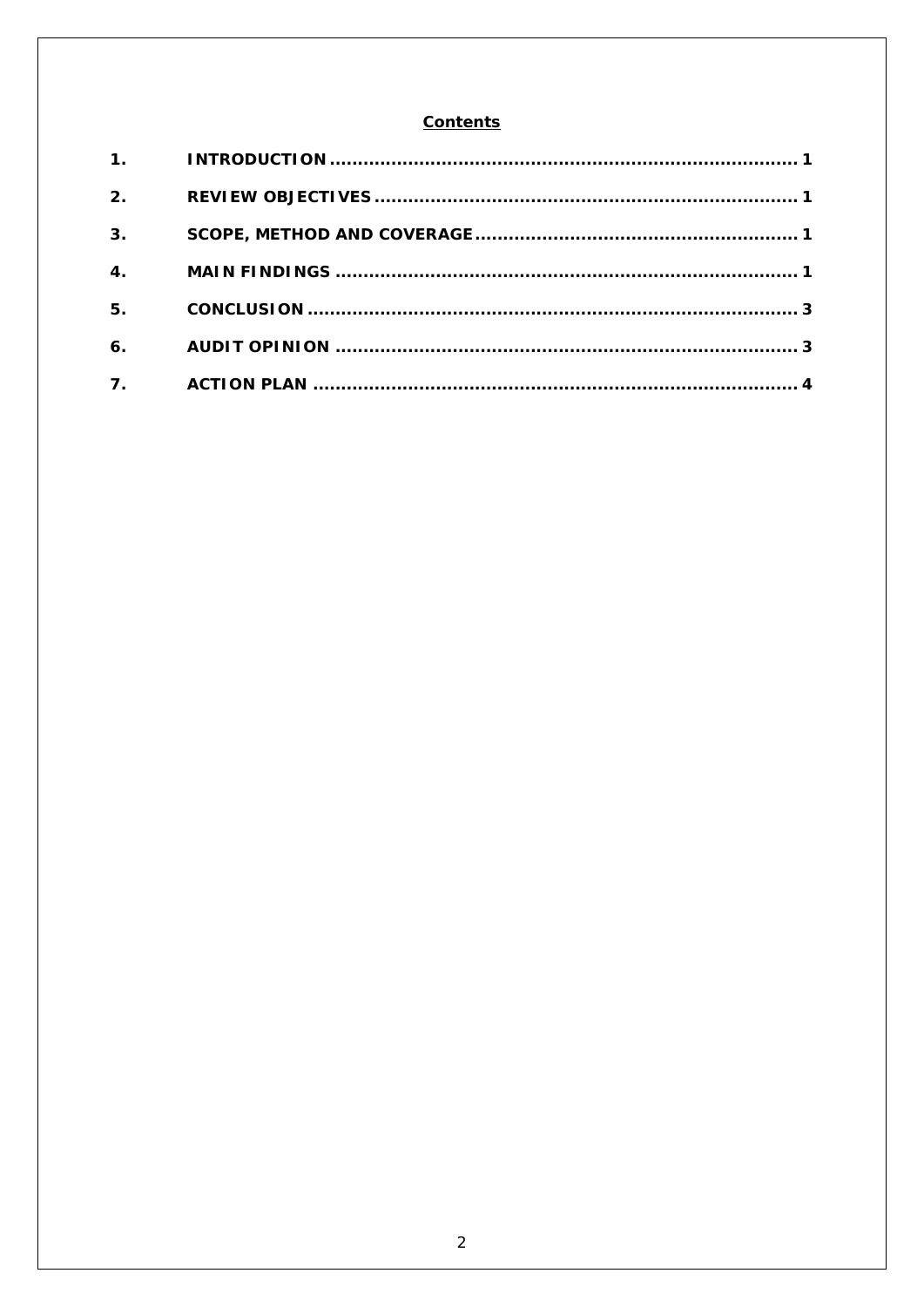#### **1. INTRODUCTION**

The purpose of this report is to record the findings of a recently completed audit review of billing and collection of Non Domestic Rates (NDR). The audit was undertaken as part of the annual plan for 2014/15.

Non Domestic Rates are controlled by the UK Government. Rates due are calculated by the rateable value of a property and applying the annually set 'multiplier' also known as the 'rate poundage'.

The Highland Council's role is to bill and collect the rates due, and to administer rates relief. For the financial year 2014/15, as at 25/05/15, the Council has collected £113.3m of the £116.6m due which equates to a collection rate of 97.18%, slightly down on the preceding year's 97.61%.

#### **2. REVIEW OBJECTIVES**

The objectives of the review were to ensure that:

- (i) All relevant data from the valuation roll is promptly and correctly transferred to the assessment roll.
- (ii) Bills are correctly calculated (including discounts and reliefs etc.) for all relevant properties.
- (iii) Only valid amendments are made to the billing system.
- (iv) Payments received are promptly processed and correctly posted to ratepayers' accounts.
- (v) Write offs, cancellations, and refunds are properly controlled.
- (vi) Arrears follow up procedures are properly controlled.
- (vii) There are robust arrangements in place for the prevention and detection of fraud in relation to Non Domestic properties.

#### **3. SCOPE, METHOD AND COVERAGE**

The audit examined the key controls in place over the valuation and billing arrangements for Non Domestic properties. This included the raising and amendment of liability; ensuring that payments were promptly processed and accounted for; that write-offs and refunds were controlled and debt recovery procedures were adhered to.

The audit examined transactions during the financial year 2014/15 and Audit Scotland will place reliance upon the Internal Audit work undertaken.

#### **4. MAIN FINDINGS**

The main findings of the review, referenced to the above review objectives, are as follows:

- 4.1 This objective was achieved as all relevant data from the valuation roll is promptly and correctly transferred from the assessment roll to the Council's Council Tax system. Weekly updates are received from the Assessor listing new or deleted properties, changes to rateable value (RV), or change of property owner. These are actioned, reviewed, signed off, and retained. In addition, on an annual basis prior to annual billing, the Assessor's property valuation roll and the Council's NDR databases are reconciled, with mismatched items investigated and rectified.
	- 4.2 This objective was substantially achieved in that: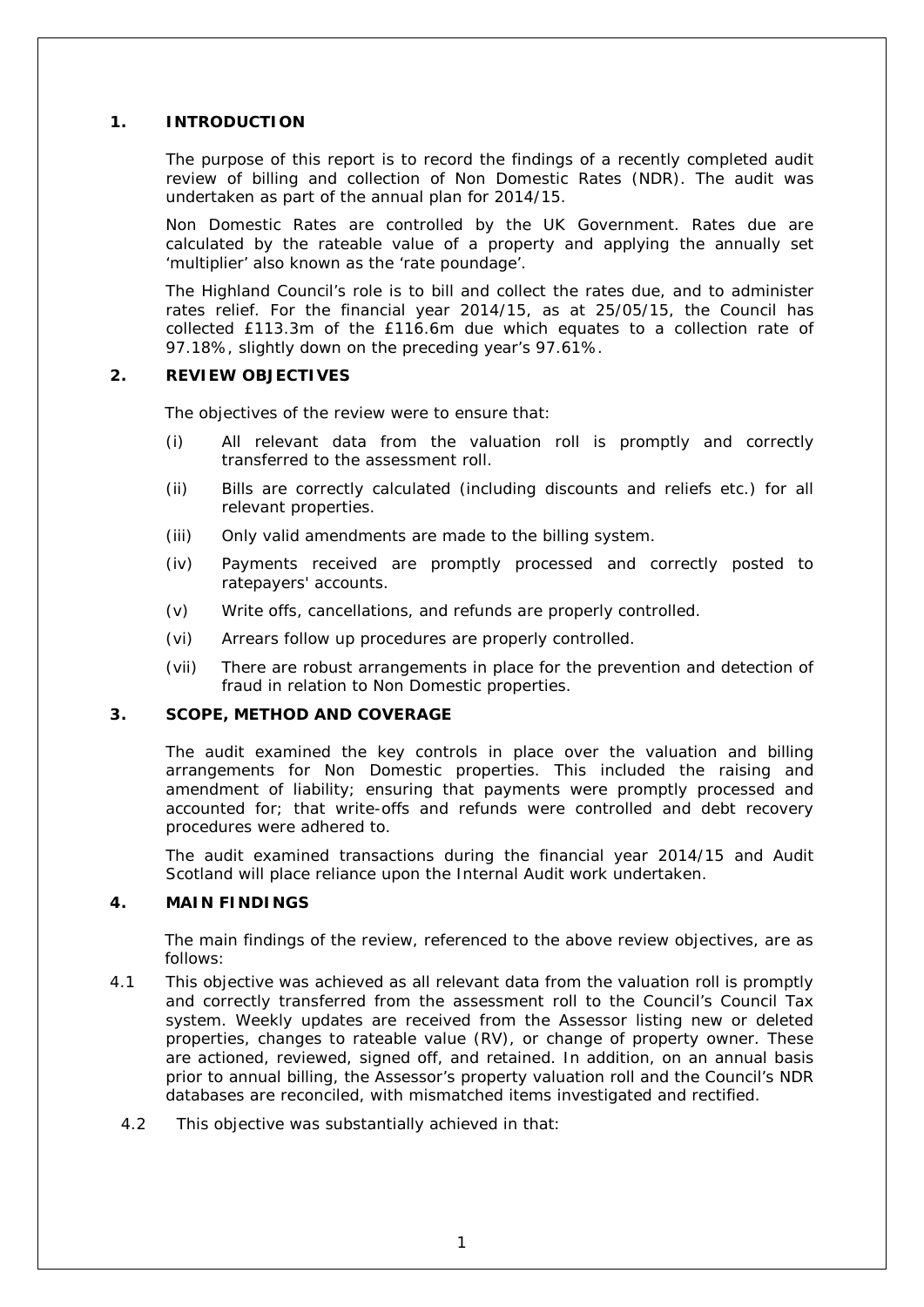NDR system parameters within the Revs & Bens system are uprated annually by the Finance System Administration Team (FSAT) and checked and signed off by the NDR section.

A sample of 30 different types of reliefs was reviewed and these:

- were supported by a signed application form (where applicable);
- had been correctly calculated;
- were reviewed in accordance with the prescribed frequency.

In addition, the prescribed checks and procedures had been adhered to and there was evidence that these had been checked by management.

4.2.1 However, Rural Rate Relief had been awarded on a property with a RV more than £17,000, the upper limit on qualification for this type of relief. A further review of all 924 properties with Rural Rate Relief identified a further 2 properties that no longer qualified as their RV had been amended taking it above the limit. This had resulted in £83,783 of relief being wrongly awarded over a 5 year period.

All new exemptions, discounts and void properties are identified on a monthly basis and details passed to the Visiting Officers, who should arrange visits in the most effective way possible in considering the Council's geography. Void properties are inspected to ensure they are vacant and any that are not are reported and appropriate action is taken by the NDR Section.

- 4.3 This objective has been partially achieved in that:
- 4.3.1 The Revs & Bens system cannot produce a control access report listing all active users and their access rights and FSAT provided a copy of their control report which is in an excel format. However, this only lists the "senior" access rights and audit testing found 2 entries which did not match the actual access rights of the user. It was established that this report is predominately used for managing the number of licences and forming the basis of the annual access check for managers. This does not comply with the ICT User and Network Access Control Policy which states that *"System Owners should maintain an up-to-date register of all users and their level of access (including third parties and guest/visitors)".*
- 4.3.2 Not all current user groups within the Revs and Bens system are defined within the "System Access Control Policy for Northgate Revenues & Benefits and Civica ECDM system" document. The omitted groups include "Scan & Index", "Assessor", "Subsidy", and "Policy & Development".
- 4.3.3 A small number of users within Policy & Development had access profiles for Civica ECDM which allowed them to amend other user's access rights. This resulted in a number of discrepancies between user's actual profile and that recorded on the FSAT record, as they were not notified of these amendments. Restructuring in 2015/16 have meant that this responsibility has been removed from Policy & Development with all aspects of system management now residing with FSAT.
- 4.4 This objective was fully achieved as there are daily reconciliations between the cash collected and bank statements, and monthly reconciliations between cash receipts and the financial ledger. The reconciliations were performed correctly and undertaken in accordance with the prescribed frequency.

There is a dedicated suspense account for all unallocated NDR receipts and all transactions are reviewed within a week and cleared.

4.5 This objective was fully achieved as there is a sound system whereby unrecoverable debts are authorised for write-off on a monthly basis by the Head of Revenues and Business Support in accordance with the Council's Scheme of Delegation.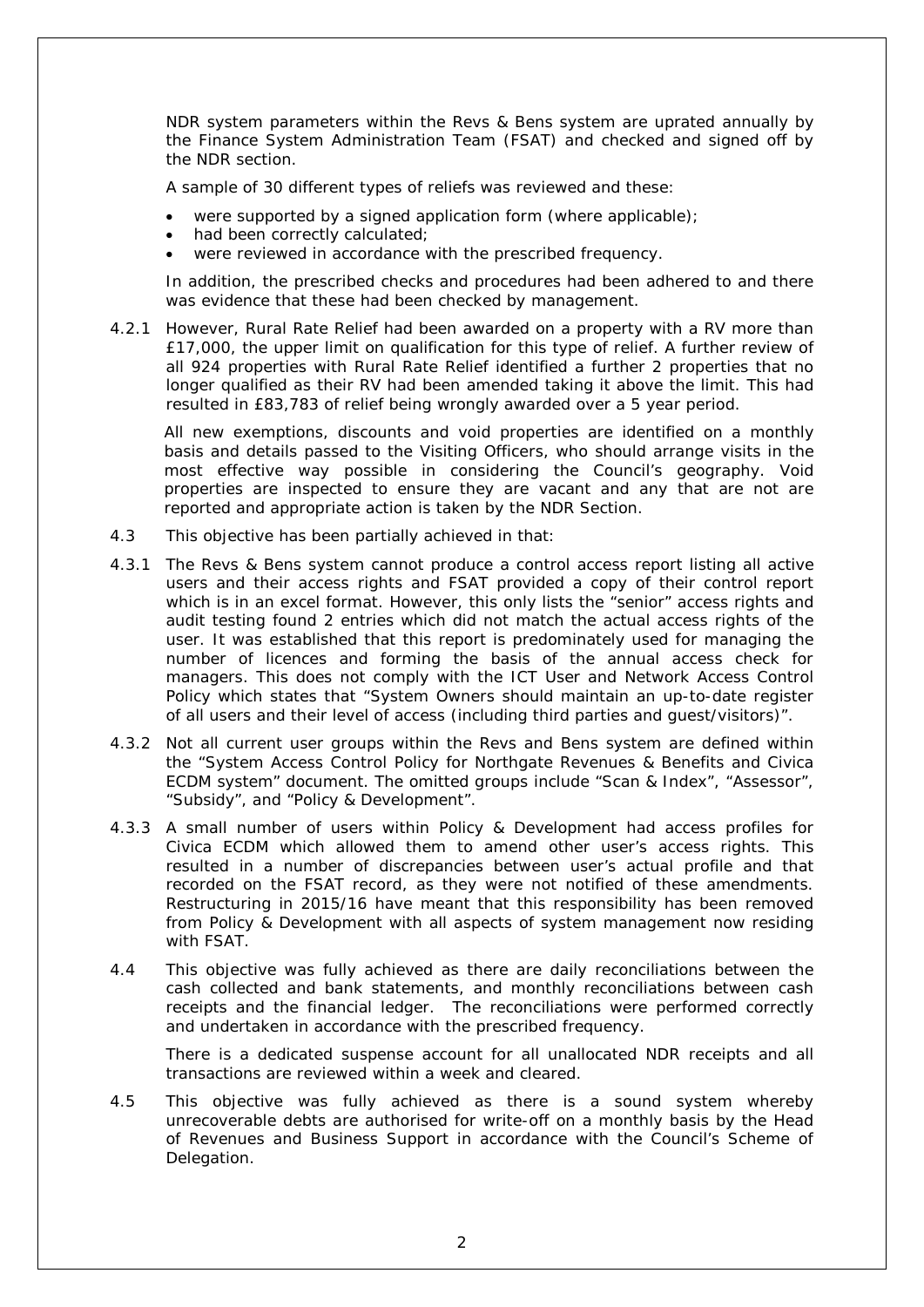Refunds were correctly calculated and authorised by an appropriate officer, cancellations had been properly actioned, and all of these were processed in accordance with the prescribed procedures.

- 4.6 This objective was partially achieved as:
- 4.6.1 The prescribed timetable for the pursuit of arrears was not completely adhered to as there have been delays in moving outstanding debts to the summary warrant stage. This was as a result of the re-organisation of the Sheriff Courts which led to delays occurring between November 2014 and March 2015. The recovery process has been tightened up for 2015/16 and this has been reflected in an updated Recovery Procedure.

However, reports on arrears, aged debt analysis and totals from ratepayers' accounts were produced in accordance with the prescribed frequency.

- 4.7 This objective was substantially achieved as there are sound arrangements in place for the prevention and detection of fraud.
- 4.7.1 However, there is scope to improve the process for the award of some reliefs. The initial application form for Mandatory and Discretionary relief does contain a standard declaration and warning, which requires the applicant to declare that the information given on the form is complete and accurate, and that if this is not the case or they fail to report a change which may affect their relief, they may be prosecuted. Where Mandatory or Discretionary relief was awarded these are reviewed every 3 years for which there is a separate review form which must be completed by the applicant. However, this does not include the declaration and warning which is in the application form.

#### **5. CONCLUSION**

Overall, the NDR system is operating satisfactorily with appropriate controls in place for the billing and collection of sums due. However, there is a need to ensure that on-going reliefs awarded are still valid following changes made to Rateable Values. In addition, there are some system issues that need to be addressed with regard to maintaining an up-to-date register of all users and their level of access, ensuring that the access levels for the different groups of staff are included within their control policy and that changes to access profiles are only amended by authorised officers.

A total of 4 recommendations have been made; all are classified as medium priority. 1 of the recommendations has been completed, another recommendation with 3 actions is part-completed, and for another recommendation the management agreed action is ongoing. All recommendations are due to be implemented by 30/11/15.

#### **6. AUDIT OPINION**

The opinion is based upon, and limited to, the work performed in respect of the subject under review. Internal Audit cannot provide total assurance that control weaknesses or irregularities do not exist. It is the opinion that **Substantial Assurance** can be given in that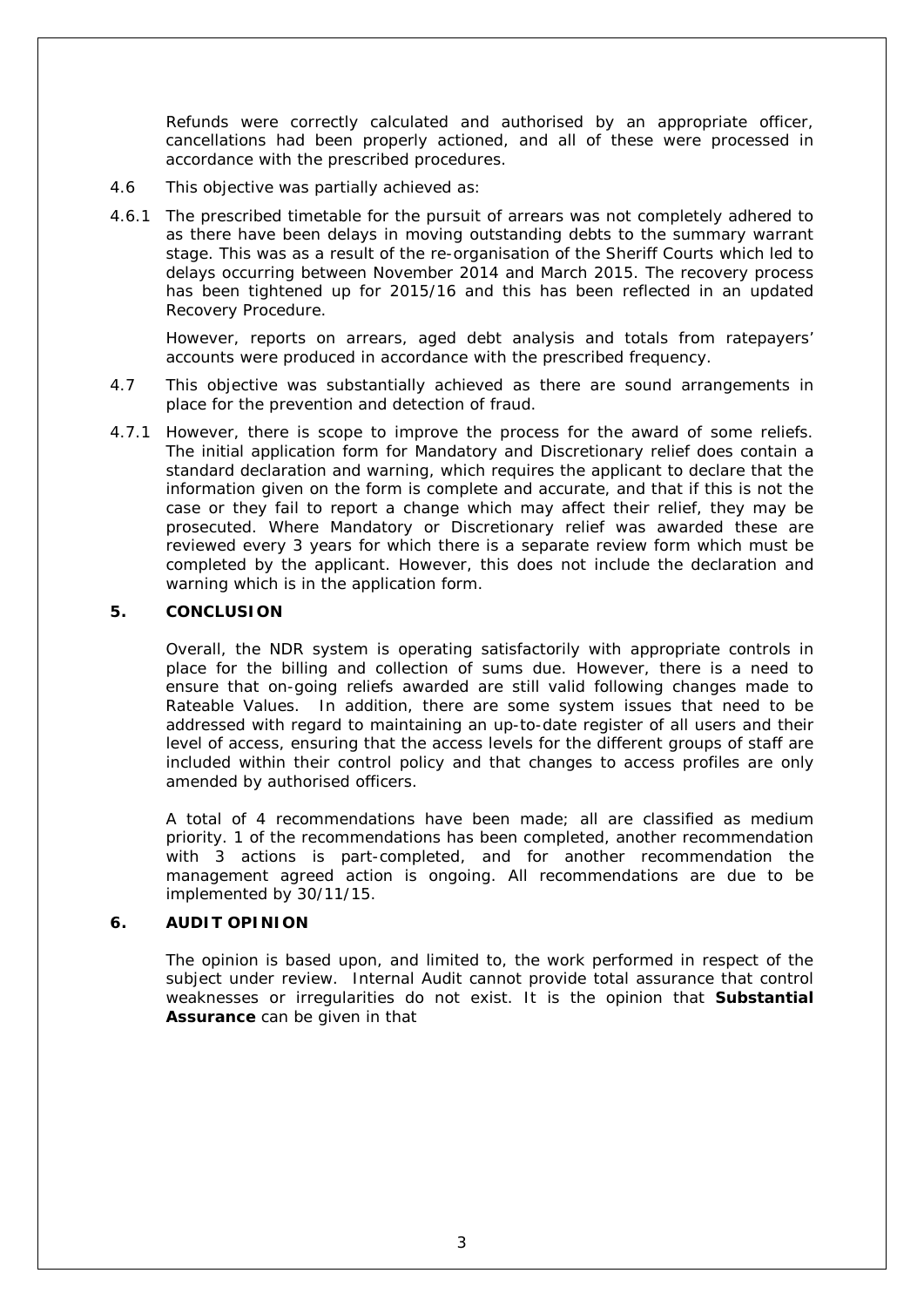#### **7. ACTION PLAN**

The Action Plan contains **4** recommendations as follows:

| Description                                                                                     | <b>Priority</b> | <b>Number</b> |
|-------------------------------------------------------------------------------------------------|-----------------|---------------|
| Major issues that managers need to address as a matter of urgency.                              | High            |               |
| Important issues that managers should address and will benefit the Organisation if implemented. | Medium          |               |
| Minor issues that are not critical but managers should address.                                 | Low             |               |
| <b>Total recommendations</b>                                                                    |                 |               |

|                       |              |                                                                                                                                                                                                                                                                      |                                                                                                                                                                                                                                                                                                                      |                                                                                                  | <b>IMPLEMENTATION</b>                |                              |
|-----------------------|--------------|----------------------------------------------------------------------------------------------------------------------------------------------------------------------------------------------------------------------------------------------------------------------|----------------------------------------------------------------------------------------------------------------------------------------------------------------------------------------------------------------------------------------------------------------------------------------------------------------------|--------------------------------------------------------------------------------------------------|--------------------------------------|------------------------------|
| <b>REPORT</b><br>REF. | <b>GRADE</b> | <b>FINDING</b>                                                                                                                                                                                                                                                       | <b>RECOMMENDATION</b>                                                                                                                                                                                                                                                                                                | <b>MANAGEMENT AGREED</b><br><b>ACTION</b>                                                        | <b>RESPONSIBLE</b><br><b>OFFICER</b> | <b>TARGET</b><br><b>DATE</b> |
| 4.2.1                 | Medium       | properties were<br>identified as<br>3<br>receiving Rural Rate Relief even<br>though their rateable values were in<br>excess of the upper qualification limit<br>of £17,000. This had resulted in<br>£83,783 of relief being wrongly<br>awarded.                      | Where Non Domestic accounts   Staff have been reminded<br>are subject to a change in<br>rateable<br>value<br>other<br>or<br>amendment, officers<br>should<br>check to see if there were any<br>other reliefs awarded and<br>whether there is still ongoing<br>entitlement to these or if these<br>should be revised. | to check relief entitlements<br>and amend accordingly<br>when RV's are subject to<br>alteration. | Rating Officer                       | Completed                    |
| $4.3.1 -$<br>4.3.3    | Medium       | (i) The ICT User & Network Access<br>Policy<br>that<br>Control<br>requires<br>System Owners should maintain<br>an up-to-date register of all users<br>and their level of access.                                                                                     | An up-to-date register of all<br>users and their level of access<br>should be compiled.                                                                                                                                                                                                                              | User list to be updated.                                                                         | Finance Systems &<br>Change Manager  | 31/07/15                     |
|                       |              | The Revs & Bens system is unable<br>to produce an access control<br>report. A manual spreadsheet is<br>maintained by FSAT but this does<br>not fully record access rights, as<br>its main purpose is to enable a<br>check on the number of licenced<br>system users. | In addition, the system supplier<br>should be asked if the next<br>system upgrade can provide<br>control<br>reporting<br>access<br>functionality. This could be<br>pursued by way of user groups<br>or other forums available.                                                                                       | Investigation shows that   Finance Systems &<br>Business Objects<br>now<br>provides this option. | Change Manager                       | Completed                    |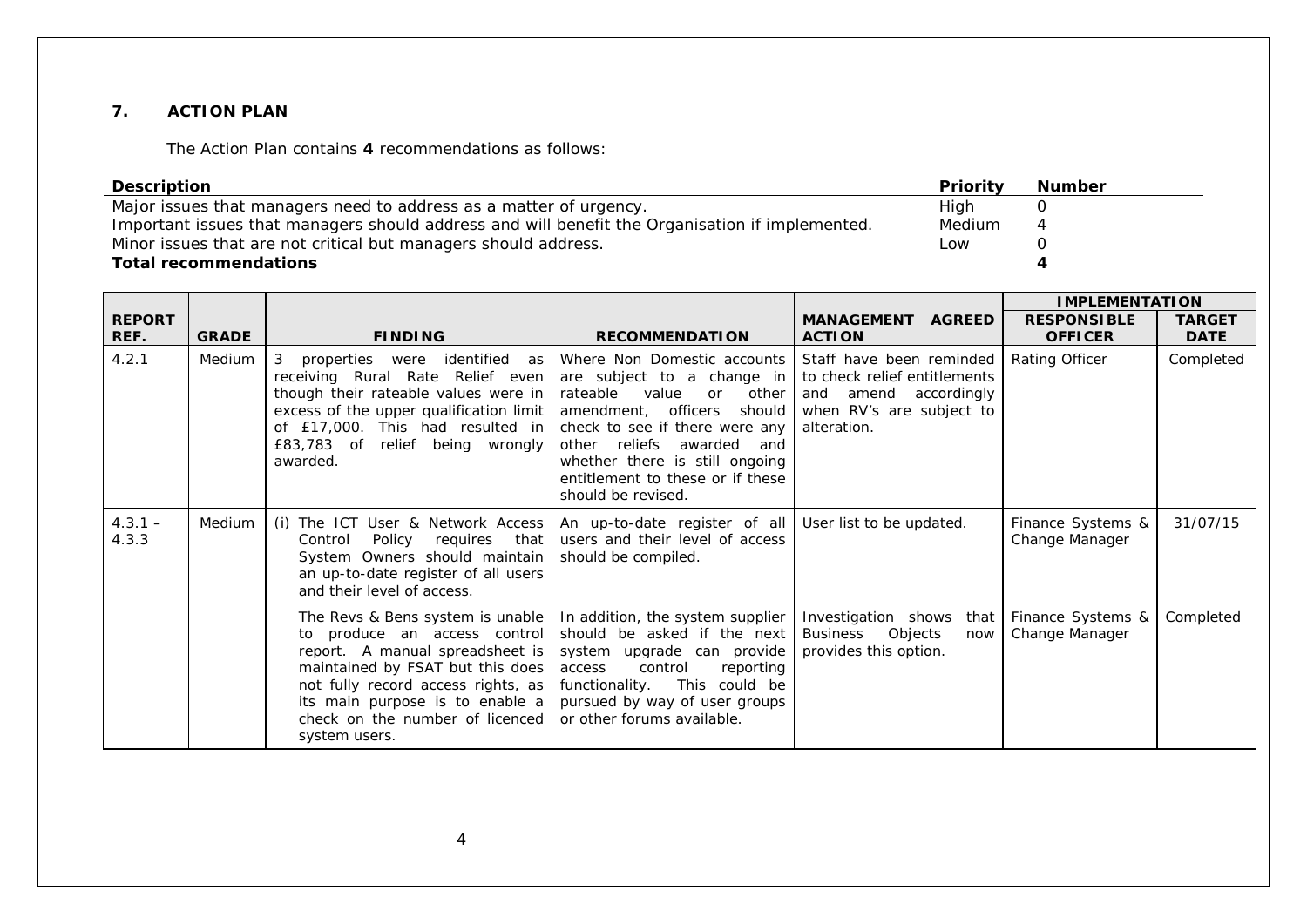|                               |              |                                                                                                                                                                                                                                                                                                                                                                                                                                                                                                                               |                                                                                                                                                                                     |                                                                                        | <b>IMPLEMENTATION</b>                |                              |
|-------------------------------|--------------|-------------------------------------------------------------------------------------------------------------------------------------------------------------------------------------------------------------------------------------------------------------------------------------------------------------------------------------------------------------------------------------------------------------------------------------------------------------------------------------------------------------------------------|-------------------------------------------------------------------------------------------------------------------------------------------------------------------------------------|----------------------------------------------------------------------------------------|--------------------------------------|------------------------------|
| <b>REPORT</b><br>REF.         | <b>GRADE</b> | <b>FINDING</b>                                                                                                                                                                                                                                                                                                                                                                                                                                                                                                                | <b>RECOMMENDATION</b>                                                                                                                                                               | <b>MANAGEMENT AGREED</b><br><b>ACTION</b>                                              | <b>RESPONSIBLE</b><br><b>OFFICER</b> | <b>TARGET</b><br><b>DATE</b> |
| $4.3.1 -$<br>4.3.3<br>(cont.) |              | (ii) Not all current user groups within<br>the Revs and Bens system are<br>defined within the System Access<br>Policy for Northgate<br>Control<br>Revenues & Benefits and Civica<br>ECDM system document.                                                                                                                                                                                                                                                                                                                     | The Access<br>Control<br>Policy<br>should<br>be<br>reviewed<br>and<br>reflect current<br>updated to<br>working<br>practices and the<br>different user groups who use<br>the system. | Application security under<br>review including review of<br>the Access Control Policy. | Finance Systems &<br>Change Manager  | 30/11/15                     |
|                               |              | (iii) Differences<br>were<br>detected<br>between the actual user access<br>rights and and that recorded on<br>the FSAT spreadsheet for 9 Civica<br>ECDM users, meaning the ICT<br>User & Network Access Control<br>Policy was not being adhered to.                                                                                                                                                                                                                                                                           | The control access list should<br>regularly<br>be<br>updated and<br>reconciled to the<br>system<br>control access report.                                                           | User list to be updated.                                                               | Finance Systems &<br>Change Manager  | 31/07/15                     |
| 4.6.1                         | Medium       | There were delays in the issue of<br>some summary warrants. However,<br>this was primarily due to re-<br>structuring of the Sheriff's Court, over<br>which the Council had no control.<br>However, this can have a detrimental<br>effect as the longer a debt is<br>uncollected the less likely is that it<br>will be paid, affecting the overall<br>collection rate.                                                                                                                                                         | The pursuit of arrears should<br>be monitored to ensure that<br>revised<br>timetable<br>for<br>the<br>2015/16 is adhered to.                                                        | Agreed.                                                                                | Revenues Manager                     | Ongoing                      |
| 4.7.1                         | Medium       | Where mandatory or discretionary<br>relief has been granted, this decision<br>needs to be reviewed every 3 years.<br>initial<br>However,<br>unlike<br>the<br>the<br>review<br>application,<br>form<br>completed by the applicant does not<br>contain the standard declaration or<br>warning which states "It is an offence<br>to give false information" and that if<br>the applicant gives "information that<br>is wrong or not complete or fail to<br>report a change, which may affect my<br>relief, I may be prosecuted". | The<br>mandatory<br>and<br>discretionary<br>review<br>forms<br>should<br>reviewed<br>be<br>and<br>include<br>the<br>amended<br>to<br>declaration<br>and<br>necessary<br>warning.    | Agreed.                                                                                | Rating Officer                       | 30/11/15                     |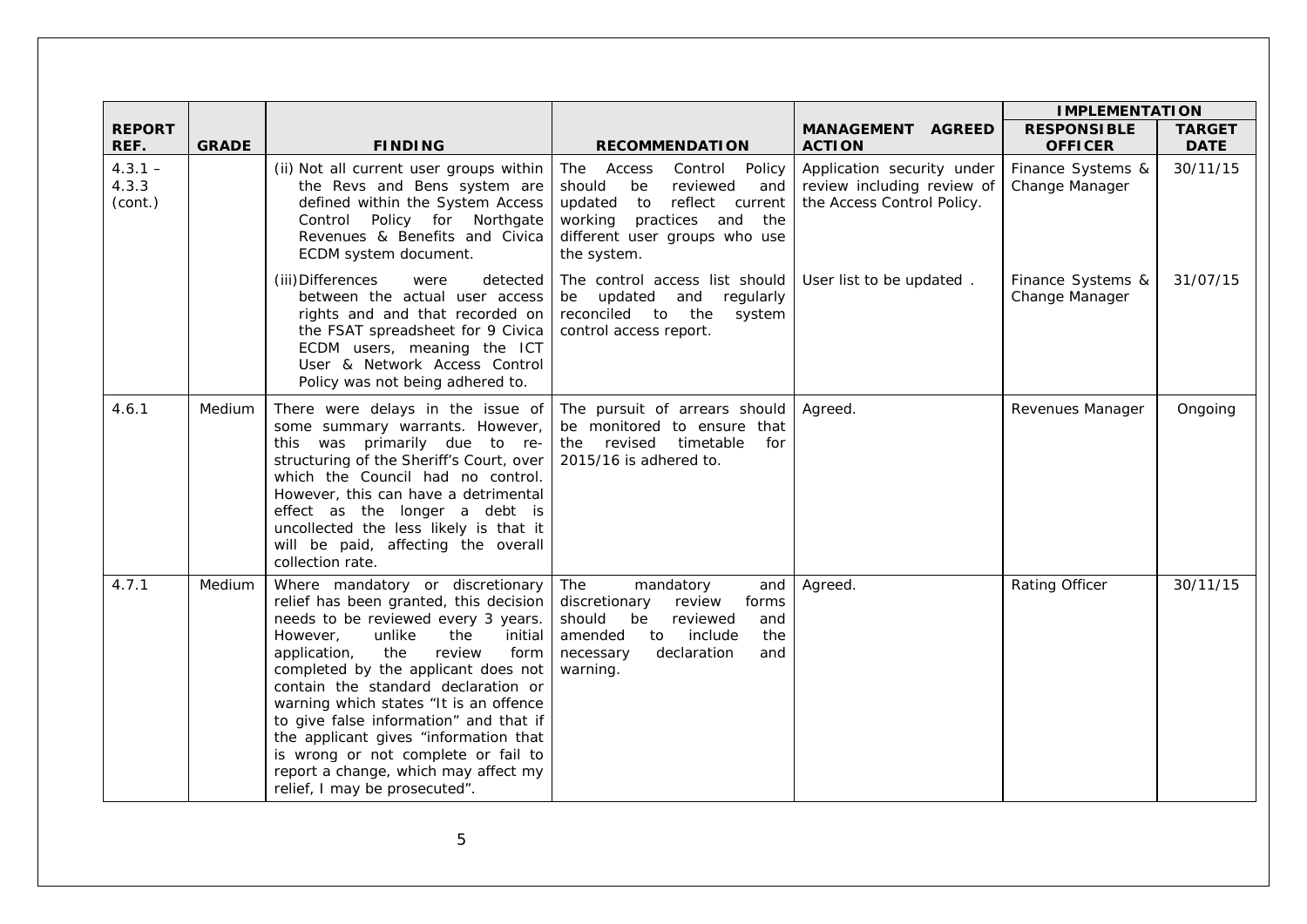

# **INTERNAL AUDIT FINAL REPORT**

FINANCE SERVICE

# COUNCIL TAX – BILLING AND COLLECTION

Martin Golembiewski **Director of Finance** 

#### **AUTHOR DISTRIBUTION**

Internal Audit **Internal Audit** Head of Revenues and Business Support, Finance Service<br>
Finance Service **Finance Service**<br>
Revenues Manager, Finance Service Revenues Manager, Finance Service Benefits & Welfare Manager, Finance Service Finance Systems & Change Manager, Finance Service Audit Scotland

**DRAFT DATE:** 19/06/15<br>**FINAL DATE:** 08/09/15

**REF: HDB01/001**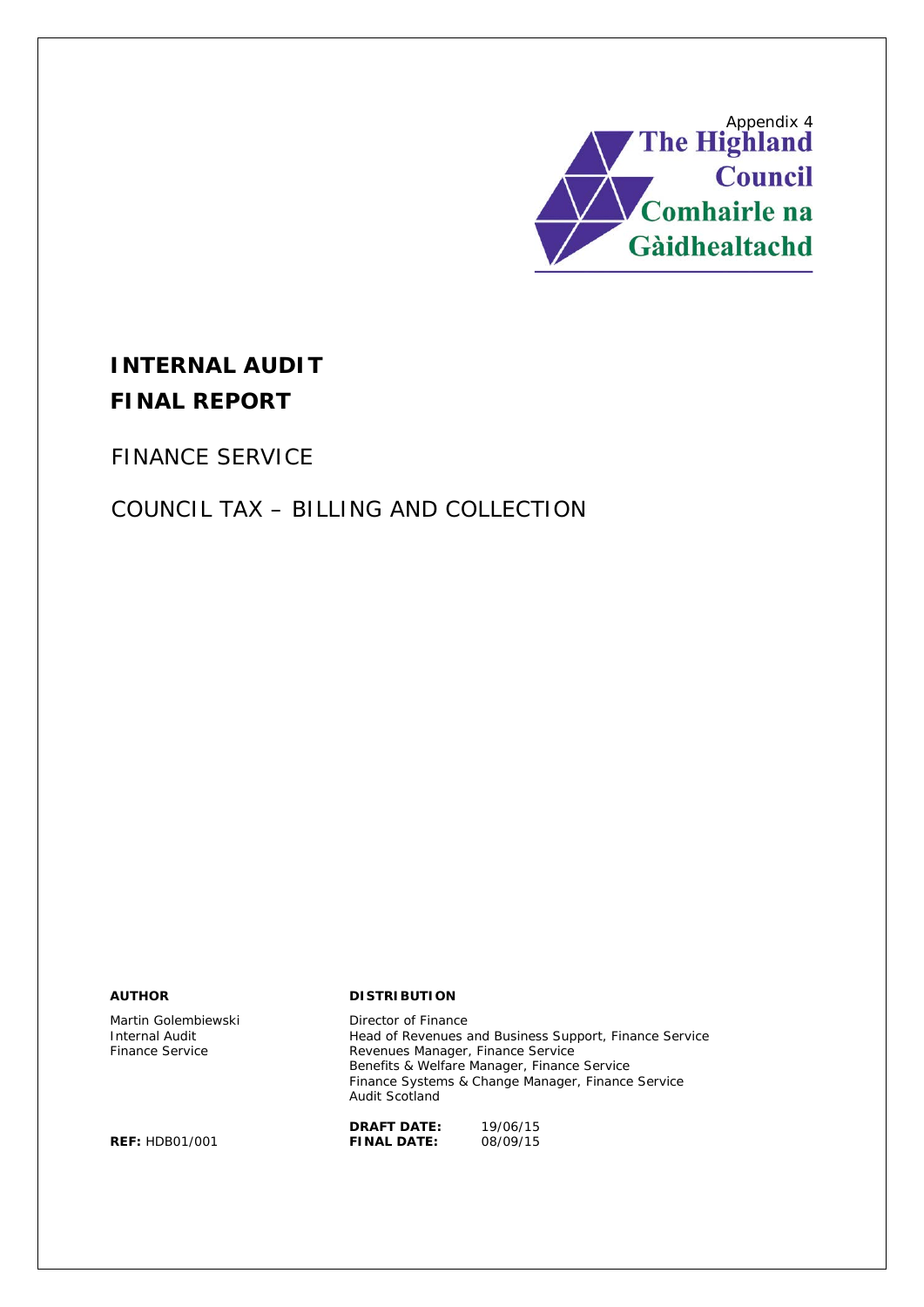#### **Contents**

| 2.                        |  |
|---------------------------|--|
| 3 <sub>1</sub>            |  |
| $\overline{\mathbf{4}}$ . |  |
| 5.                        |  |
| 6.                        |  |
| 7.                        |  |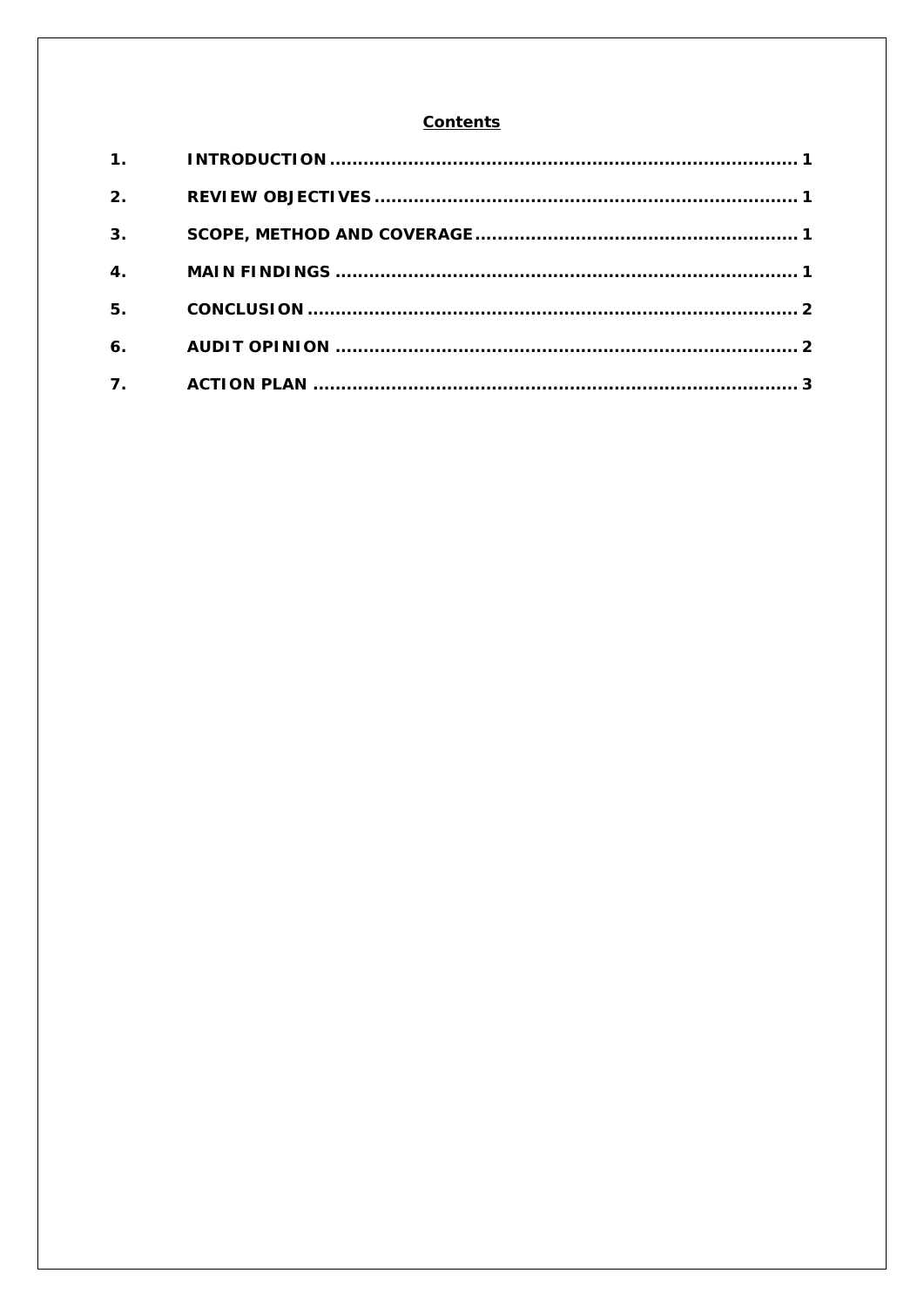#### **1. INTRODUCTION**

The purpose of this report is to record the findings of a recently completed audit review of billing and collection of Council Tax. The audit was undertaken as part of the annual plan for 2014/15.

For the financial year 2014/15, as at 25/05/15, the Council has collected £98.5m of the £103.2m due in Council Tax on 114,266 properties, which equates to 95.50% collection rate, the same rate as the preceding year.

#### **2. REVIEW OBJECTIVES**

The objectives of the review were to ensure that:

- (i) There is in adequate control framework in place governing the operation of the council tax billing and collection system.
- (ii) All taxable properties are identified and accurately recorded.
- (iii) All persons liable for council tax have been identified and all discounts, benefits, exemptions and allowances have been correctly recorded to comply with statutory requirements.
- (iv) Council tax bills are raised accurately and in a timely manner.
- (v) Income is recorded correctly within individual's accounts.
- (vi) Arrears are identified promptly and pursued.
- (vii) All write offs are valid and authorised.

#### **3. SCOPE, METHOD AND COVERAGE**

The audit examined the key controls in place over billing and collection arrangements for council tax properties. This included the raising and amendment of liability; that payments are promptly processed and accounted for; that writeoffs and refunds are controlled and authorised; and that prescribed debt recovery procedures were adhered too.

The audit examined transactions during the financial year 2014/15 and Audit Scotland intend to place reliance upon the Internal Audit work undertaken.

#### **4. MAIN FINDINGS**

The main findings of the review, referenced to the above review objectives, are as follows:

- 4.1 This objective was fully achieved as all there are as there are satisfactory policies and procedures in place for Council Tax, which can be accessed by officers from a shared drive.
- 4.2 This objective was fully achieved in that:

Weekly amendments notified by the Assessor to the Valuation Roll are actioned on the Revs & Bens system weekly. The Assessor's Valuation Roll and the Council's billing system are reconciled annually prior to annual billing.

The process and clearing of a number of exception reports found that these are assigned to various Area Finance offices that deal with them regular and prompt basis.

Properties declared void or those considered high risk are inspected by the Visiting Officers to confirm their status.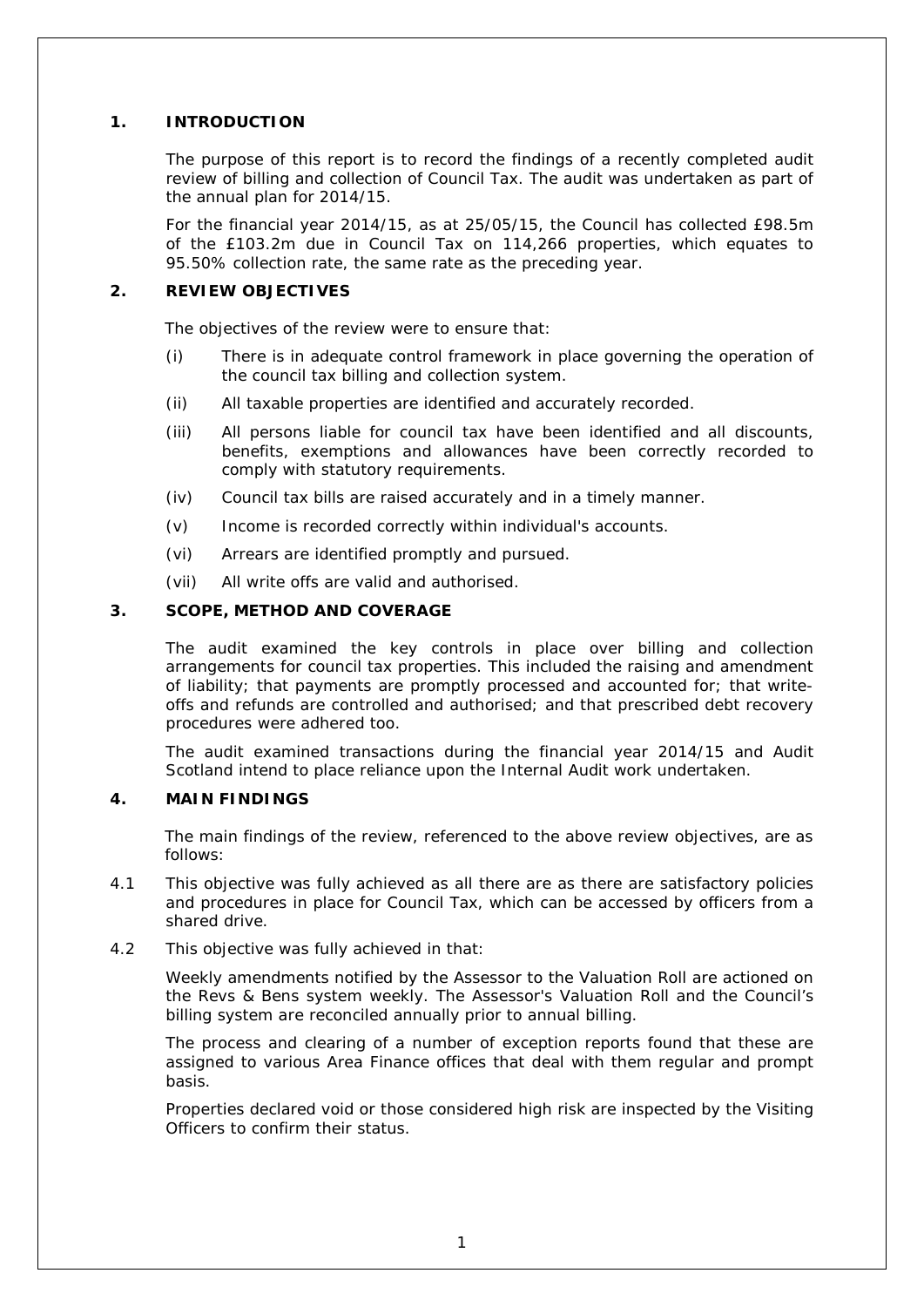4.3 This objective was fully achieved in that:

All 28 reliefs reviewed were found to be supported either by a signed application form or in the case of discounts on second homes suitable qualifying evidence.

All amendments made to Council Tax accounts as a result of single occupational discounts being applied, were supported by a signed discount form.

- 4.4 This objective was fully achieved in that annual and amended bills are raised in a timely manner and also there are sound controls over each billing run which ensure bills extracted matches the number printed and that this matches the number issued and pulled.
- 4.5 This objective was partially achieved in that:
- 4.5.1 The Refund policy is contradictory as to whether refunds under £500 require to be authorised and by whom. For refunds over £500, the current policy requires that these have to be both endorsed and authorised which is reflected within the Revs & Bens system and is considered excessive and inefficient. Officers have welcomed the opportunity to streamline the refunds approval process.
- 4.5.2 2 of 25 refunds reviewed had been incorrectly authorised by a Senior Exchequer Assistant; as both refunds were for more than £500 this requires the approval of Assistant Team Leader or above.

There are daily reconciliations between the cash collected and bank statements, and monthly reconciliations between cash receipts and the financial ledger. The reconciliations were performed correctly and undertaken in accordance with the prescribed frequency.

- 4.6 This objective was fully achieved as the prescribed timetable for the pursuit of arrears was found to be adhered to. The process was further streamlined with special arrangements to pay arrears with individual tax payers ceasing as of 01/04/15. Failure to pay at final notice stage now leads directly to warrant stage.
- 4.7 This objective was fully achieved as there is a sound system whereby unrecoverable debts are authorised for write-off on a monthly basis by the Head of Revenues and Business Support in accordance with the Council's Scheme of Delegation.

#### **5. CONCLUSION**

Overall, the Council Tax system is operating satisfactorily with appropriate controls in place for the billing and collection of sums due. The only issue identified relates to the process for the approval of refunds as the current refunds policy is contradictory regarding the approval of refunds under £500 and the process is considered unduly excessive for refunds over £500.

One recommendation has been made and is classified as medium priority. This recommendation has been partially completed with the final part due to be completed by 31/10/15.

#### **6. AUDIT OPINION**

The opinion is based upon, and limited to, the work performed in respect of the subject under review. Internal Audit cannot provide total assurance that control weaknesses or irregularities do not exist. It is the opinion that **Substantial Assurance** can be given in that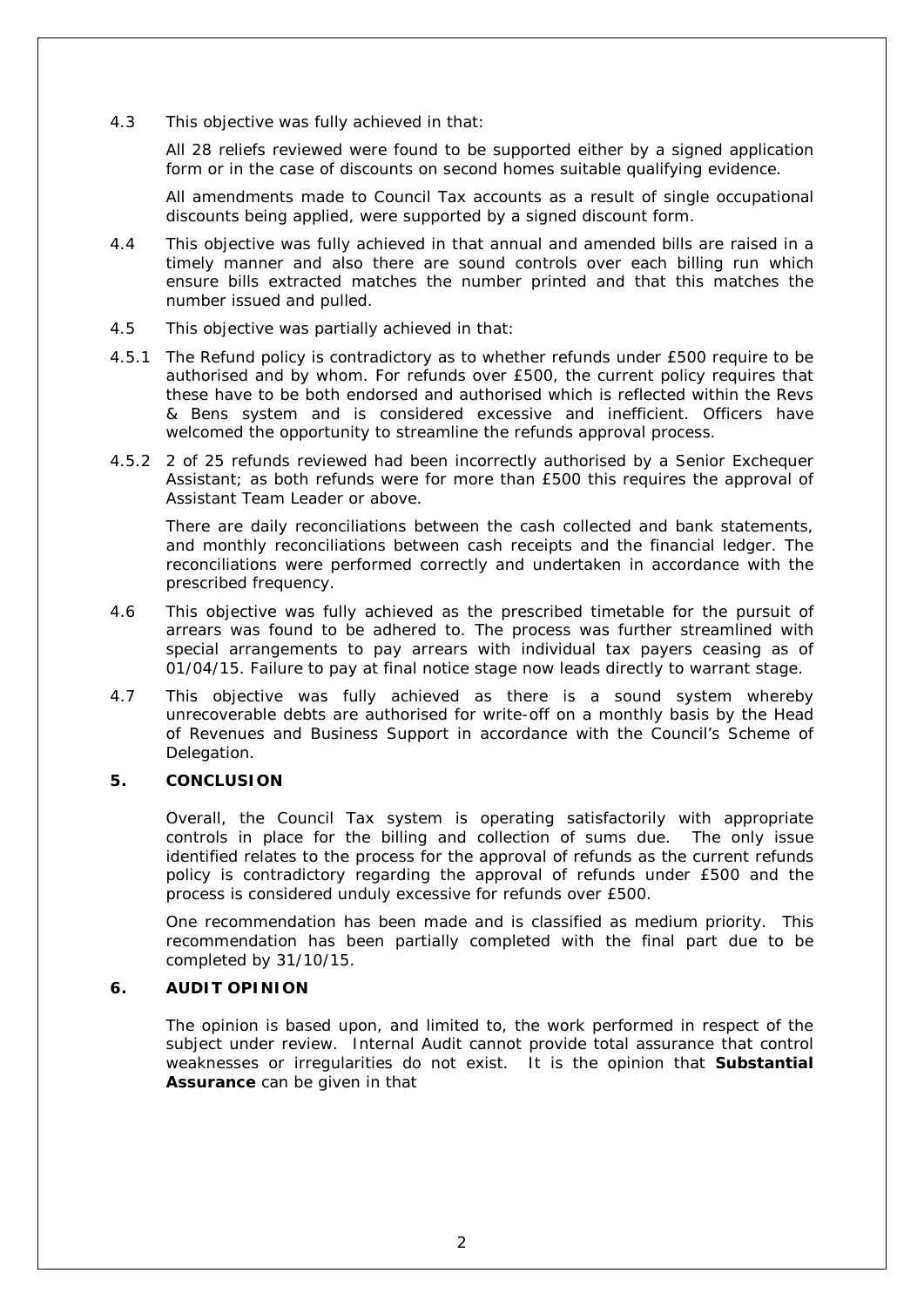#### **7. ACTION PLAN**

The Action Plan contains **1** recommendation as follows:

| <b>Description</b>                                                                              | Priority | Number |
|-------------------------------------------------------------------------------------------------|----------|--------|
| Major issues that managers need to address as a matter of urgency.                              | Hiah     |        |
| Important issues that managers should address and will benefit the Organisation if implemented. | Medium   |        |
| Minor issues that are not critical but managers should address.                                 | Low      |        |
| <b>Total recommendations</b>                                                                    |          |        |

|                       |               |                                                                                                                                                                                                                                                                          |                                                                                                                                  |                                                                    | <b>IMPLEMENTATION</b>                |                              |
|-----------------------|---------------|--------------------------------------------------------------------------------------------------------------------------------------------------------------------------------------------------------------------------------------------------------------------------|----------------------------------------------------------------------------------------------------------------------------------|--------------------------------------------------------------------|--------------------------------------|------------------------------|
| <b>REPORT</b><br>REF. | <b>GRADE</b>  | <b>FINDING</b>                                                                                                                                                                                                                                                           | <b>RECOMMENDATION</b>                                                                                                            | <b>MANAGEMENT AGREED</b><br><b>ACTION</b>                          | <b>RESPONSIBLE</b><br><b>OFFICER</b> | <b>TARGET</b><br><b>DATE</b> |
| 4.5.1                 | <b>Medium</b> | The Refund policy is contradictory as to   The Refunds policy should be<br>whether refunds under £500 require to<br>be authorised and by whom. Refunds<br>over £500 are required to be both<br>endorsed and authorised. This is<br>considered excessive and inefficient. | reviewed and the approval process<br>clarified and streamlined.                                                                  | Policy<br>to<br>be amended<br>endorsed<br>and<br>stage<br>removed. | Revenues<br>Manager                  | 31/10/15                     |
| 4.5.2                 |               | 2 of 25 refunds reviewed had been<br>authorised by a Senior Exchequer<br>Assistant which an inappropriate grade<br>of officer, as the refund was over £500<br>and should have been authorised by at<br>least an Assistant Team Leader                                    | Officers should be reminded that I<br>refunds are to be authorised by an<br>appropriate officer as set in the<br>Refunds policy. | Email reminder issued to<br>staff.                                 | Service Delivery<br>Manager          | Completed<br>24/07/15        |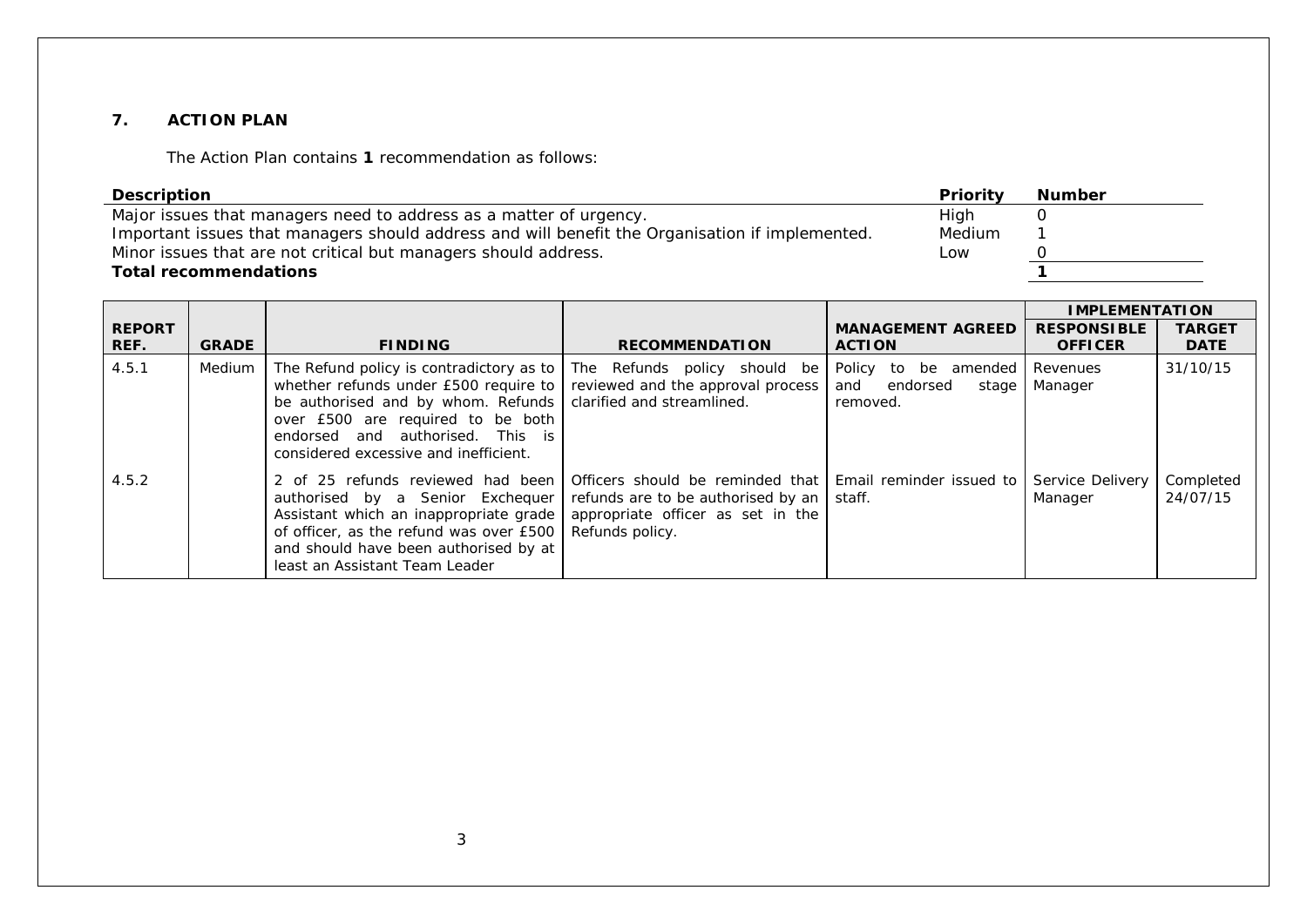

# **INTERNAL AUDIT FINAL REPORT**

FINANCE SERVICE

# TREASURY MANAGEMENT

Edward Towers Internal Audit Finance Service

#### **AUTHOR DISTRIBUTION**

Director of Finance Service Finance Manager (Corporate Budgeting, Treasury and Taxation), Finance Service Treasury Accountant, Finance Service Audit Scotland

**REF: HDA04/001.bf** 

**DRAFT DATE:** 18/08/15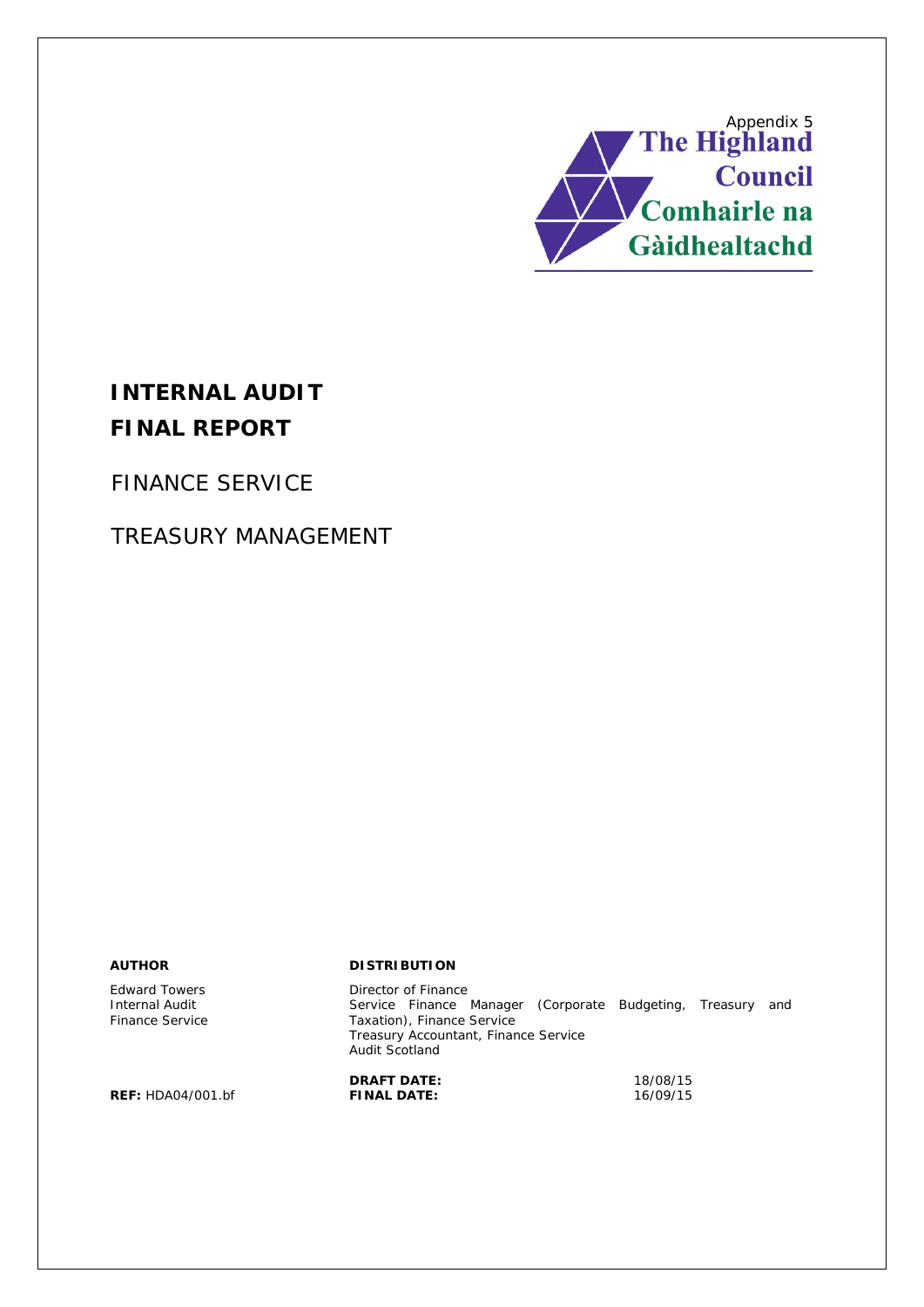#### **Contents**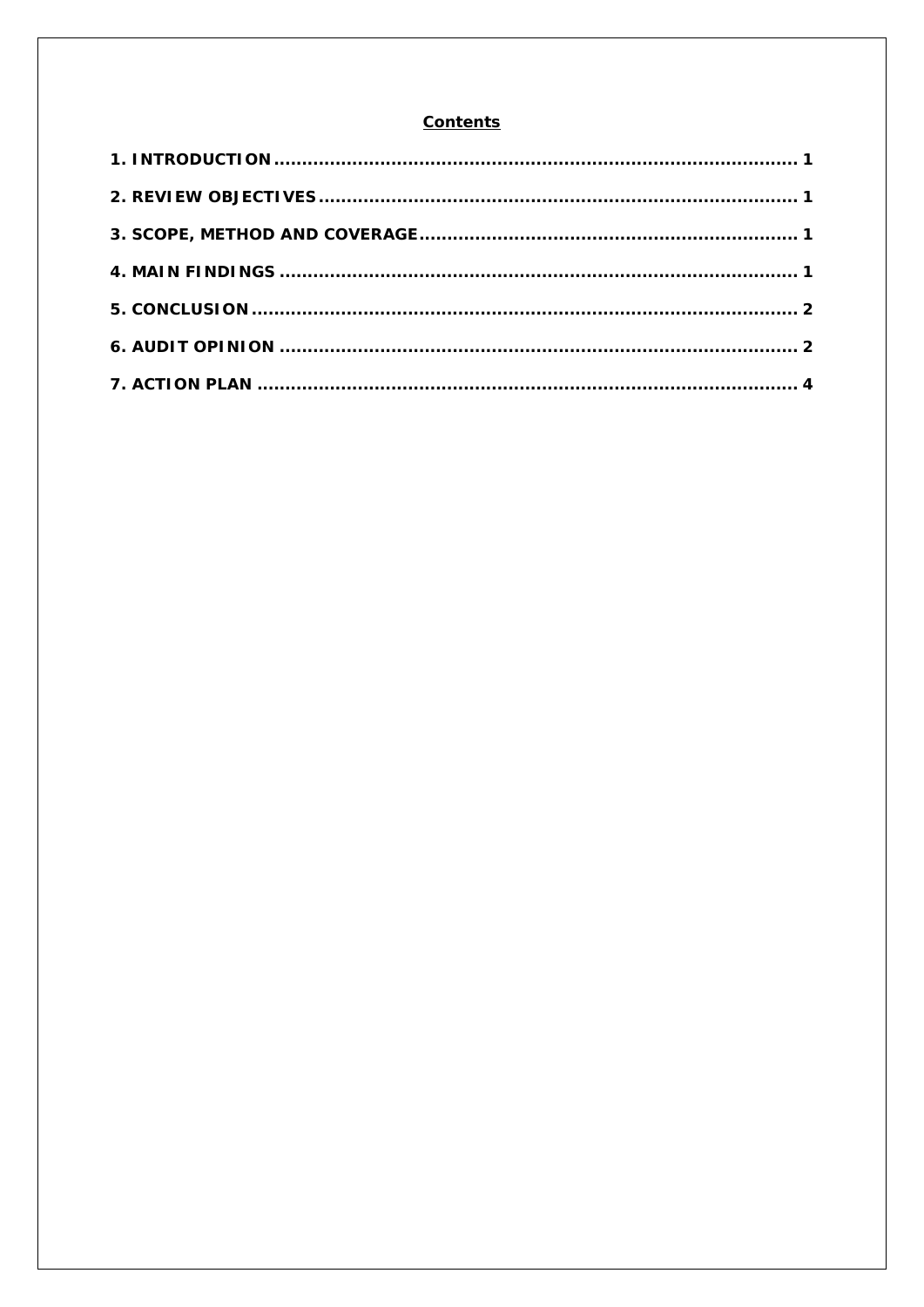### **1. INTRODUCTION**

This audit was undertaken as part of the 2014/15 annual plan and records the findings of a recently completed audit in respect of Treasury Management.

### **2. REVIEW OBJECTIVES**

The objectives of the review were to ensure that:

- (i) Borrowing and lending transactions are in accordance with the Council's statutory powers and approved policy and strategy.
- (ii) Annual borrowing requirements and daily balances are properly estimated.
- (iii) Borrowing and lending transactions are properly controlled.
- (iv) Loan repayments and interest are paid on the due dates and in respect of valid loans.
- (v) Deposits and interest are recalled/repaid on the due dates.
- (vi) Borrowing and lending transactions are correctly recorded in bank accounts, the financial ledger, and other subsidiary records (e.g. registers).

#### **3. SCOPE, METHOD AND COVERAGE**

The audit examined the key controls operated for Treasury Management and reference was made to CIPFA's Treasury Management Code of Practice (2011 edition). The audit examined transactions in relation to the financial year 2014/15 and External Audit intend to place reliance on the work carried out.

#### **4. MAIN FINDINGS**

The main findings of the review, referenced to the above review objectives, are as follows:

- 4.1. This objective was substantially achieved as appropriate procedural instructions (the Treasury Management Practices) are available to all relevant staff, and these were recently reviewed in December 2014 by the Treasury Accountant. However, there was an issue with evidencing that segregation of duties could be demonstrated for all transactions undertaken (see section 4.3.1 below). The Council's Financial Regulations covers the relevant procedures and states that it has adopted the CIPFA Code of Practice. The borrowing strategy (Treasury Management Strategy Statement and Investment Statement for 2014/15) was scrutinised by the then Finance, Housing and Resources Committee and approved by Council.
- 4.1.1 However, the Treasury Management Policy Statement (TMPS) has not been updated to reflect the 2011 edition of the CIPFA Code of Practice. The current TMPS, reported to the Resources Committee on 28/11/07, contains the majority of expected elements of the Code of Practice but, does not include the following in that:
	- Section 6, Paragraph 2 of the Code of Practice quotes "…, *and any financial instruments entered into to manage these risks*". The Council's TMPS states that "… *the analysis and reporting of treasury management activities will focus on their risk implications for the Council*", whilst not including any financial instruments entered into to manage these risks.
	- Under Section 6 it states *"The policy statement should also include the organisation's high level policies for borrowing and investments".* The Council's TMPS only details the lending criteria.

These points were instead incorporated within the annual Treasury Management Strategy Statement and Investment Statement 2014/15 which, as required by the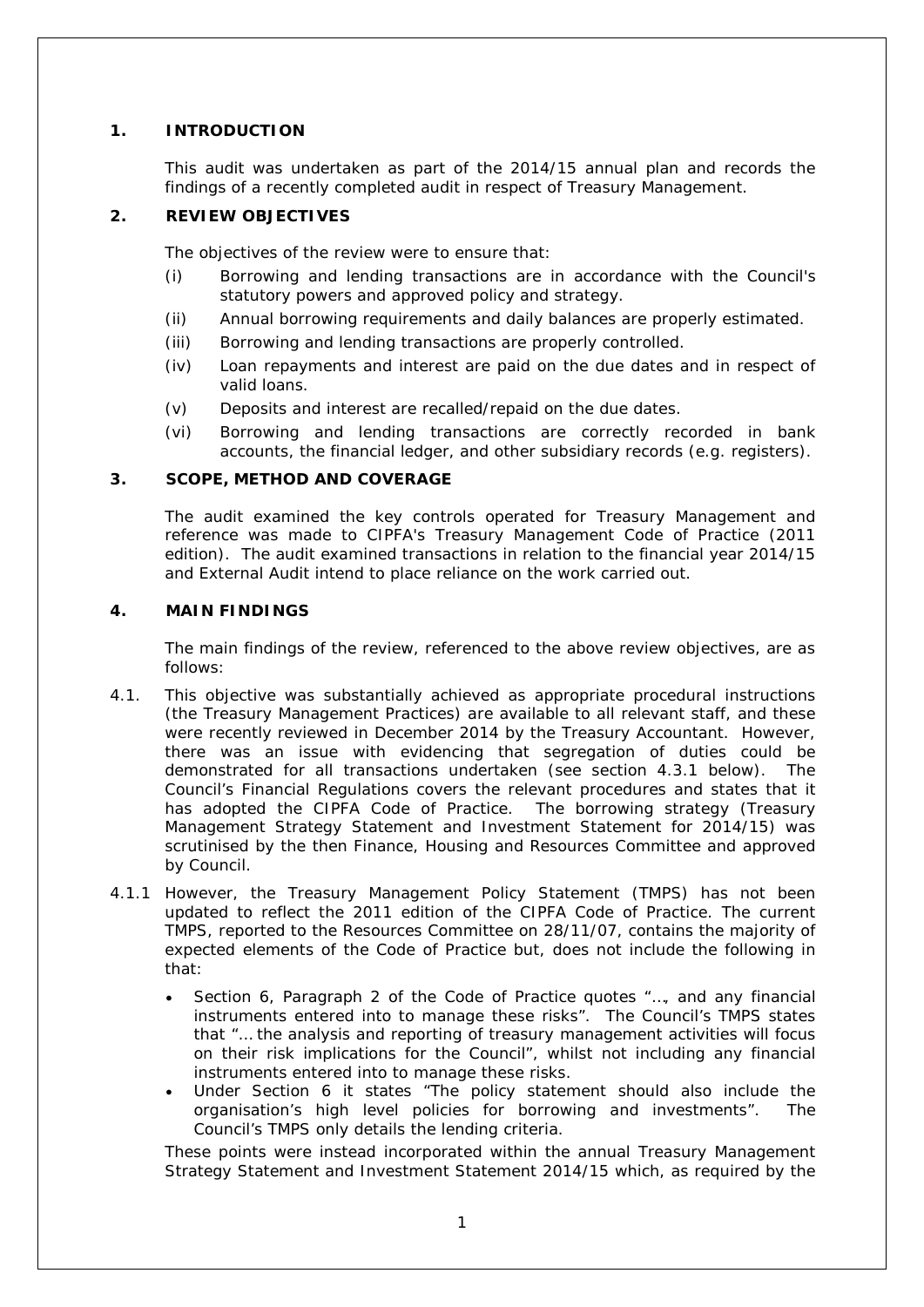Code of Practice, documents future Treasury limits, borrowing requirements, borrowing strategy and annual investment strategy.

- 4.2. This objective was fully achieved as projections of daily balances are prepared by an appropriate officer and reviewed by a more senior officer. Annual projections were not reviewed as part of this audit.
- 4.3. This objective was substantially achieved as there is segregation of duties between dealing, and recording and verification of deals, access to the Logotech system is restricted to the appropriate staff whose access levels are commensurate with their duties. In addition, there is evidence of the cross-checking of transactions to the written confirmation of the deal received from the other party.
- 4.3.1 However, records held did not clearly evidence the segregation of duties between the daily broking and the confirming of transactions to the Logotech system for 8/30 transactions reviewed.
- 4.4. This objective was substantially achieved as the Logotech system records loan repayments and interest due dates. All staff within the Treasury Management Team can make changes to counterparty standing data which includes bank accounts details and applicable interest rates. However, checks of counterparty standing data to transaction details is undertaken at the outset of the deal and also before approval is given by Senior Management to transfer funds.

The Treasury team are reviewing use of the Logotech system to use more functionality or possible alternatives to the Logotech system in order to improve the efficiency and transparency of processes. There may also be the possibility of using electronic checking rather than the present practice of initialling paper copies as evidence of checks.

- 4.5. This objective was fully achieved as the Logotech system records details of all deposits and interest to be recalled/ repaid on a daily basis. This information is reviewed and cross checked daily by an appropriate officer. From the 30 broking sheets (used to record the daily broking activity) sampled there was evidence that an appropriate officer confirmed that any repayments due were received in full and on the correct date.
- 4.6. This objective was fully achieved as the Logotech system is reconciled to the financial ledger on a monthly basis. The reconciliations are signed and dated by the preparer and reviewed by a senior officer. Public Works Loan Board and Broker invoices are reconciled by appropriate staff and supported by the appropriate paperwork. There are appropriate arrangements in place for the back up of the Logotech system and contingency arrangements mean that the system data is held externally by the Treasury Advisers and can be accessed through their online systems.

#### **5. CONCLUSION**

This audit found that sound governance is in place with regards to Treasury Management, and that the procedures followed by Treasury Management staff provide assurance that transactions are necessary and accurate. There are 2 recommendations made as a result of this audit consisting of 1 medium and 1 low grade priority.

The recommendations have been accepted by management, with the low grade action having been completed. The remaining action is due to be completed by the end of February 2016.

#### **6. AUDIT OPINION**

The opinion is based upon, and limited to, the work performed in respect of the subject under review. Internal Audit cannot provide total assurance that control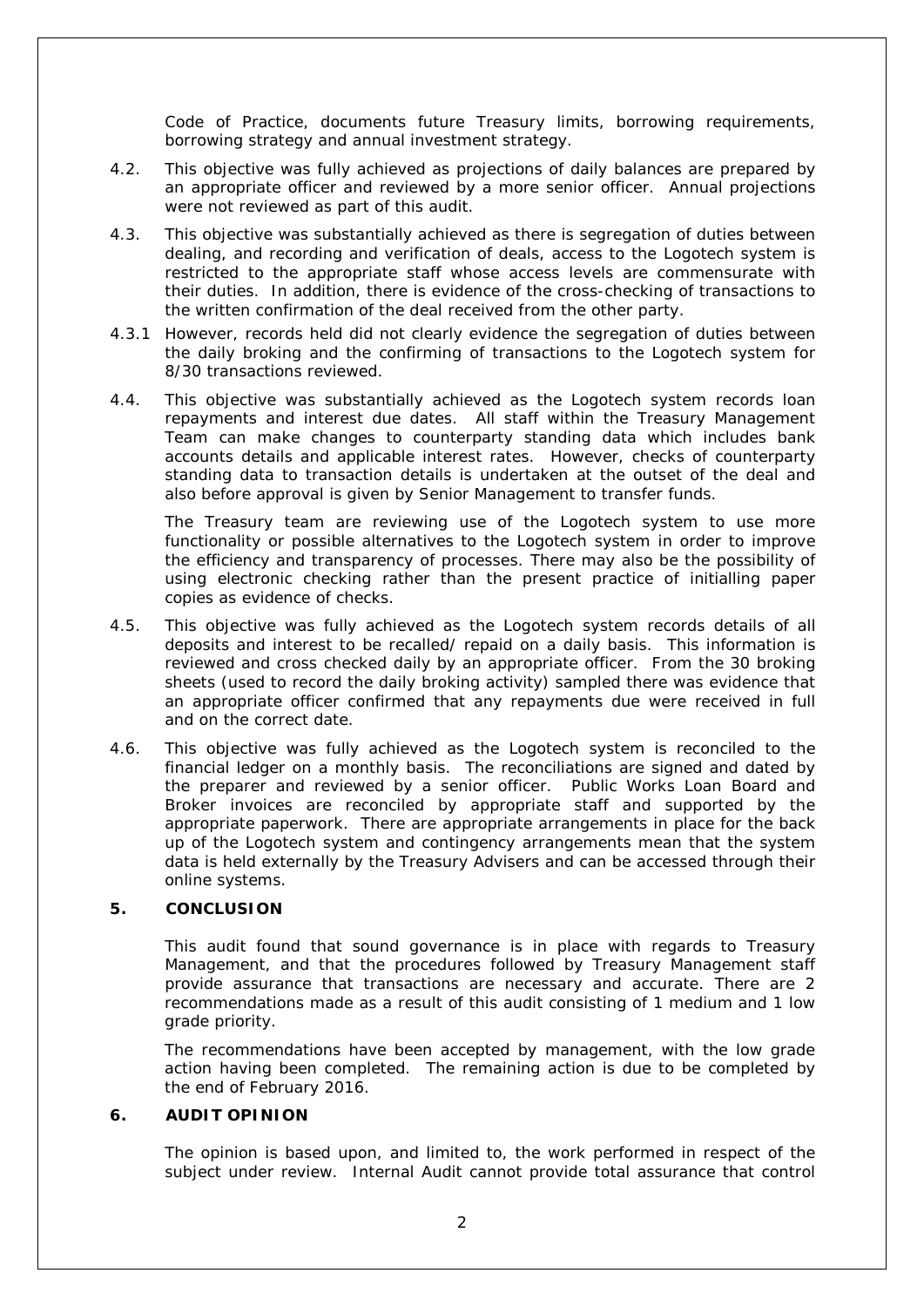weaknesses or irregularities do not exist. It is the opinion that **Substantial Assurance** can be given in that while there is generally a sound system, there are minor areas of weakness which put some of the system objectives at risk, and/ or there is evidence that the level of non-compliance with some of the controls may put some of the system objectives at risk.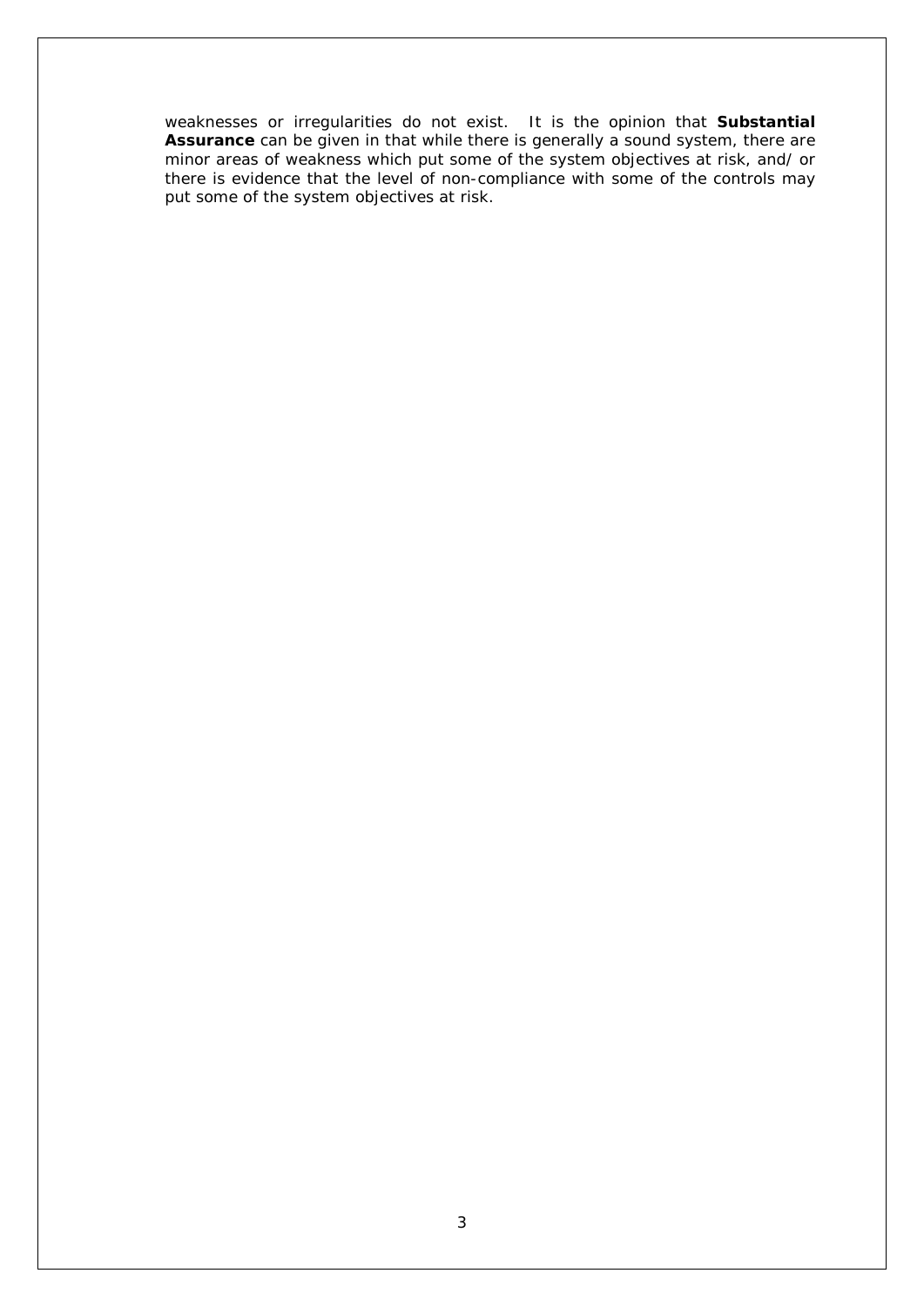#### **7. ACTION PLAN**

The Action Plan contains **2** recommendations as follows:

| <b>Description</b>                                                                              | Priority | <b>Number</b> |
|-------------------------------------------------------------------------------------------------|----------|---------------|
| Major issues that managers need to address as a matter of urgency.                              | High     |               |
| Important issues that managers should address and will benefit the Organisation if implemented. | Medium   |               |
| Minor issues that are not critical but managers should address.                                 | Low      |               |
| <b>Total recommendations</b>                                                                    |          |               |

|               |              |                                     |                                     |                          | <b>IMPLEMENTATION</b> |               |
|---------------|--------------|-------------------------------------|-------------------------------------|--------------------------|-----------------------|---------------|
| <b>REPORT</b> |              |                                     |                                     | <b>MANAGEMENT AGREED</b> | <b>RESPONSIBLE</b>    | <b>TARGET</b> |
| REF.          | <b>GRADE</b> | <b>FINDING</b>                      | <b>RECOMMENDATION</b>               | <b>ACTION</b>            | <b>OFFICER</b>        | <b>DATE</b>   |
| 4.1.1         | Medium       | The Treasury Management Policy      | The Treasury Accountant should      | The Treasury Accountant  | Treasury              | 29/02/16      |
|               |              | Statement requires to be updated in | update the Treasury Management      | will update the Treasury | Accountant            |               |
|               |              | line with the most recent CIPFA     | Policy Statement to include details | Management<br>Policy     |                       |               |
|               |              | Code of Practice.                   | any financial instruments<br>of     | Statement to<br>include  |                       |               |
|               |              |                                     | entered into to manage risks and    | these and<br>put to      |                       |               |
|               |              |                                     | high level policies for borrowing   | Resources<br>Committee   |                       |               |
|               |              |                                     | and investments.                    | alongside the Treasury   |                       |               |
|               |              |                                     | The Policy Statement should then    | Management<br>Strategy   |                       |               |
|               |              |                                     | be submitted for scrutiny by the    | Statement<br>and         |                       |               |
|               |              |                                     | Resources Committee and then        | Investment Statement in  |                       |               |
|               |              |                                     | approved by Council.                | February 2016.           |                       |               |
| 4.3.1         | Low          | For 8/30 transactions, records held | The Treasury Management Team        | Agreed.<br>The Treasury  | Treasury              | Complete      |
|               |              | not clearly evidence the<br>did     | should amend their procedures so    | Management team will     | Accountant            |               |
|               |              | segregation of duties between       | that the individual performing the  | initial as evidence of   |                       |               |
|               |              | broking and confirming transactions | independent check of broking to     | Logotech check.          |                       |               |
|               |              | to the Logotech system.             | the Logotech system, records their  |                          |                       |               |
|               |              |                                     | initials as evidence of the check.  |                          |                       |               |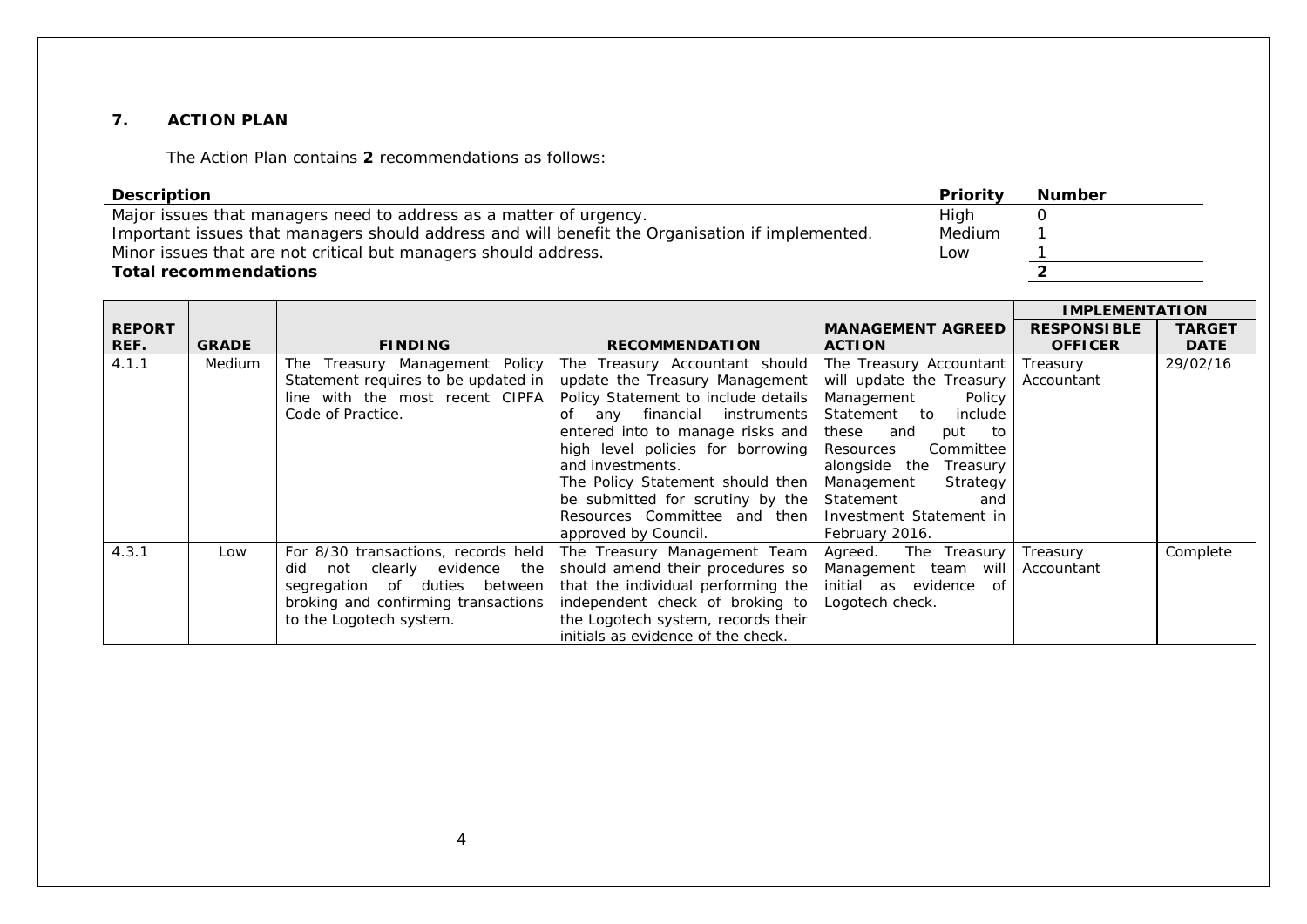

# **INTERNAL AUDIT FINAL REPORT**

FINANCE SERVICE

# HOUSING BENEFIT PAYMENTS 2014/15

Martin Golembiewski **Director of Finance**<br>
Internal Audit **Director of Finance**<br>
Head of Revenues

**REF:** HDB03/002 **FINAL DATE:** 18/09/15

#### **AUTHOR DISTRIBUTION**

Head of Revenues and Business Support, Finance Service Finance Service Service Delivery Manager, Finance Service Benefits & Welfare Manager, Finance Service Finance Systems & Change Manager, Finance Service Audit Scotland

**DRAFT DATE:** 07/09/15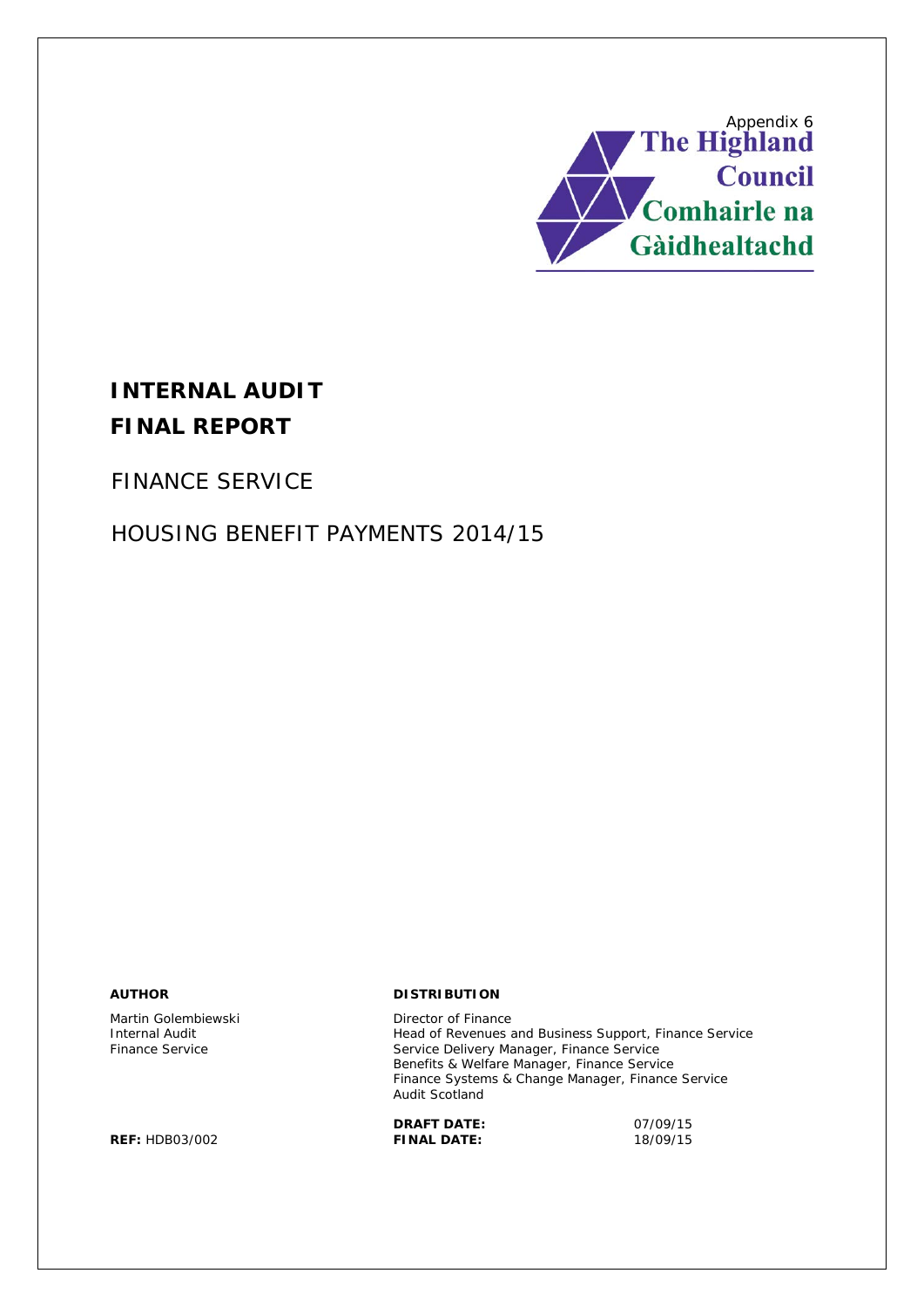#### **Contents**

| 2.             |  |
|----------------|--|
| 3.             |  |
|                |  |
| 5 <sub>1</sub> |  |
|                |  |
|                |  |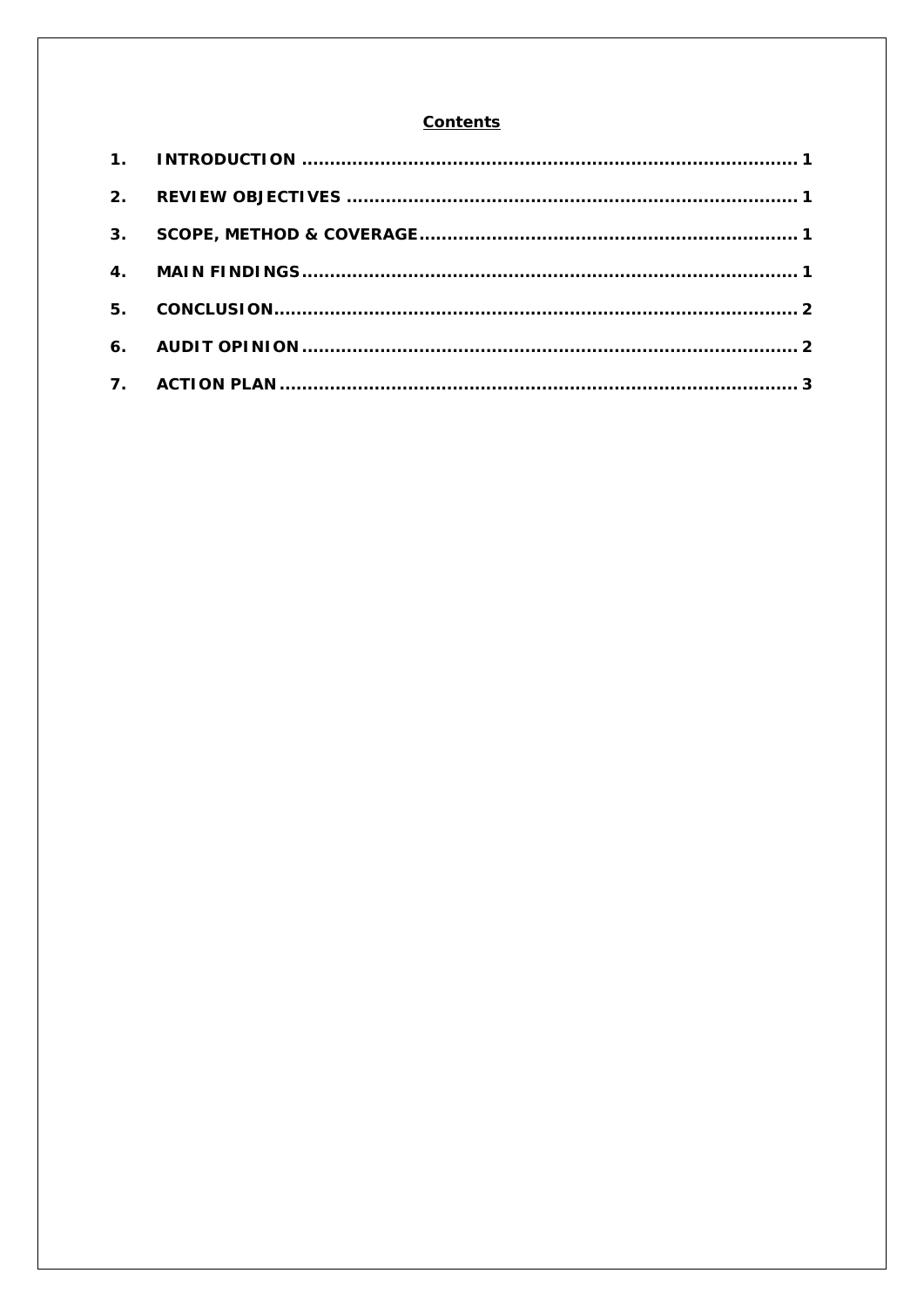#### **1. INTRODUCTION**

The review of the award and payment of Housing Benefits (HB) is undertaken on an annual basis on behalf of Audit Scotland. The review uses their worksheet called HB COUNT (count once, use numerous times) to test the awards calculation and classification. This process was designed by the Accounts Commission and has a specific module developed for use by auditors in Scotland.

Audit Scotland intends to place reliance upon the Internal Audit work undertaken and this will form part of their grant certification work on the HB Subsidy claim for 2014/15. At their request, the audit work also included a review of the uprating of the Revs & Bens system parameters for 2015/16.

For the financial year 2014/15 Housing Benefit payments totalled £49.8 million.

#### **2. REVIEW OBJECTIVES**

The objectives of the review were to ensure that:

- (i) Benefits are awarded to valid applicants only; claims are accurately assessed and benefit is calculated and classified in accordance with the relevant Regulations and DWP rates.
- (ii) The system parameters in relation to Housing Benefits for 2015/16 have been correctly uprated in accordance with DWP Circulars HB A18/2014 and A2/2015.
- (iii) The agreed actions arising from the previous audit report on Housing Benefit Payments 2013/14 (HDB03/001) issued on 27/08/14 were satisfactorily actioned by management.

#### **3. SCOPE, METHOD & COVERAGE**

The audit tested a sample of 20 claims to entitlement and reviewed all transactions related to each claim which affected subsidy in the financial year 2014/15, i.e. initial claim (or continuing), amendments and terminations. The sample included 10 Rent Allowance and 10 Rent Rebate claims. The audit also reviewed the 2015/16 annual uprating of system parameters to verify this was in accordance with the DWP's uprating circulars.

#### **4. MAIN FINDINGS**

The main findings of the review, referenced to the above review objectives, are as follows:

4.1. This objective was substantially achieved as 18 out of 20 claims examined had been accurately assessed and calculated in accordance with the Regulations and DWP rates. All claims reviewed were supported by a signed benefits claim form held on the Civica Electronic Content Document Management (ECDM) system.

However, there were 2 claims where errors had been made:

- 4.1.1 In case number 133564 the claimant was in employment for part of the year. Whilst the calculation of earned employment income was in accordance with HB Regulations, one of the five payslips was misread by the officer processing the claim, resulting in a minor overpayment of benefit of £0.15 for the period 26/05/14 to 29/06/14.
- 4.1.2 In case number 16194 the rent used in the HB entitlement calculation for the period 01/04/14 to 15/02/15 included a garage which is an ineligible cost. This resulted in an overpayment of housing benefit of £236.62. As this overpayment arose as a result of a Local Authority error, it is not recoverable from the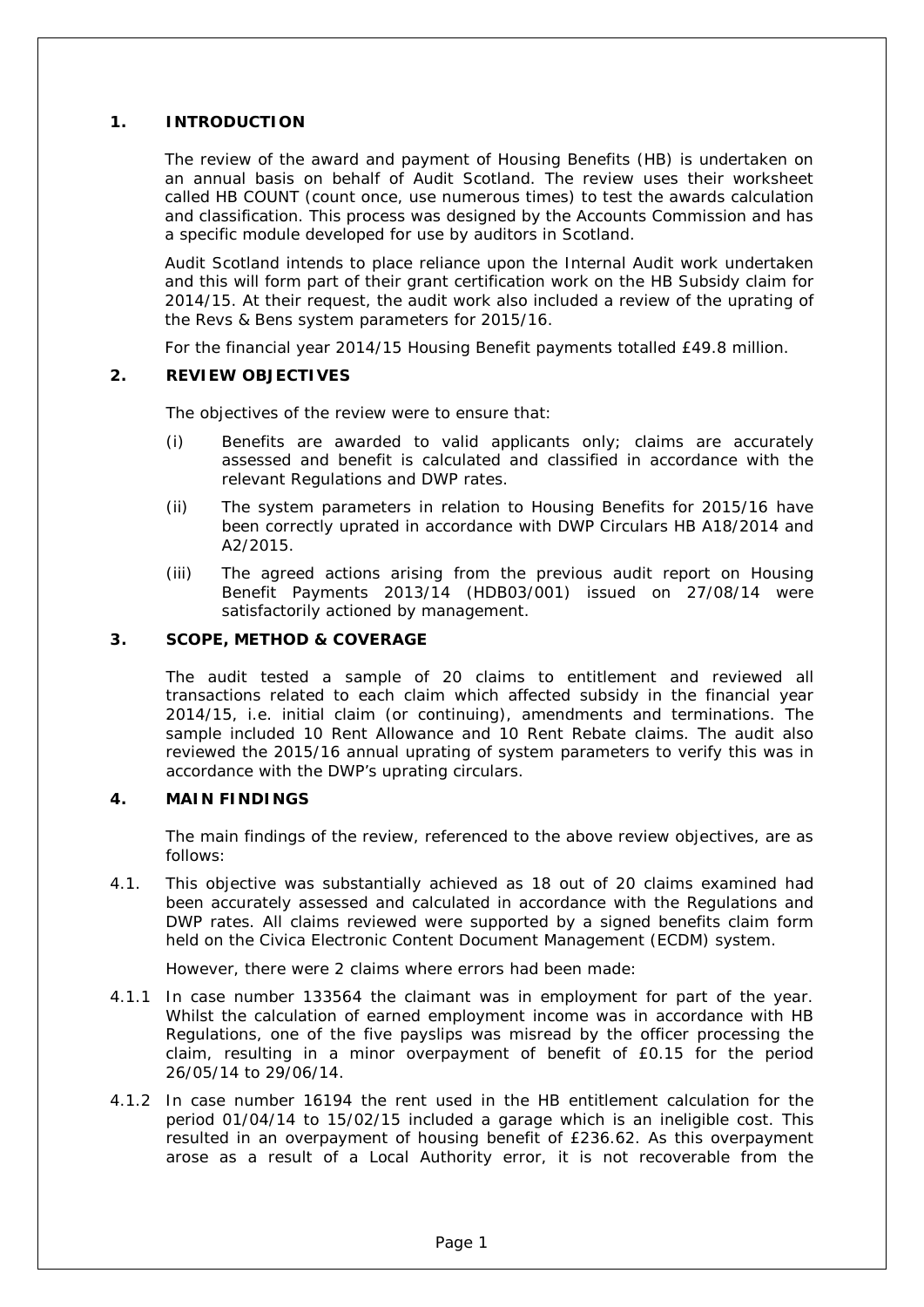claimant. This claimant moved to a new address on 16/02/15 and the correct benefit was paid from this date onwards.

- 4.2 This objective was substantially achieved as all parameters within the Benefits system, other than the exception below, had been increased by the amounts or percentages set out in the DWP Uprating Circulars. The Policy and Development Team's evidence trail was comprehensive and clear in demonstrating that the annual uprating had been fully and correctly applied.
- 4.2.1 The only issue related to a set of capital disregard parameters applicable to claimants who had received an ex-gratia payment as a consequence of imprisonment by the Japanese during the Second World War. These were set-up in 2001 when the initial legislation came into force, but have not been uprated to reflect changes in the lower capital limits made since then. However, these parameters apply to a very small number of individuals across the United Kingdom and there was no impact on the Council as there were no such claimants.
- 4.3 This objective was fully achieved as all the agreed actions arising from the previous audit report on Housing Benefit Payments 2013/14 (HDB03/001), issued on 27/08/14, were satisfactorily actioned by management.

#### **5. CONCLUSION**

Overall the system for the processing of Housing Benefits is operating as expected and is considered reliable. Case testing revealed that whilst all details are verified and evidence retained, input errors led to 2 overpayments of benefits although one was for a minor amount. There is also a need to ensure that all parameters are identified before the uprating process takes place to ensure that the information is complete.

There are a total of 2 recommendations in this report, 1 medium priority grade and 1 at low priority grade. Both of these have been accepted by management and 1 action has already been completed with the other to be addressed by 31/01/16.

#### **6. AUDIT OPINION**

The opinion is based upon, and limited to, the work performed in respect of the subject under review. Internal Audit cannot provide total assurance that control weaknesses or irregularities do not exist. It is the opinion that **Substantial Assurance** can be given in that there is a sound system of control designed to achieve the system objectives and the controls are being consistently applied. The levels of assurance and their definitions can be found at Appendix 1.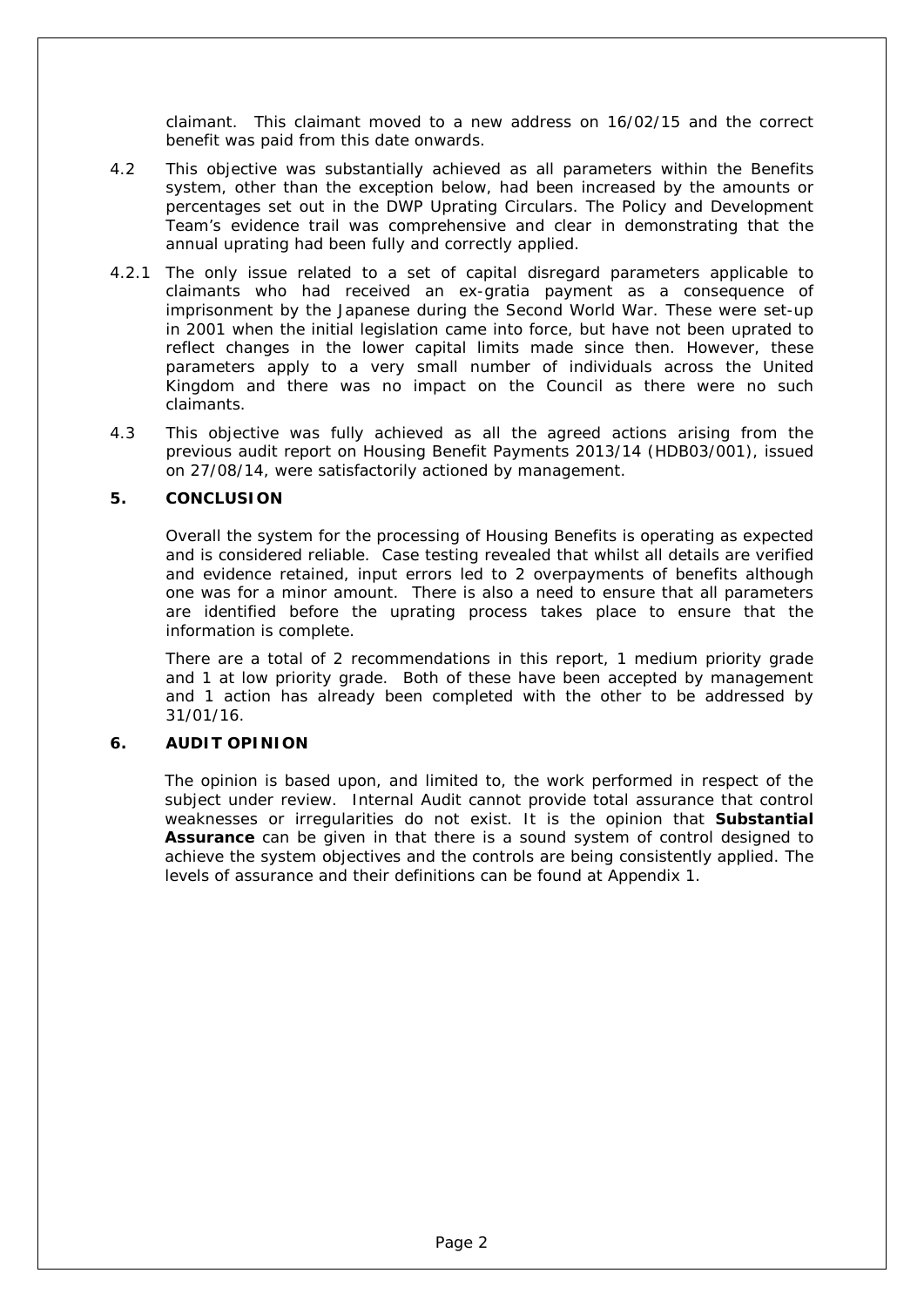#### **7. ACTION PLAN**

The Action Plan contains **2** recommendations as follows:

| <b>Description</b>                                                                              | Priority | <b>Number</b> |
|-------------------------------------------------------------------------------------------------|----------|---------------|
| Major issues that managers need to address as a matter of urgency.                              | High     |               |
| Important issues that managers should address and will benefit the Organisation if implemented. | Medium   |               |
| Minor issues that are not critical but managers should address.                                 | Low      |               |
| <b>Total recommendations</b>                                                                    |          |               |

|                                     |              |                                                                                                                                                                                                                                                                                                                                                                                                                                                         |                                                                                                                                                                                                                                                                                                                                                     |                                                                                                                                                                                                                                                                                                                                                                                                         | <b>IMPLEMENTATION</b>                        |                              |
|-------------------------------------|--------------|---------------------------------------------------------------------------------------------------------------------------------------------------------------------------------------------------------------------------------------------------------------------------------------------------------------------------------------------------------------------------------------------------------------------------------------------------------|-----------------------------------------------------------------------------------------------------------------------------------------------------------------------------------------------------------------------------------------------------------------------------------------------------------------------------------------------------|---------------------------------------------------------------------------------------------------------------------------------------------------------------------------------------------------------------------------------------------------------------------------------------------------------------------------------------------------------------------------------------------------------|----------------------------------------------|------------------------------|
| <b>REPORT</b><br>REF.               | <b>GRADE</b> | <b>FINDING</b>                                                                                                                                                                                                                                                                                                                                                                                                                                          | <b>RECOMMENDATION</b>                                                                                                                                                                                                                                                                                                                               | <b>MANAGEMENT AGREED</b><br><b>ACTION</b>                                                                                                                                                                                                                                                                                                                                                               | <b>RESPONSIBLE</b><br><b>OFFICER</b>         | <b>TARGET</b><br><b>DATE</b> |
| 4.1.1<br>$\qquad \qquad -$<br>4.1.2 | Medium       | Errors were detected in 2 out of the<br>20 cases reviewed. In 1 case<br>misreading of a payslip led to a very<br>minor over-payment of benefit. In the<br>other, gross rent rather than net<br>eligible rent was used in the benefit<br>calculation<br>resulting<br>in<br>an<br>overpayment of £236.62.                                                                                                                                                 | Processing clerks should be<br>reminded to double check figures<br>input as one the errors identified<br>resulted from an input error.<br>Where there is doubt as to the<br>correct<br>treatment<br>for any<br>the<br>of<br>element<br>benefit<br>entitlement calculation, reference<br>should be made to the relevant<br>quidance and regulations. | Details of the two cases<br>have been shared with<br>the Revenues teams and<br>both are down to human<br>error. No further action<br>is required.                                                                                                                                                                                                                                                       | Service Delivery<br>Manager                  | Completed                    |
| 4.2.1                               | Low          | Whilst the overall process of uprating<br>system<br>parameters was<br>the<br>satisfactory, there was an omission<br>for the capital disregard applied to<br>former prisoners of war. In this case<br>the lower capital disregard limits for 6<br>parameters have not been uprated<br>for a number of years. There is no<br>impact upon any subsidy claims since<br>the lower limits changed, as the<br>Council has not had any qualifying<br>claimants. | Appropriate checks should be put<br>in place to ensure that the<br>annual<br>uprating<br>process<br>identifies all active parameters<br>and that this information is<br>complete before the relevant<br>uprating is applied.                                                                                                                        | We note that no cases<br>were affected by this.<br>The uprating process<br>responsibility has since<br>passed to the Finance<br>Systems & Change Team<br>as part of a restructure.<br>There will be a review of<br>the uprating process and<br>it has also recently been<br>announced that there will<br>be no uprating for most<br>working age benefits for<br>the next four years from<br>April 2016. | Finance<br>Systems<br>&<br>Change<br>Manager | 31/01/16                     |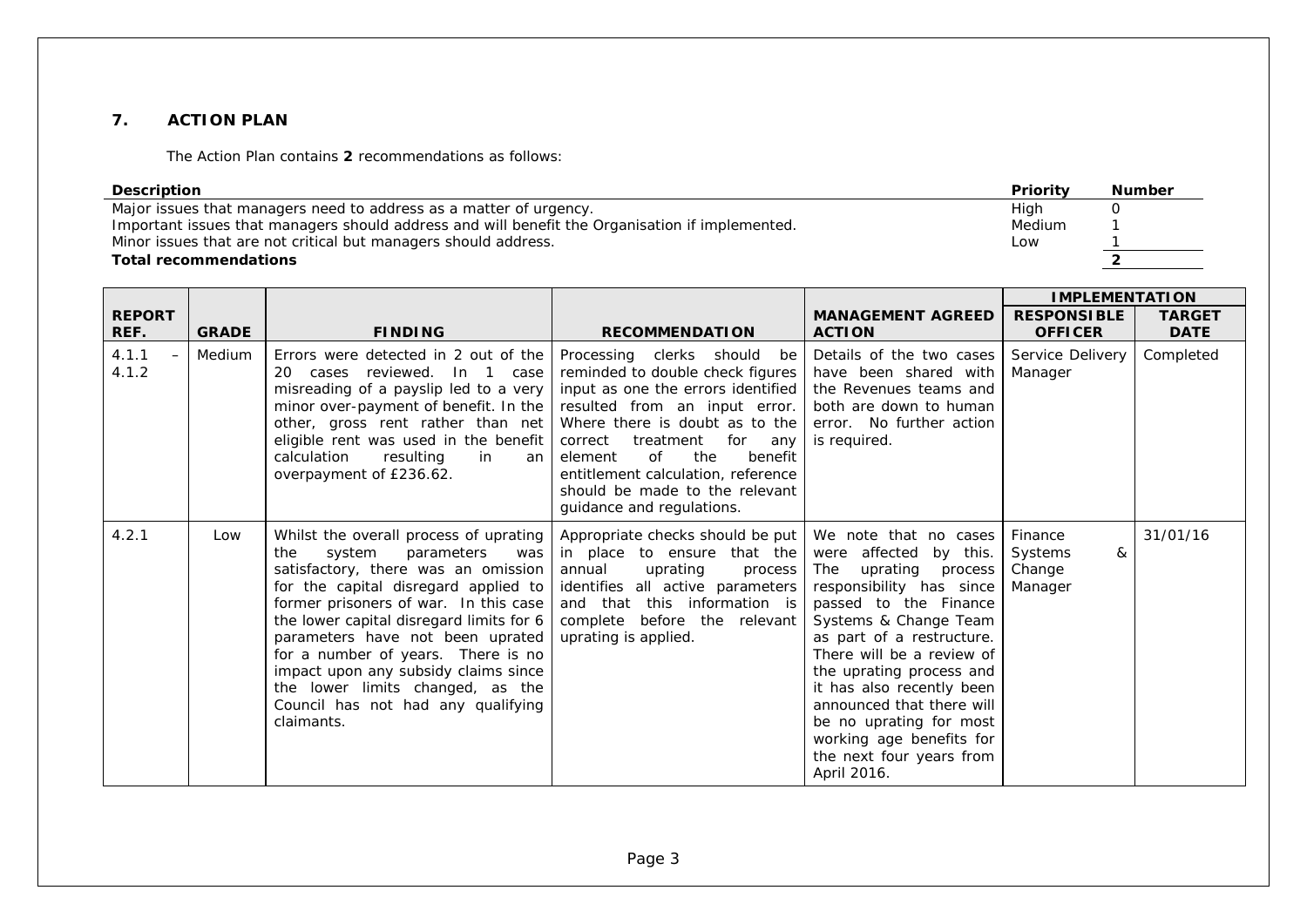

**CONFIDENTIAL**

# **INTERNAL AUDIT FINAL REPORT**

HIGHLAND COUNCIL

MATTERS ARISING FROM THE STATEMENT OF INTERNAL CONTROL 2014/15

**AUTHOR DISTRIBUTION**

Sharon Calder **Director of Finance**<br>
Internal Audit **Director of Finance**<br>
Head of Corporate Internal Audit<br>
Finance Service<br>
Head of Revenues & Busine Head of Revenues & Business Support Service Finance Manager (Community Services & Development & Infrastructure) Service Finance Manager (Accounts and Central Services) Service Finance Manager (Care & Learning) Revenues Manager, Finance Service Audit Scotland (for information only)

| <b>DRAFT DATE:</b>    | 18/08/15 |
|-----------------------|----------|
| <b>RE-DRAFT DATE:</b> | 16/09/15 |
| <b>FINAL DATE:</b>    | 21/09/15 |

**REF: HDC03/002**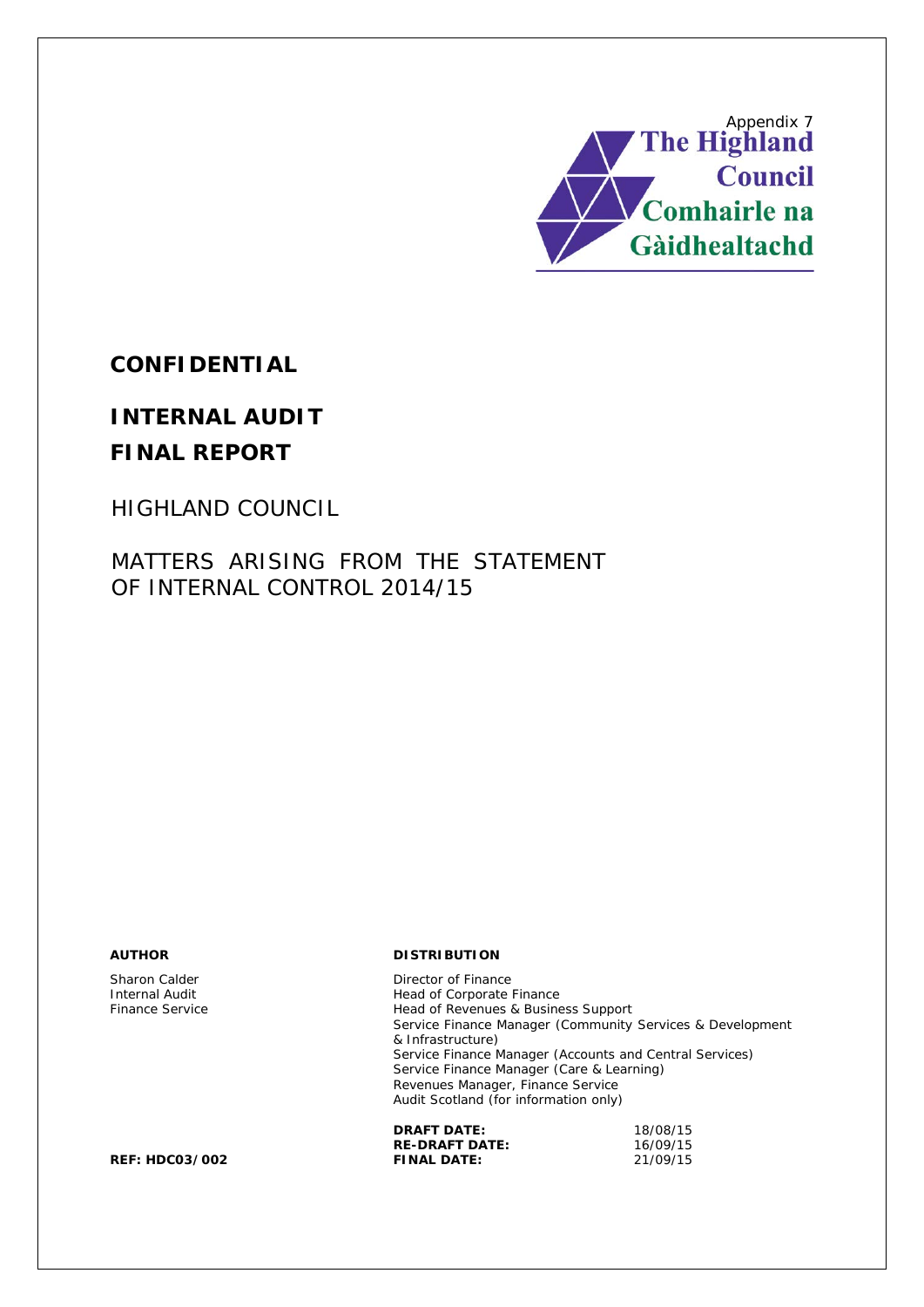#### **Contents**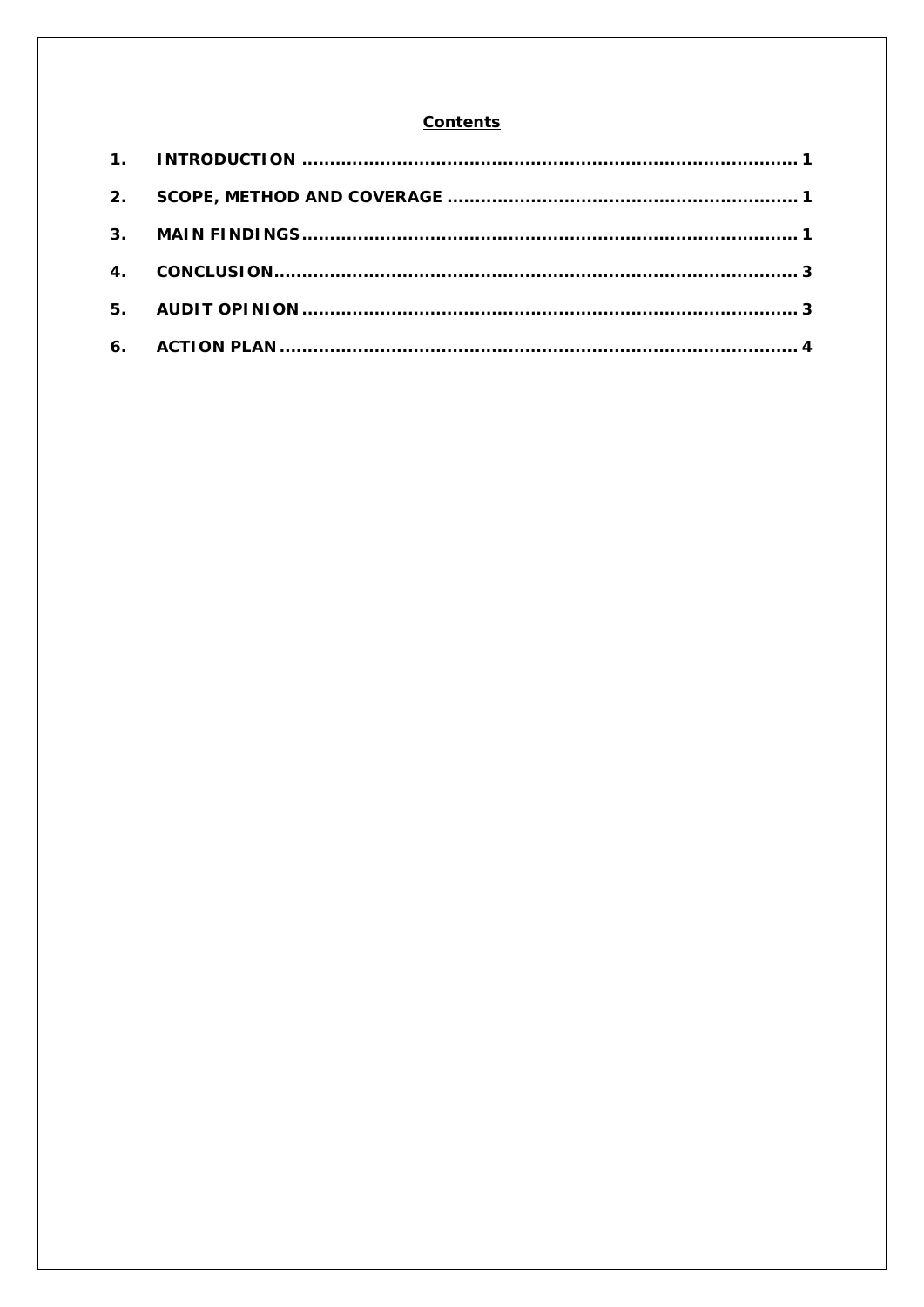#### **1. INTRODUCTION**

In order to inform the Head of Audit & Risk Management's annual Statement of Internal Control, work was undertaken to examine the systems of internal control operated within Highland Council. This consisted of:

- (i) A high level review of the system of internal control by way of an evidencebased checklist comprising six key areas:
	- Control environment.
	- Identification and evaluation of risk and control objectives.
	- Information and reporting.
	- Control processes.
	- Monitoring and corrective action.
	- Assessment of whether the key controls have been applied during the year.
- (ii) A review of the key controls operated within those financial systems which were not subject to a detailed audit review during the year (Creditors, Debtors & Budgetary Control).The areas examined included:
	- Financial procedures and guidance issued to staff;
	- Segregation of duties;
	- User access levels and appropriateness;
	- System backups and security of data.

A sample of transactions was also selected for detailed testing to verify that the controls were operating as expected. This sample covered the Council, Pension Fund and organisations which use some or all of the Council's financial systems (Assessor's Department, High Life Highland, NHS Highland and HITRANS).

Separate audits of the General Ledger, Income and Payroll systems were undertaken for 2014/15 and these have been reported separately.

(iii) A follow-up review to ensure that the agreed actions arising from the previous audit report have been satisfactorily implemented by Management.

#### **2. SCOPE, METHOD AND COVERAGE**

Details of the procedures in operation were ascertained by enquiry of officers within the Highland Council and review of documents published on their website.

The audit testing covered the financial year 01/04/14 – 31/03/15.

#### **3. MAIN FINDINGS**

The main finding of the review was that the systems of internal control were reliable. However there were some matters identified where action could be taken by management to improve the internal controls as follows:

#### 3.1 Internal Control Checklist

No material issues were identified beyond those identified within the 2014/15 Annual Report and Statement on Internal Control.

#### 3.2 Review of key controls

The key controls were found to be operating satisfactorily and the only issues were noted below.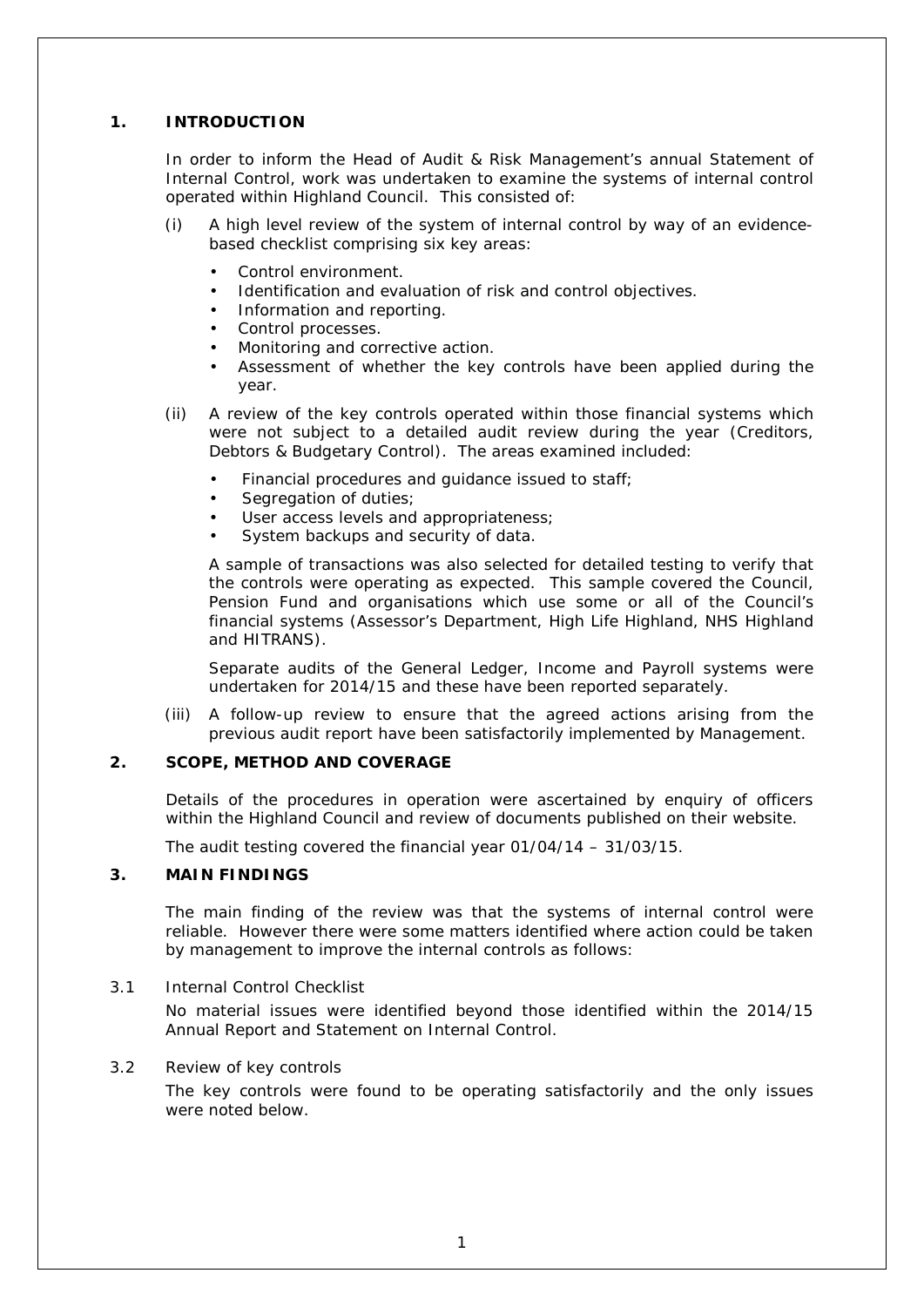#### 3.2.1 Creditors

A sample of twenty four creditor invoices was selected for examination, the following issues were found where Financial Regulations had not been complied with:

- two invoices were not supported by an official order: one related to the supply of furniture, the other, healthcare supplies;
- two purchases were not supported by the required number of quotes as outlined in Contract Standing Orders;
- two orders did not contain a sufficient level of detail to clearly identify the record of goods required, and in addition, these orders could not be matched to the corresponding invoices;
- in two cases, the approved stationery and IT suppliers were not used.

Lastly, as required by Financial Regulations, segregation of duties was demonstrated in all cases except for one where the order was issued and the delivery note was received by the same individual.

#### 3.2.2 Debtors

A sample of twenty nine debtor invoices was selected for examination and the following issues were found where Financial Regulations had not been complied with

- ten invoices were not issued within the specified timescale;
- thirteen invoices did not contain sufficient detail concerning the date of supply:
- two invoices contained only a general description of supplies and lastly,
- one invoice was raised unnecessarily for a recycling bin as bins may be ordered in advance by telephoning the Council's Service Centre.

Ten cancelled invoices were selected for examination of which five replacement invoices were issued. However, the replacement invoices were not correctly cross-referenced to provide cancellation (credit memo) details on the original and/or replacement invoice. In this regard:

- three were not cross-referenced to both the original and the replacement invoice;
- two original invoices did not contain details of replacement invoice.

This point was also raised in the previous Matters Arising from the Statement of Internal Controls report for 2013/14 which was issued on 11/11/14. In response, the Income & Recovery Manager agreed to remind officers within all Services of the need to comply with Financial Regulations. Despite this reminder being issued on the same day as the audit report, officers have failed to comply with this.

Lastly, two credit memos were raised by the same officer who raised the original invoice and as such, segregation of duties could not be demonstrated.

#### 3.2.3 Budgetary Control

A sample of six quarterly Committee reports was examined. The budgetary control process is operating satisfactorily. However, for one, there were issues with the completeness and accuracy of the information reported to the Council's Community Services Committee on 06/11/14, as no explanation was provided regarding an £200k overspend and, in addition, the level of detail provided in the report was less than the amount of detail provided in previous Committee reports.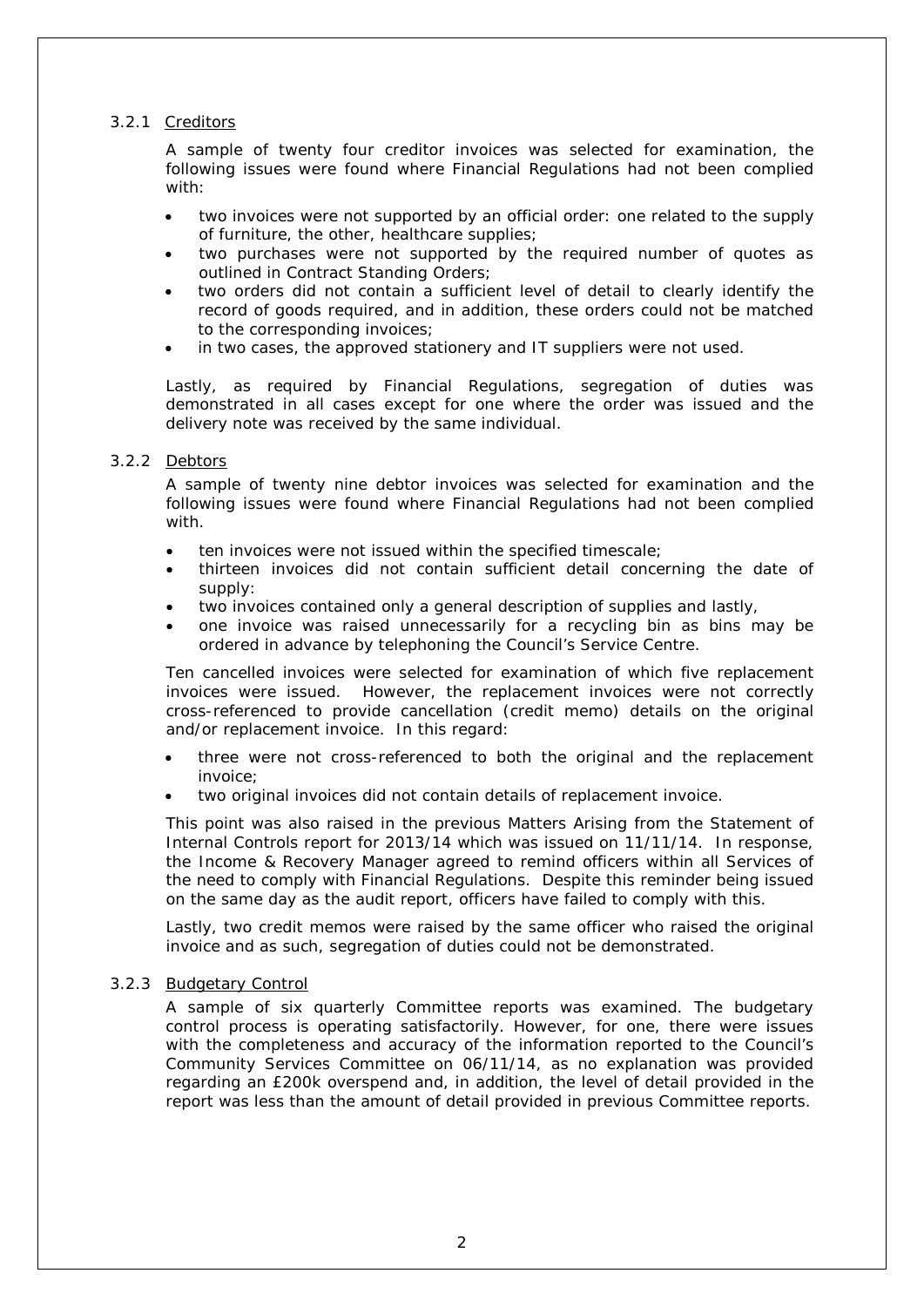#### 3.3 Follow-up of management agreed actions

The Highland Council's Matters Arising from the Statement of Internal Controls, 2013/14 report was issued on 11/11/14. This report contained 1 medium and 2 low grade recommendations which were accepted by management, all of which have been fully implemented.

#### **4. CONCLUSION**

This review has concluded that the Highland Council's systems of internal control were generally reliable. However, as detailed in the main findings above, there are areas where compliance with established policies and procedures could be strengthened. There are a total of 3 recommendations in this report, 2 assessed as medium priority and 1 as low grade priority. All recommendations have been accepted by management, with the last agreed actions to be completed by 30/09/15.

#### **5. AUDIT OPINION**

The opinion is based upon, and limited to, the work performed in respect of the subject under review. Internal Audit cannot provide total assurance that control weaknesses or irregularities do not exist. It is the opinion that **Substantial Assurance** can be given in that while there is a generally a sound system, there are areas of weakness which put some of the system objectives at risk, and/ or there is evidence that the level of non-compliance with some of the controls may put some of the system objectives at risk.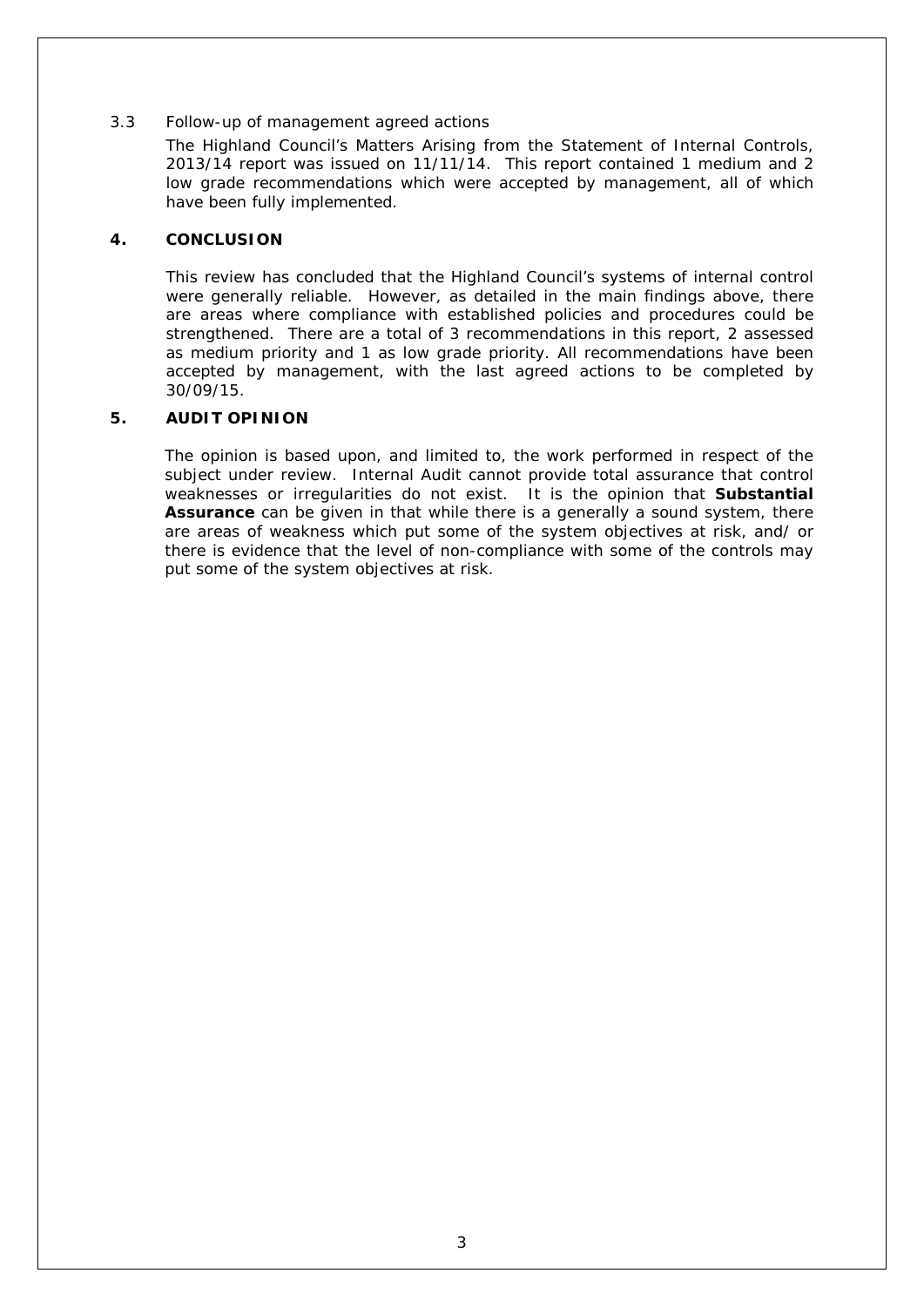#### **6. ACTION PLAN**

The Action Plan contains **3** recommendations as follows:

| <b>Number</b><br><b>Priority</b><br><b>Description</b><br>Major issues that managers need to address as a matter of urgency.<br>High<br>0<br>Important issues that managers should address and will benefit the Organisation if implemented.<br>Medium<br>2<br>Minor issues that are not critical but managers should address.<br>Low<br>3<br><b>Total recommendations</b> |              |                                                                                                                                                                                                                                                                                                                                                                                                                                                                                                                                                                                                                                                                              |                                                                                                                                                                                                                                                                                                                                                                                                                                                                                                       |                                                                                                                                |                                                              |             |
|----------------------------------------------------------------------------------------------------------------------------------------------------------------------------------------------------------------------------------------------------------------------------------------------------------------------------------------------------------------------------|--------------|------------------------------------------------------------------------------------------------------------------------------------------------------------------------------------------------------------------------------------------------------------------------------------------------------------------------------------------------------------------------------------------------------------------------------------------------------------------------------------------------------------------------------------------------------------------------------------------------------------------------------------------------------------------------------|-------------------------------------------------------------------------------------------------------------------------------------------------------------------------------------------------------------------------------------------------------------------------------------------------------------------------------------------------------------------------------------------------------------------------------------------------------------------------------------------------------|--------------------------------------------------------------------------------------------------------------------------------|--------------------------------------------------------------|-------------|
| <b>REPORT</b>                                                                                                                                                                                                                                                                                                                                                              |              |                                                                                                                                                                                                                                                                                                                                                                                                                                                                                                                                                                                                                                                                              |                                                                                                                                                                                                                                                                                                                                                                                                                                                                                                       | <b>MANAGEMENT AGREED</b>                                                                                                       | <b>IMPLEMENTATION</b><br><b>RESPONSIBLE</b><br><b>TARGET</b> |             |
| REF.                                                                                                                                                                                                                                                                                                                                                                       | <b>GRADE</b> | <b>FINDING</b>                                                                                                                                                                                                                                                                                                                                                                                                                                                                                                                                                                                                                                                               | <b>RECOMMENDATION</b>                                                                                                                                                                                                                                                                                                                                                                                                                                                                                 | <b>ACTION</b>                                                                                                                  | <b>OFFICER</b>                                               | <b>DATE</b> |
| 3.2.1                                                                                                                                                                                                                                                                                                                                                                      | Medium       | From a sample of twenty four creditor<br>invoices examined, a number of<br>issues were identified where the<br>requirements of Financial Regulations<br>had not been met:<br>• two invoices were not supported<br>by an official order;<br>• two orders were not supported by<br>the required number of quotes;<br>two orders did<br>not contain<br>sufficient detail and could not be<br>matched<br>corresponding<br>to<br>invoices;<br>in two cases approved suppliers<br>were not used.<br>segregation of duties could not be<br>demonstrated for one transaction<br>where the purchase order was<br>issued and the delivery note was<br>received by the same individual. | All officers involved in purchasing<br>goods and services are reminded<br>of the need to comply<br>with<br>Regulations<br>Financial<br>and<br>guidance notes to<br>associated<br>ensure that:<br>• invoices are supported by an<br>official order;<br>• the required number of quotes<br>are obtained:<br>· orders contain sufficient details,<br>including prices;<br>• contract suppliers are used;<br>• segregation<br>duties<br>of<br>are<br>observed<br>for<br>financial<br>all<br>transactions. | An email will be issued to<br>reiterate the need to<br>comply<br>with Financial<br>Regulations & associated<br>guidance notes. | Director<br>of<br>Finance                                    | 30/09/15    |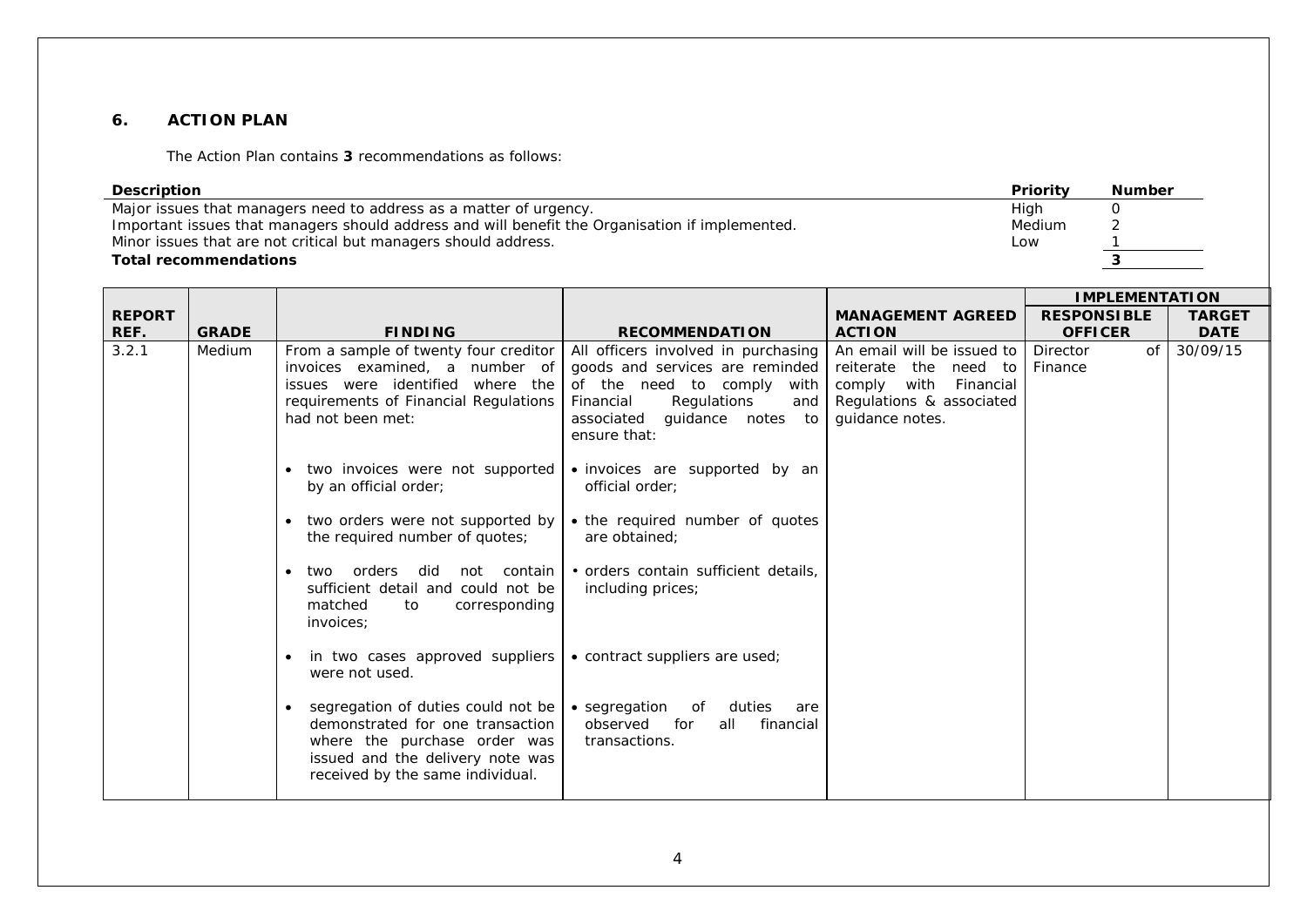|               |              |                                                                                                                                                                                                                                                                |                                                                                                                                                                                                                                               |                                                                                                                             | <b>IMPLEMENTATION</b> |                       |
|---------------|--------------|----------------------------------------------------------------------------------------------------------------------------------------------------------------------------------------------------------------------------------------------------------------|-----------------------------------------------------------------------------------------------------------------------------------------------------------------------------------------------------------------------------------------------|-----------------------------------------------------------------------------------------------------------------------------|-----------------------|-----------------------|
| <b>REPORT</b> |              |                                                                                                                                                                                                                                                                |                                                                                                                                                                                                                                               | <b>MANAGEMENT AGREED</b>                                                                                                    | <b>RESPONSIBLE</b>    | <b>TARGET</b>         |
| REF.          | <b>GRADE</b> | <b>FINDING</b>                                                                                                                                                                                                                                                 | <b>RECOMMENDATION</b>                                                                                                                                                                                                                         | <b>ACTION</b>                                                                                                               | <b>OFFICER</b>        | <b>DATE</b>           |
| 3.2.2         | Medium       | From a sample of twenty nine debtor<br>invoices, a number of issues were<br>identified where the requirements of<br>Financial Regulations had not been<br>met:                                                                                                 | The need to comply with Financial<br>Regulations<br>and<br>associated<br>quidance notes should be re-<br>iterated to all staff involved with<br>the raising and cancellation of<br>debtor invoices. In particular the<br>need to ensure that: | An email will be issued to<br>reiterate the need to<br>comply with Financial<br>Regulations & associated<br>guidance notes. | Revenues<br>Manager   | Completed<br>14/09/15 |
|               |              | ten invoices were not issued within<br>the specified timescale;                                                                                                                                                                                                | invoices are raised within the<br>$\bullet$<br>time periods defined within<br><b>Financial Regulations;</b>                                                                                                                                   |                                                                                                                             |                       |                       |
|               |              | thirteen<br>invoices<br>did<br>not l<br>sufficiently detail the date of<br>supply, and two invoices contained<br>only a general description of the<br>items supplied;                                                                                          | • the date of supply and a<br>detailed description of the<br>goods provided are sufficiently<br>detailed on the invoice:                                                                                                                      |                                                                                                                             |                       |                       |
|               |              | one invoice was raised whereas<br>goods could have been<br>the<br>ordered and paid for at the time<br>through telephoning the Council's<br>Service Centre:                                                                                                     | goods supplied are paid for in<br>$\bullet$<br>advance;                                                                                                                                                                                       |                                                                                                                             |                       |                       |
|               |              | two invoices and the subsequent<br>credit memos were raised by the<br>same officer.                                                                                                                                                                            | • segregation of duties are<br>observed for<br>all financial<br>transactions.                                                                                                                                                                 |                                                                                                                             |                       |                       |
|               |              | five replacement invoices were<br>not cross-referenced correctly:<br>three were not cross-referenced<br>both<br>the<br>original<br>and<br>to<br>replacement invoice, and two<br>original invoices were not cross-<br>referenced to the replacement<br>invoice; | replacement<br>invoices<br>$\bullet$<br>are<br>cross-referenced to provide the<br>cancellation<br>(credit memo)<br>details;                                                                                                                   | Email issued to all staff<br>to make them aware of<br>the issues.                                                           | Revenues<br>Manager   | Completed<br>14/09/15 |